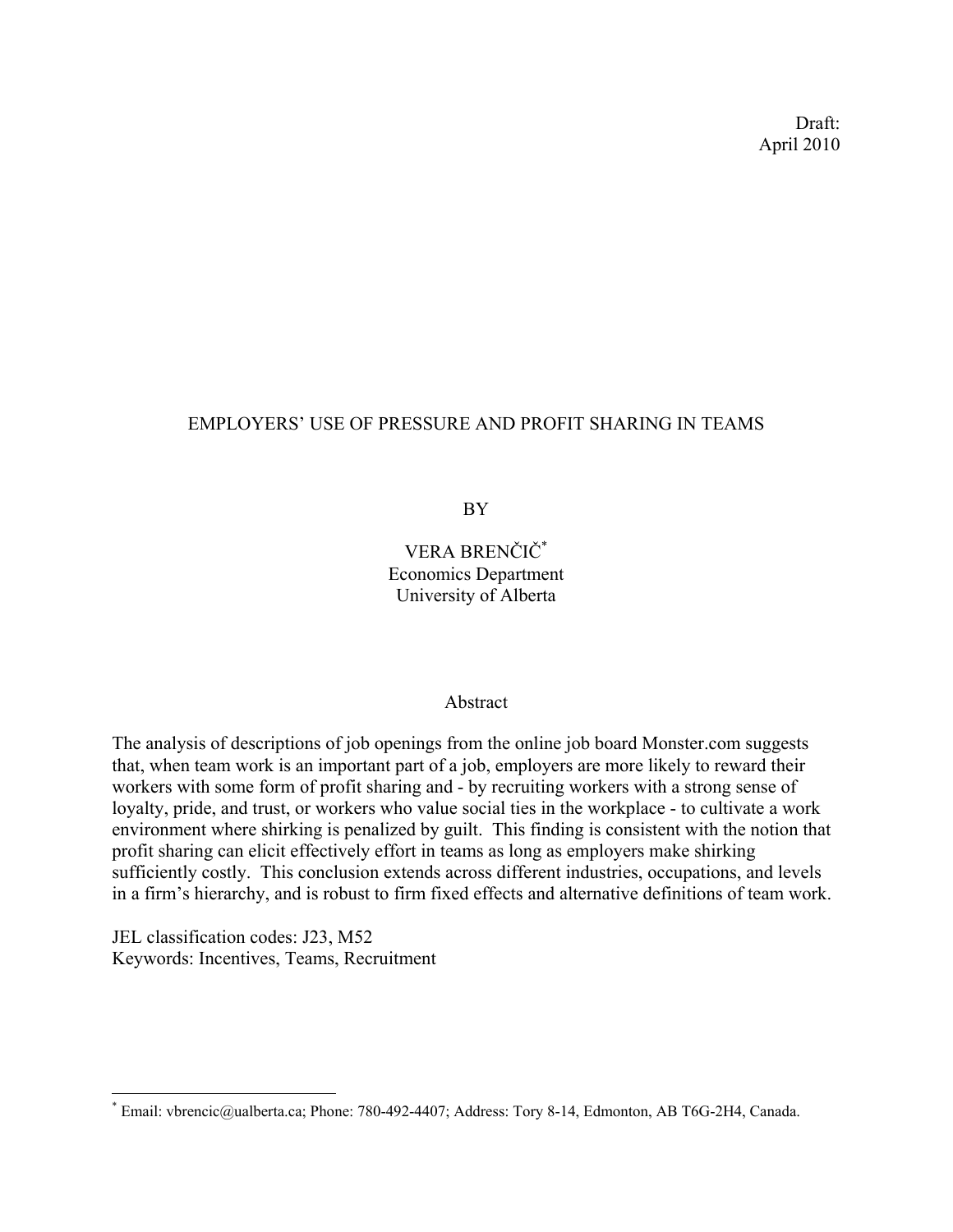*"…a team can generate magic. But don't count on it."*  From an interview with Richard Hackman (Harvard Business Review, 2009, page 100)

#### **1. Introduction**

When team work is an important component of a job and the contribution of each team member to team output is difficult to discern, rewarding team members on the basis of team output causes shirking (Holmström, 1982). However, shirking in teams can be prevented if conditions in the workplace ensure that shirking is sufficiently costly. For example, if employers manage to cultivate a work environment that promotes the application of external pressure (by encouraging monitoring among coworkers) or internal pressure (by cultivating pride or loyalty), shirking is costly because it causes shame and guilt (Kandel and Lazear, 1992).

Given that team work constitutes a large component of many jobs (Lazear and Shaw, 2007, page 92), understanding the role of incentives in teams is important. In this paper, we examine whether and how employers ensure that shirking is costly in the workplace. We focus on one channel: employers' efforts to recruit workers who incur large costs when shirking; i.e., workers with a strong sense of loyalty, pride, and trust, or workers who value social ties in the workplace. In our analysis, we rely on descriptions of close to 380,000 job vacancies that were posted on the online job board Monster.com. For each job vacancy, we observe information about the job, the attributes that a new hire has to have, and the workplace.

We find that employers were more likely to offer some form of profit sharing when team work was an important part of a job that a prospective worker was expected to do. Employers with jobs that required team work were also more likely to search for workers who could more easily be subjected to pressure. These findings are consistent with the idea that rewarding a worker on the basis of team output can provide sufficient incentives as long as the employer manages to cultivate a work environment where shirking is costly. These results are robust to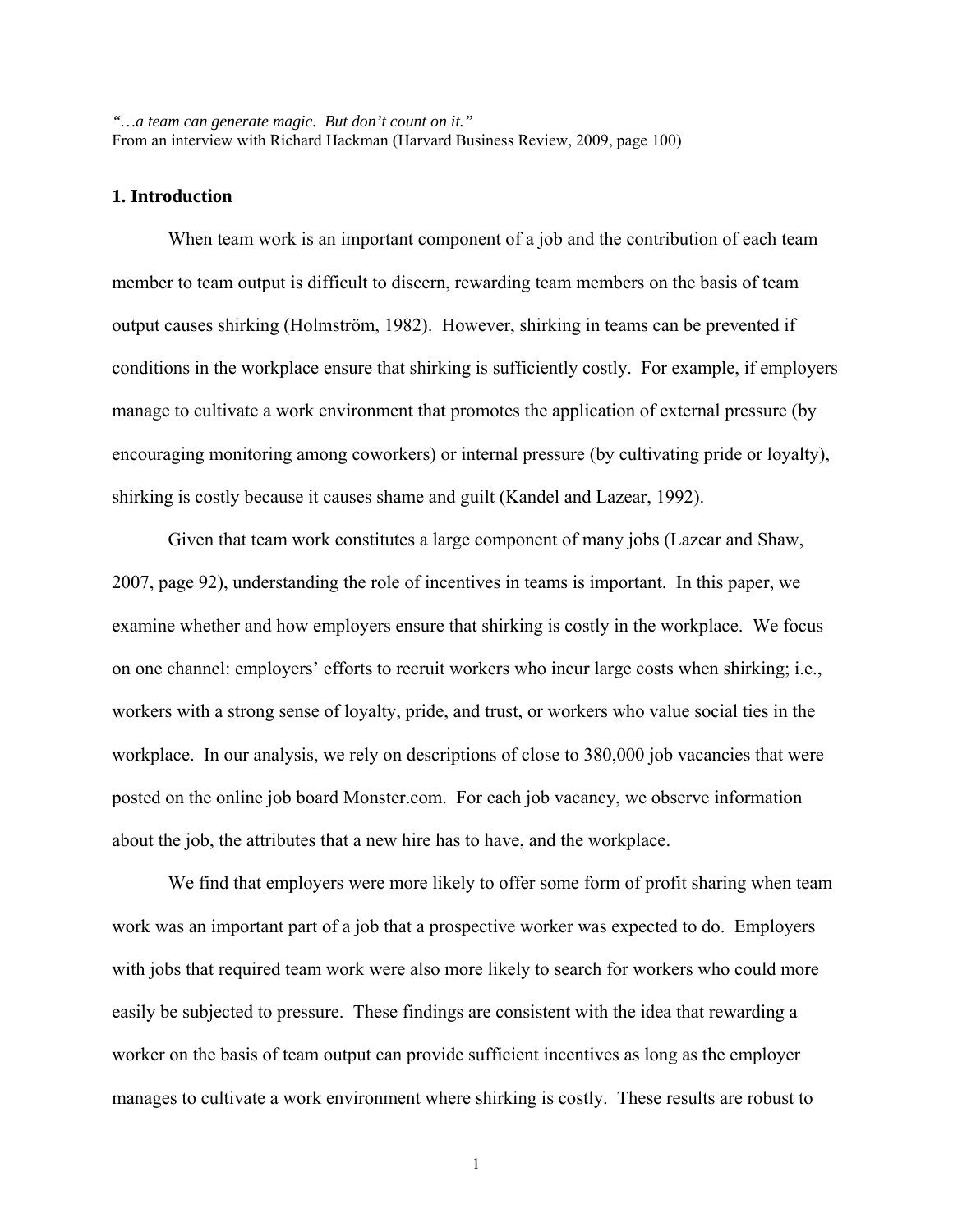various definitions of team work and firm-fixed effects, and extend across occupations, industries, and levels in a firm's hierarchy. Additional robustness checks suggest that our findings cannot be explained by differences in the way the employers described their jobs.

These findings complement those in the literature on optimal incentives in teams on three counts. When analyzing the role of pressure in the workplace, the existing empirical studies have focused on assessing whether changes in the extent of pressure affect workers' efforts in a way that is consistent with the theory (e.g., Bandiera et al., 2005; Mas and Moretti, 2009).<sup>1</sup> The first interesting aspect of our analysis is that it focuses on employers rather than workers. In particular, we examine whether employers' efforts to cultivate a work environment where shirking is costly (e.g., hiring workers who incur large costs when shirking) are affected by the nature of the tasks (e.g., team work) that a worker is expected to perform on the job.

Second, because of the difference in focus, our analysis differs from related studies with respect to the nature of the empirical identification of the role of pressure. The key challenge in the existing literature has been to address adequately the two-sided selection problem (Prendergast, 1996; Soetevent, 2006). That is, due to the fact that this literature uses data on actual contracts, i.e., outcomes of matching, it has to account for attributes of job applicants that affect employers' decisions regarding the type of job to offer to the applicants (i.e., type of pay, assignment of tasks) and attributes of the applicants who accept the offers. Given that such information is rarely available, this literature has, in large part, relied on experiments to ensure that changes in workers' exposure to pressure are manipulated as a part of the experiment.

In our data, we observe the decisions that employers made before they met the job applicants. We expect that these decisions (which we can infer from job descriptions) would

 $<sup>1</sup>$  Another strand of the literature examines the role of pressure outside the workplace; e.g., residential</sup> neighborhoods, college dormitories, and classrooms (for a review, see Soetevent, 2006; DellaVigna, 2009).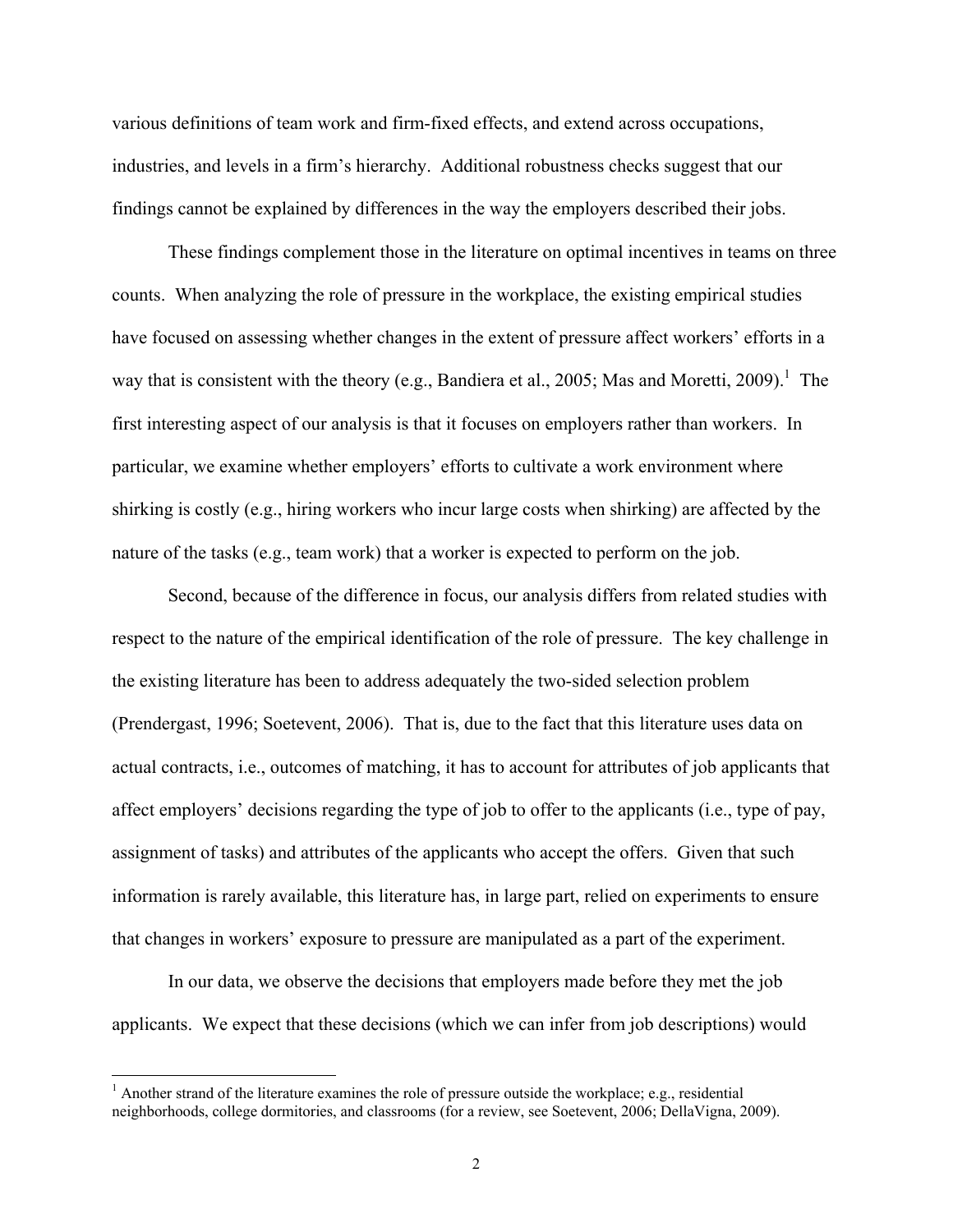have been affected by the type of job (i.e., on-the-job tasks) that the employers were trying to find a worker to do. Hence, our analysis should not be susceptible to the two-sided selection problem. However, a key challenge remains to ensure that the information in job descriptions that the employers posted on the online job board reflects their concerns about shirking rather than unobserved heterogeneity with regards to how the jobs were described.<sup>2</sup>

The third interesting aspect of our analysis is that it is comprehensive. We examined the employers' provision of incentives in teams across different industries, occupations, and levels in a firm's hierarchy. In doing so, we used identical measures of offered compensation, team work, and sources of pressure in the workplace (e.g., loyalty, pride, trust, and social ties). The existing evidence relates to the role of a particular source of pressure for workers in one occupational group, such as monitoring and friendship among supermarket cashiers in Mas and Moretti (2009) and workers at a fruit-picking farm in Bandiera et al. (2005); norms among seamstresses in a garment plant in Hamilton et al. (2003), in steel mills in Boning et al. (2007), and among physicians in Encinosa et al. (2007); and the monitoring of workers at Continental Airlines in Knez and Simester (2001) or call-centers in Nagin et al. (2002) and Rees et al. (2003).<sup>3</sup>

Finally, our paper complements the literature that examines how conditions form in the workplace such that they ensure that pressure can be applied. For instance, Costa and Kahn (2003) examine the formation of loyalty among military men during the American Civil War. Bandiera et al. (2008) document the formation of friendships at a fruit-picking farm in the U.K. These two studies identify demographic attributes that help to explain the formation of the two sources of pressure. We identify vacancy and firm attributes that help to explain employers'

<sup>&</sup>lt;sup>2</sup> See Brenčič and Norris (2009) for a similar approach.

<sup>&</sup>lt;sup>3</sup> Because this literature examines the effect of pressure on effort, it is desirable that the analysis rely on data for workers in an occupation for which there is a well-defined measure of effort.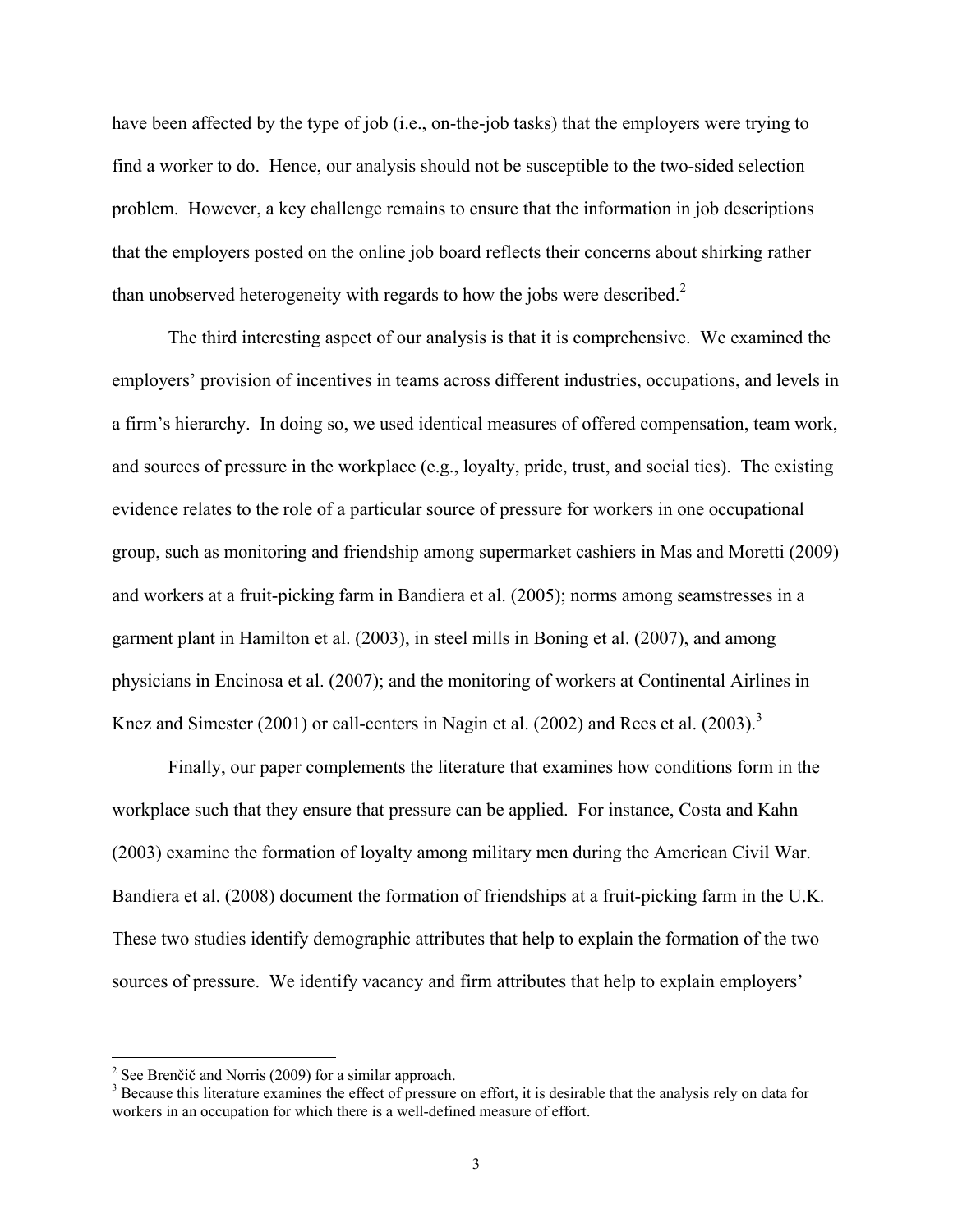efforts to recruit workers who can more easily be subjected to pressure (e.g., workers who are loyal, proud) and thus cultivate a work environment where pressure can be applied effectively.

The analysis in this paper is limited in the following respects. First, our empirical approach relies on the assumption that descriptions of job openings on online job boards provide a good description of the work environment. The validity of this assumption may be limited if employers differ, in unobservable ways, with respect to their propensity to reveal information or lie about the workplace. Second, our measures of work attributes were constructed on the basis of a list of words that identify the attributes. To the extent that this list is not exhaustive, the accuracy of our measures will be compromised. In a series of robustness checks, we assessed the importance of these two concerns. Future research could complement our analysis with data from human resource departments in order to shed further light on the usefulness of using descriptions of job openings from online job boards in order to learn about the workplace.

 The remainder of the paper is organized as follows. In Section 2, we briefly describe the theoretical framework that motivates our empirical analysis. In Sections 3 and 4, we describe the empirical approach and its relation to the literature, the data, and the construction of key variables. In Section 5, we discuss the results. Section 6 concludes.

#### **2. Theoretical framework**

Let  $f(e)$  denote the output, a function of *N*-dimensional vector of efforts,  $e$ , which is produced by *N* members of a team and let  $C(e_i)$  denote a team member *i*'s cost of exerting effort. Suppose that an employer can observe the output of the entire team but not each team member's contribution to the output. If each worker, a member of the team, is awarded an equal share of the output, then each worker will choose the effort that they expend as a solution to: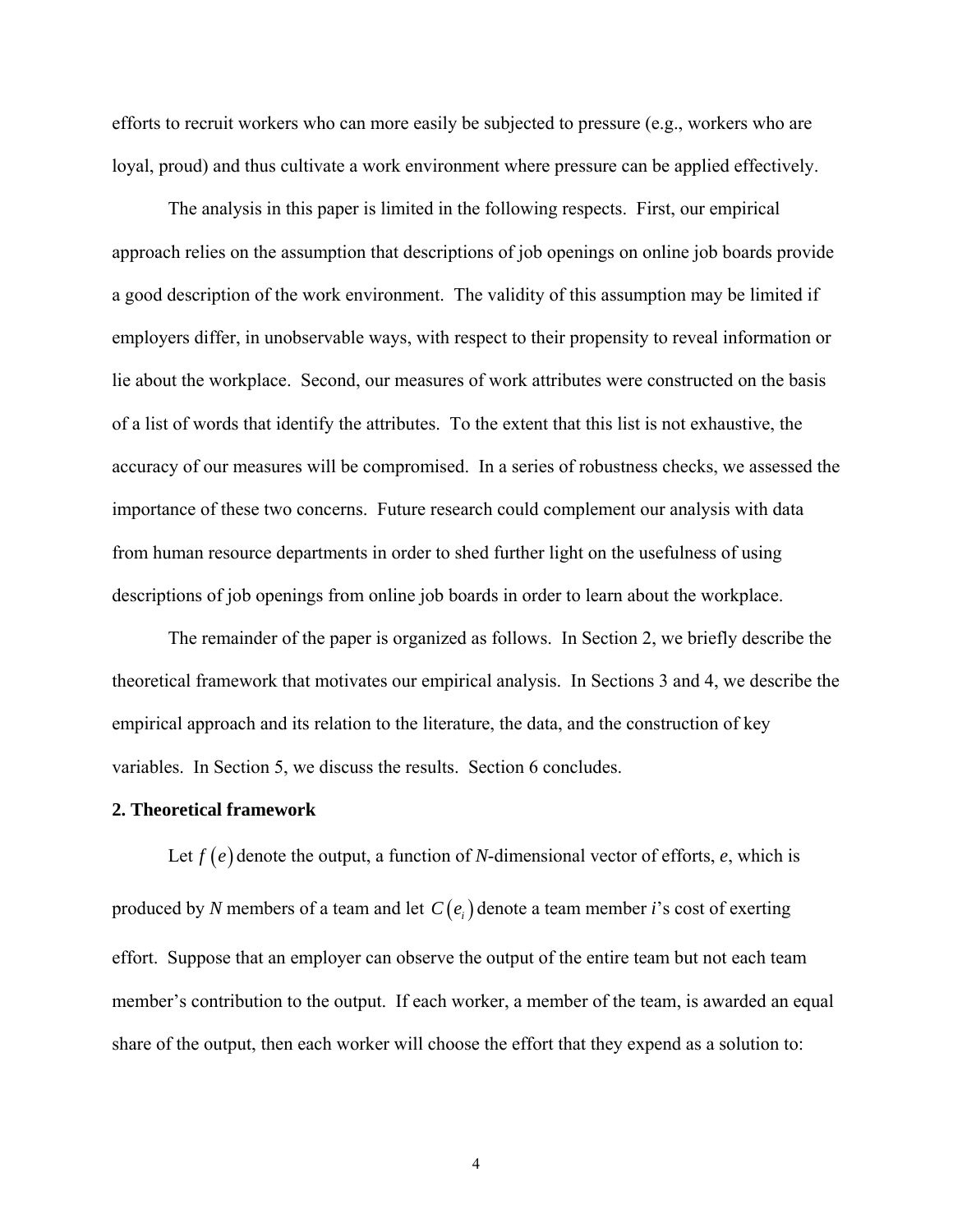$$
\max_{e_i} \frac{f(e)}{N} - C(e_i)
$$

Whereas the socially optimal effort ensures that the marginal gain from exerting effort,  $f_i(e)$ , equals the marginal cost,  $C'(e_i)$ , worker *i*'s chosen effort satisfies  $\frac{f_i(e)}{N} = C'(e_i)$ . Hence, when the cost function is strictly convex and a team consists of more than one worker, a worker's effort is below the socially optimal level, a result known as free-riding (Holmström, 1982).

 One important implication of this result is that employers are less likely to compensate workers on the basis of output when team work is an important part of the workers' jobs. However, Kandel and Lazear (1992) point out that employers can reward workers on the basis of performance even in a team setting, provided that they manage to make shirking sufficiently costly. Specifically, by promoting the application of pressure, employers can ensure that workers exert effort that is close to the socially optimal level. The key feature of pressure, represented by the pressure function *P*, is that it is affected by both the team members' effort and actions that team members undertake to exert pressure but that have no direct effect on output.<sup>4</sup>

When pressure exists in the workplace, a worker's choice of effort is  $\frac{f_i(e)}{f_i(e)} = C'(e_i)$ *i*  $\frac{i}{\lambda I}$  =  $C'(e_i)$ *e*  $C'(e_i) + \frac{\partial P}{\partial x_i}$ *N f e* ∂  $= C'(e_i) + \frac{\partial P}{\partial z}.$ 

Hence, workers work harder to avoid the costs associated with pressure ( *i*  $\frac{P}{\rho}$  < 0 *e*  $\frac{\partial P}{\partial e_i}$  < 0). Employers

can facilitate the application of external pressure if the workers' effort choices are observed by their team members; for instance, by encouraging the team members to monitor each other on the job. If the workers' effort cannot be observed by team members, employers can attempt to create internal pressure or guilt. Such attempts might involve investments to imbue loyalty or pride in

<sup>&</sup>lt;sup>4</sup> Workers will only exert pressure on their coworkers in the presence of group incentives; i.e., when their compensation is tied to the output of the entire team and hence depends on their coworkers' efforts.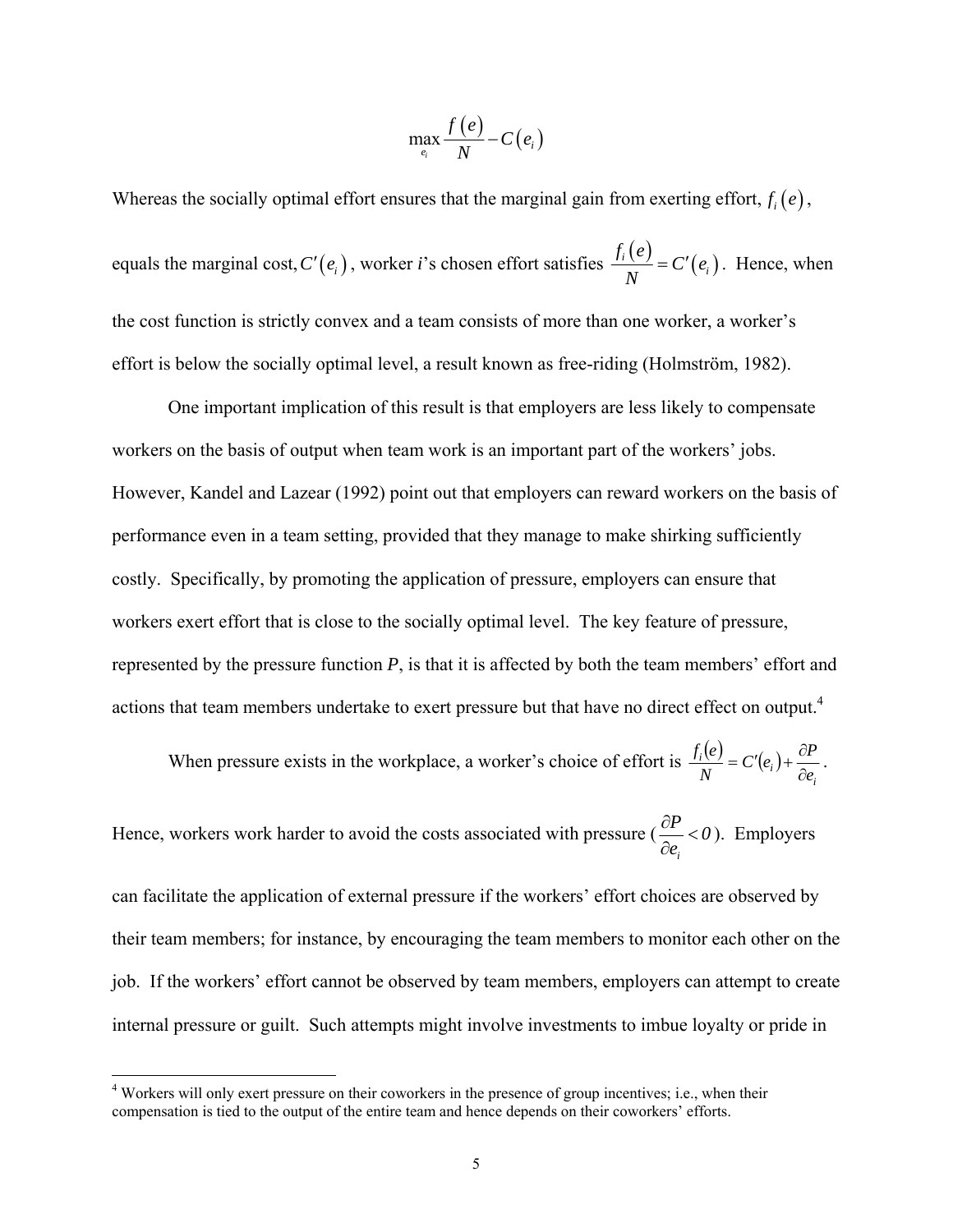the workers, which might include organizing company retreats or conducting psychological tests when recruiting to ensure that the new hires are loyal or have a strong sense of pride.

#### **3. Empirical identification: A review**

 $\overline{a}$ 

 There are two approaches to examining the role of pressure in the workplace; one that focuses on workers and another that focuses on employers (Prendergast, 1999, page 8).<sup>5</sup> The first approach examines whether workers' efforts change when pressure in the workplace changes. For example, Mas and Moretti (2009) found that the cashiers' productivity in a supermarket was affected by the presence of very productive cashiers and that this effect was more pronounced when productivity could be observed by coworkers or when social interactions were frequent. Bandiera et al. (2005) found that efforts by workers at a fruit-picking farm in the U.K. were affected by whether the workers could be monitored by coworkers and whether the workers' compensation depended on how their performance compared to that of their friends.

 While still focusing on workers, Hamilton et al. (2003) and Minkler (2004) pursued a different approach. Hamilton et al. examined the *adoption* of teams and pay based on team output in a garment plant. The authors found that highly able workers joined teams quicker and that, conditional on the average ability of the team, teams whose members were more diverse in terms of their ability were more productive. The authors noted that this finding suggests that improved learning and a higher team norm, which is a source of pressure, had a significant effect on the workers' effort. Drawing on a *survey*, Minkler reports that peer pressure was important in determining how much effort respondents of the survey *reported* that they exerted on the job.

 Several papers document a negative or absence of the effect of pressure, mostly in the professional sports setting. Dohmen (2008) found a negative effect of pressure (e.g., the size of the audience, the importance of winning) on the successful completion of penalty kicks in the

 $<sup>5</sup>$  The role of pressure has also been examined in laboratory experiments (see DellaVigna, 2009, pages 47-48).</sup>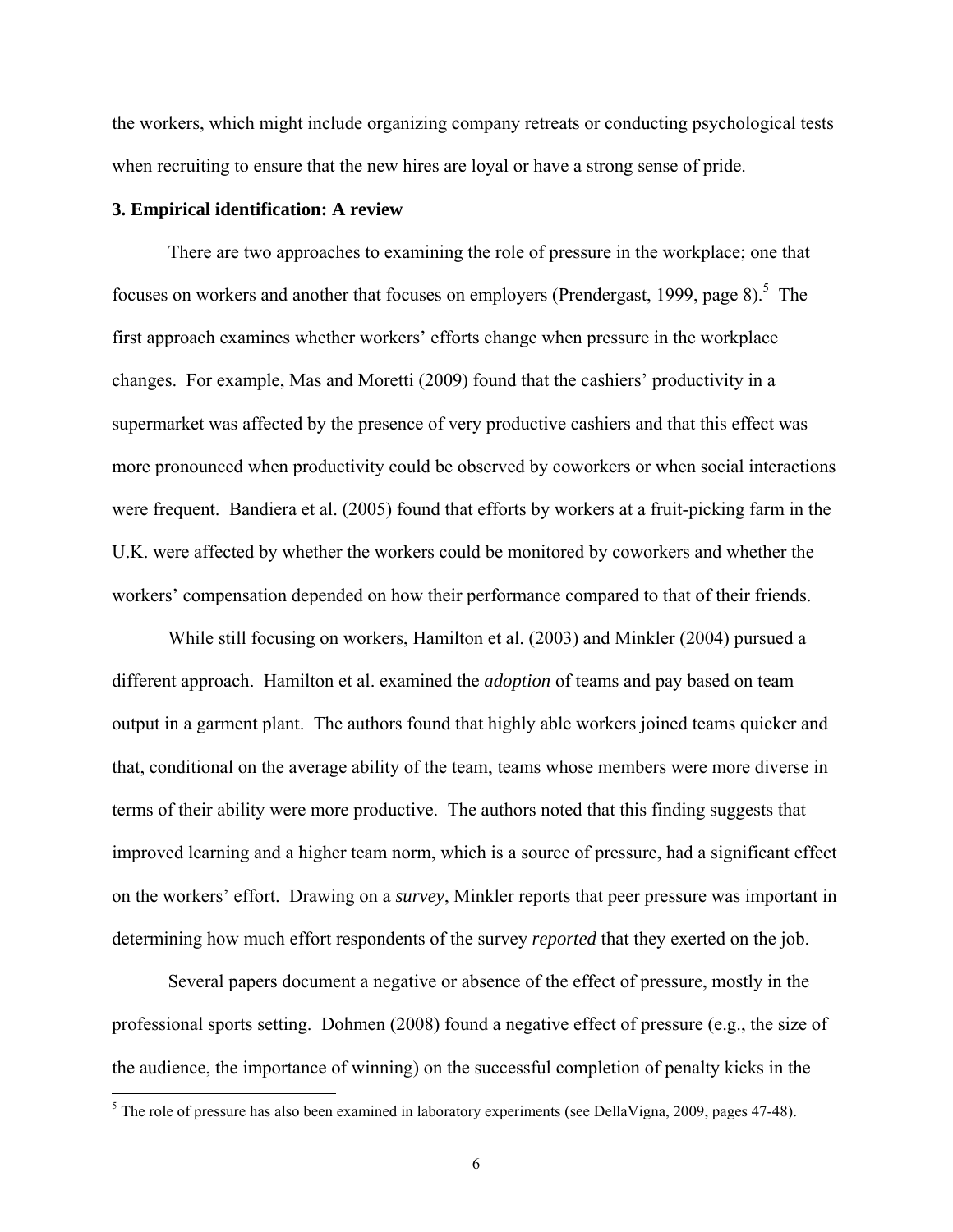German Super League. Using data for professional baseball players, Gould and Winter (2009) found that the effect of the co-players' productivity on the player's productivity depended on the nature of the players' interactions (i.e., whether the players were substitutes or complements), rather than pressure. In their examination of random pairing of golf players in golf tournaments, Guryan et al. (2009) found no evidence that one's golf partner affects one's performance.

 The empirical identification of the role of pressure in most of these papers is achieved by relying on data in which the same group of workers is observed in work settings that differ in terms of pressure, team work, or/and type of pay. In contrast, the second approach focuses on employers in order to identify whether they are more likely to promote the exertion of pressure in the workplace when team work is an important component of the job. This approach treats the presence of pressure in the workplace as one aspect of the work environment that an employer can manipulate (Kandel and Lazear, 1992, page  $806$ ).<sup>6</sup> We followed this second approach by relying on job descriptions that employers posted on the online job board Monster.com.

 In particular, we examined whether the tasks that the jobs entail affect employers' efforts to hire workers who experience large costs when shirking (i.e., workers who have a strong sense of guilt or shame). By hiring such workers, employers can cultivate work environment in which shirking is costly. Consistent with this interpretation is the fact that employers are reminded that the content of a job description can affect who applies for a job.<sup>7</sup> Hence, by describing the work environment appropriately, employers can attract applications from workers who have a strong sense of pride or loyalty. It is likely that attracting such job applicants is more beneficial when

 $\overline{a}$ 

 $6$  In this respect, findings in Heywood et al. (2008) are of interest. The authors found that firms where team work was more prevalent invested more in monitoring.

 $<sup>7</sup>$  In particular: "Provide company/job info and keywords that will attract the right people." It should be noted that</sup> the costs of posting a vacancy online did not depend on the job description's length. Monster.com also imposed no restrictions on the maximum length of the job description. The average job description in our sample consists of 2,553 characters and is about one page long.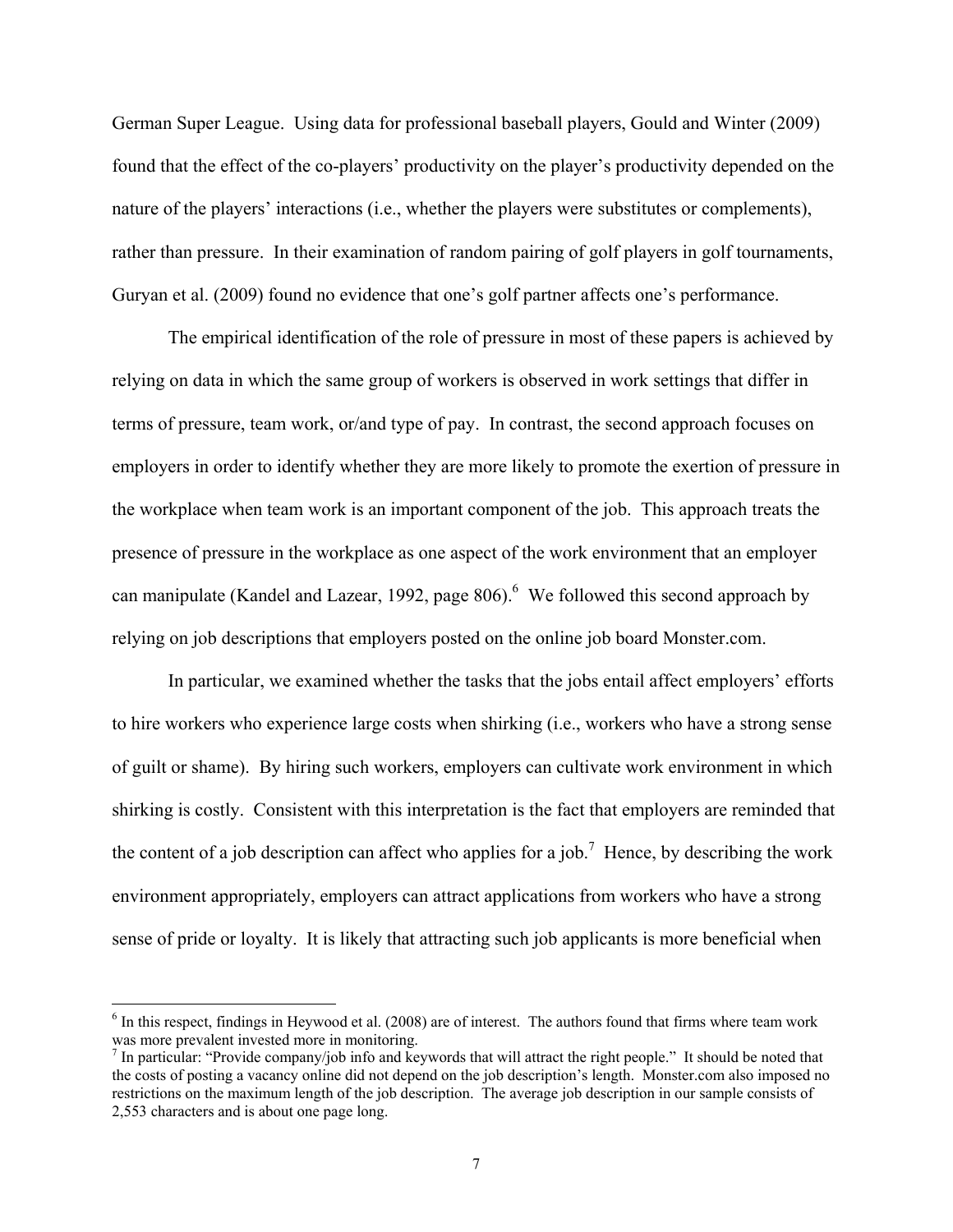team work is important. This interpretation is also consistent with the view in the literature on human resources management that employers describe workplace culture in job ads because it represents important intangible job benefits (Ryan et al., 2000).<sup>8</sup>

 Two key concerns remain. First, because a job ad does not constitute a legal obligation, employers may exaggerate or lie about the job or the workplace. In this respect, the analysis by Menzio (2007) is of some interest. In his model, posted wage offers do not constitute contractual obligation but do constrain bargaining because they affect expectations of job searchers who apply for jobs. Menzio derives conditions, linked to labor market tightness, that ensure that the wage offers are correlated with the starting wages. In other words, the threat of having to repeat costly search if the new hires terminate bargaining because of the false claims in job ads provides an incentive for employers to be truthful about their jobs and the workplace. To control for the incentive for cheap talk one needs a measure of market tightness. For this reason, we include as explanatory variables in our models dummy variables for the region of a job and industry.<sup>9</sup>

Second, employers may be truthful about the job and the workplace but could differ with respect to information that they choose to reveal in job descriptions. In a series of robustness checks, we examine the importance of heterogeneity that may arise because of the differences in writing style. However, employers may also choose to withhold strategically information about the job. In this respect, studies by Zettelmeyer (2000) and Anderson and Renault (2006) are relevant. The two studies examine sellers' optimal provision of information about the *attributes* of a product in an advertisement. The authors show that, depending on the magnitude of the

<sup>&</sup>lt;sup>8</sup> The literature that offers advice on how to write an effective job ad advises employers to provide information not only about requirements but also about the benefits and responsibilities that a job entails (e.g., Georgia, 2000).

<sup>&</sup>lt;sup>9</sup> If lying were common, we should observe that the majority of employers described their workplace as caring, for instance, because everyone would want to work in such an environment. Simple summary statistics for our sample suggest otherwise. Monster.com also encourages users to report instances of misrepresentation in job ads.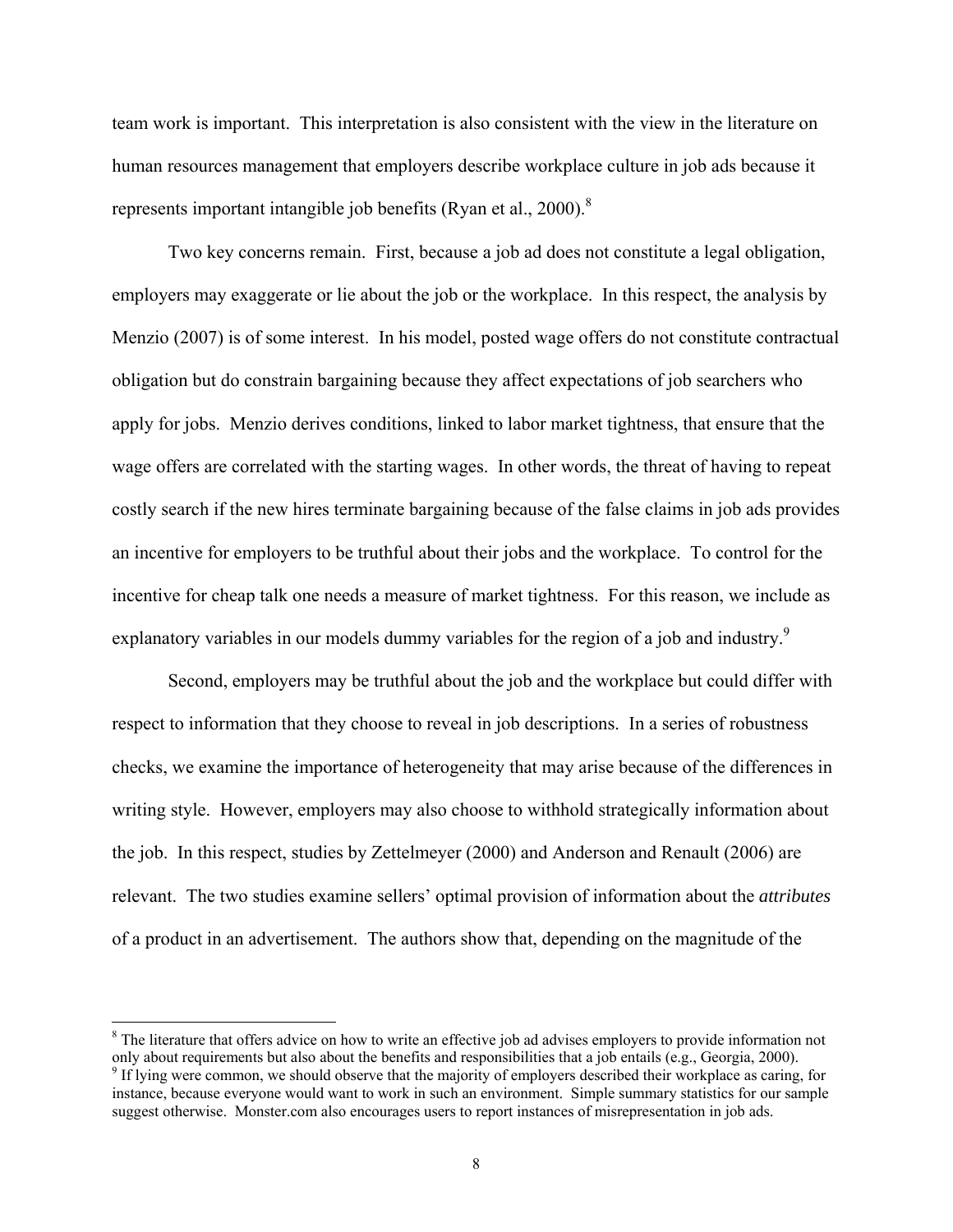buyers' search costs, it may be optimal for sellers to withhold some information about the product even when it is costless for the sellers to reveal all the information.

Anderson and Renault (2006) demonstrate that by withholding information, the seller can ensure that consumers are willing to incur the cost of visiting the seller. Consumers may choose not do so when all information is available to avoid the hold-up. Because the costs that job searchers incur to "visit" employers are negligible in our instance (i.e., job searchers can, for the most part, apply for a job by simply clicking on the Apply Now button displayed in an online job ad), we think that considerations in Anderson and Renault do not feature prominently in our study.<sup>10</sup> Zettelmeyer (2000) points out that sellers can - by revealing little information about their products - turn otherwise homogenous products into heterogeneous products and hence reduce price competition between sellers. The author's analysis, therefore, concerns products for which increased knowledge decreases consumers' perceived product differentiation. In our context, it is expected that access to more information reveals differences in the type of tasks and unique aspects of the workplace (i.e., colleagues) that are associated with the job opening.<sup>11</sup>

<Insert Table 1 and Figure 1>

#### **4. Data description and variables**

 $\overline{a}$ 

In 2004, we collected job descriptions for a stock of job openings that were posted on Monster.com on 10 July. From the list of 261 U.S. cities or regions, postings for jobs that were located in 10 cities were retrieved.<sup>12</sup> In a separate retrieval, job openings that were assigned to

<sup>&</sup>lt;sup>10</sup> In their extension, Koessler and Renault (2010) show that full disclosure of information is one and, under certain conditions, unique equilibrium.

<sup>&</sup>lt;sup>11</sup> Another explanation, considered by Anderson and de Palma  $(2008, 2009)$ , is that the number of messages the seller sends to the buyers depends on the buyers' attention span (i.e., ability to process and absorb information). We control for the job searchers' capacity to process information by variables that identify human capital of job searchers whom the job ads target (e.g., education, career level, work experience).<br><sup>12</sup> The cities are Chicago, Cincinnati, Detroit, Boston, Atlanta, Dallas, Charlotte, Miami, Seattle, and San Francisco.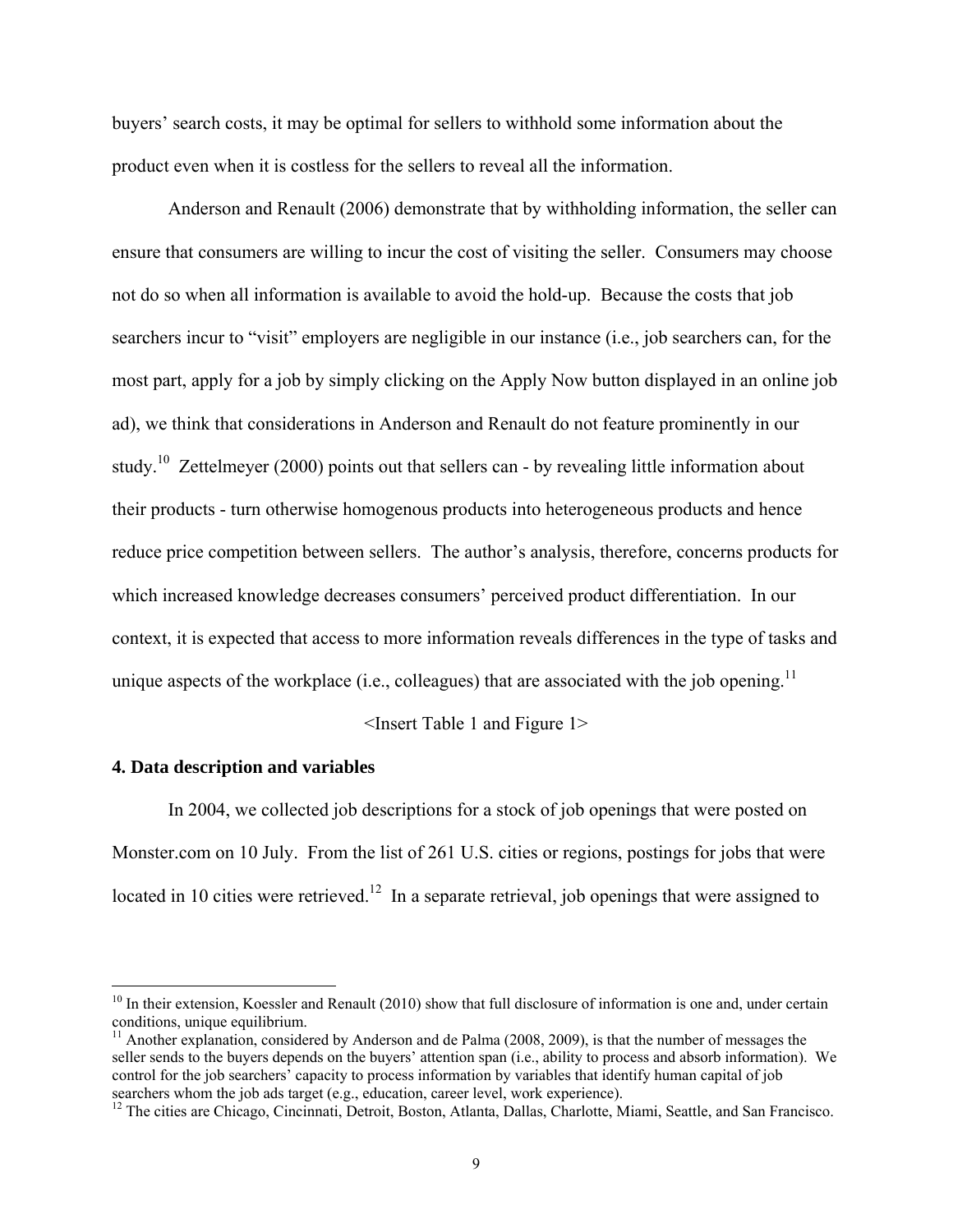11 of the 67 job categories were collected.<sup>13</sup> The two retrievals resulted in 76,176 unique postings. In 2005, using the same criteria as in 2004, we collected 172,219 descriptions of job openings that were posted on Monster.com, between 30 April and 7 July (a flow). The 2006 data record 137,678 vacancies that were posted on Monster.com between 26 June and 8 July (a flow). In 2006, we collected postings regardless of the jobs' location or industry.<sup>14</sup>

Due to the way that the data were collected, each observation records a description of a job opening. For each attribute of a job or the workplace, we constructed a list of search words that identify the attribute. We ran a program that checked each job description to determine whether any of the specified search words or phrases could be found in the job description. If at least one search word or a phrase from the list was identified, a corresponding variable was set to 1 to indicate that a particular attribute was used by an employer to describe a job opening.

Table 1 presents the search words that we used to construct the main variables (for a complete list, see Appendix A). Table 1 also lists excerpts from job descriptions for which search words were identified. Figure 1 provides an example of a job posting and key attributes. In particular, an examination of the role of pressure in teams requires information about the complementarity of workers' efforts in the production process, the costs of measuring workers' efforts, and employers' efforts to promote pressure in the workplace (Kandel and Lazear, 1992, page 808). We next describe how each of these job and workplace attributes was identified.

#### **4.1. Team production**

 $\overline{a}$ 

The key job attribute that we identified from each job description is whether or not an employer mentioned that team work was an important component of the job that was advertised.

<sup>&</sup>lt;sup>13</sup> The industries are: banking, insurance, finance and economics, financial services, biotechnology and pharmaceutical, certified nursing assistants, registered nurses, manufacturing and production, Internet and Ecommerce, information technology, and administrative and support services. 14 For more details, see Brenčič and Norris (2009).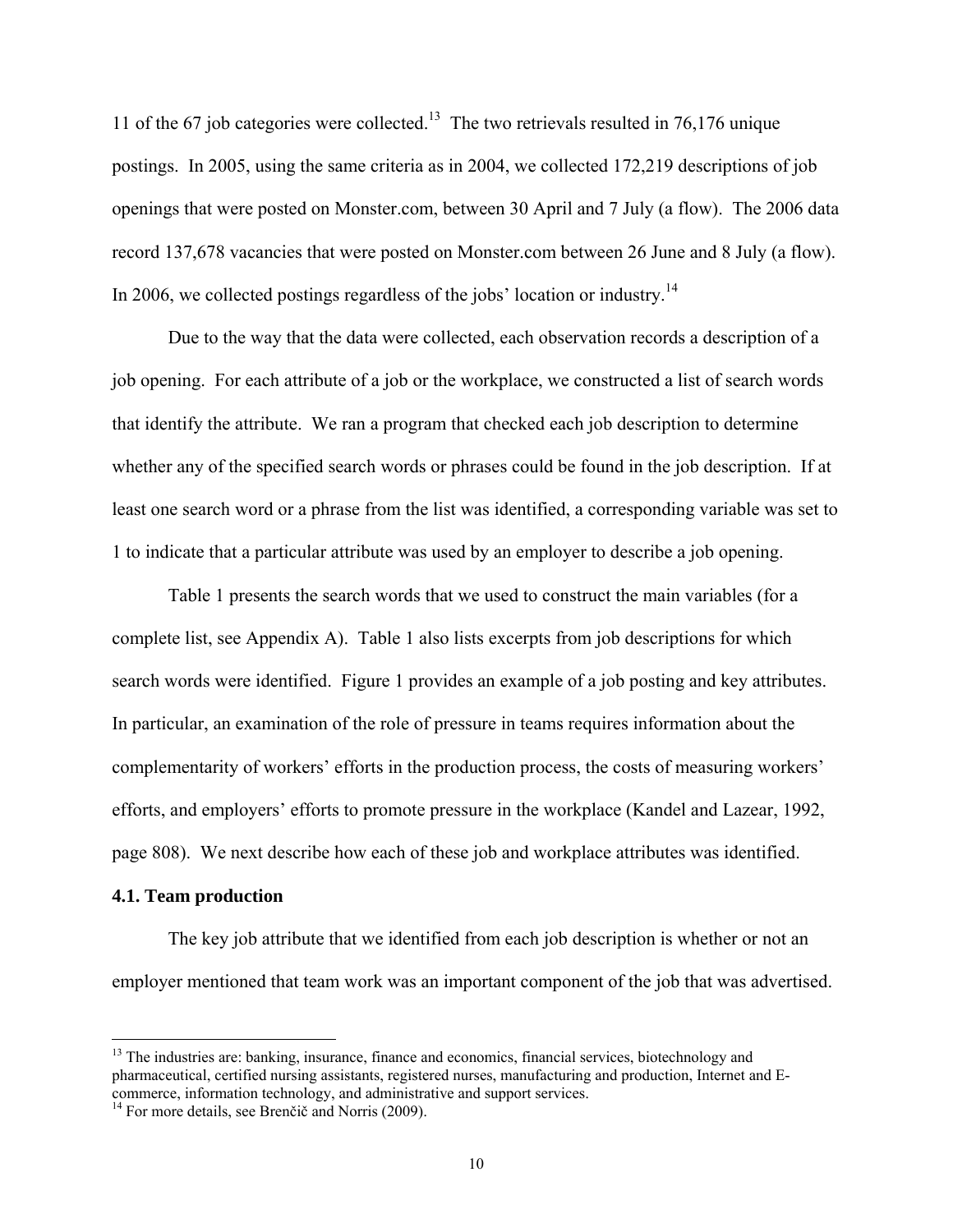That participation in a team was mentioned in a job's description suggests that effort exerted while participating in a team contributed significantly to value that the worker would add. Instances when team work was not mentioned in a job description did not suggest that no such activities were expected, but simply that they did not constitute an important part of the job.

We constructed two other measures. First, we used different search words in order to identify different degrees of complementarity of workers' efforts in the workplace. For our baseline definition of a team, we constructed a variable that identifies whether an employer mentioned that a worker would work as a part of a team. We also searched for the single word "team" in each job description. The variable that draws on this single word also identifies jobs for which the atmosphere at work, rather than the production process, was team-oriented.

Second, we constructed a variable that identifies whether or not the job required that the successful applicant work independently. This variable identifies the *absence* of team work in the workplace. The construction of this variable is of interest for the following reason. Given that the disclosure of information about a job vacancy is voluntary, some employers may provide a detailed description of their vacancies while others, who have identical vacancies, may choose to reveal only a few attributes of the vacancies or the workplace. If such heterogeneity exists and is not accounted for by our control variables, we might observe a positive association between the importance of team work in the workplace and employers' efforts to recruit workers who have a strong sense of quilt even in the absence of employers' concerns about shirking. The variable for the absence of team work can help us to assess the importance of this concern.

Related studies relied on different definitions of a team. In Hamilton et al. (2003), for instance, a team in a garment plant consisted of six or seven workers who shared responsibility for all sewing tasks. In Boning et al. (2007), the notion of a team inside the steel mills pertained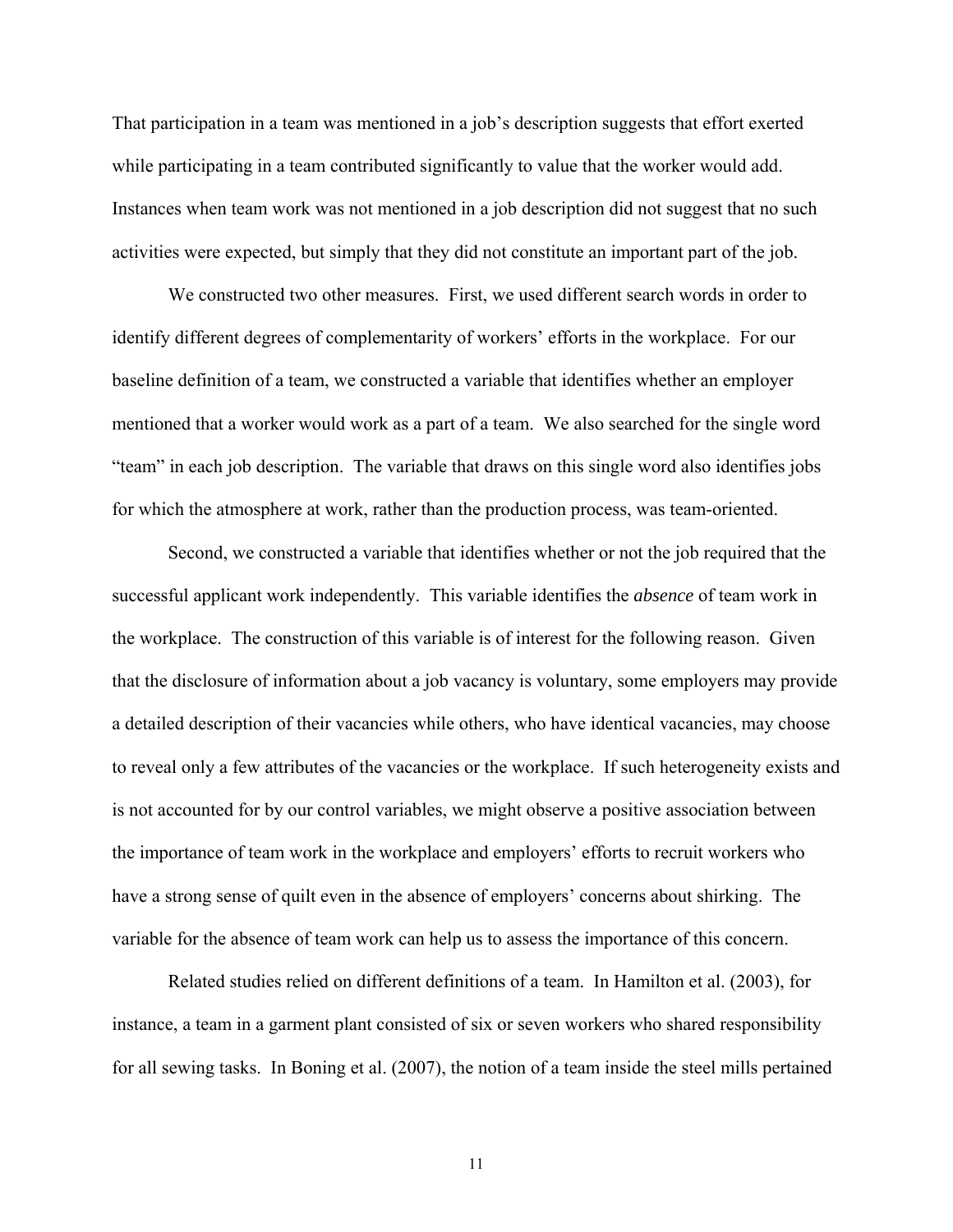to the existence of a formal mechanism that involved workers in the process of identifying ways to improve production. Bandiera et al. (2009) defined as a team a group of five workers who were assigned to pick fruit from a common tunnel. Knez and Simester (2001) treated workers at airports as a team if they were involved in common operations (ticketing or handling of baggage). In Heywood et al. (2008), team work entailed working together, joint decision making, or responsibility for specific products or services. Encinosa et al. (2007) defined a team as a medical practice with three or more full-time equivalent physicians.<sup>15</sup>

#### **4.2. Monitoring costs**

1

We next constructed a variable that identifies whether a worker was supervised on the job. When monitoring on the job is specified, it is more likely that a workers' effort can be observed. Heywood et al. (2008) uses as measures of the extent of monitoring the percentage of employees who were covered by a formal job appraisal scheme, the percentage of nonmanagerial supervisors, and whether these supervisors conducted formal appraisals or had received training for managing personnel. Mas and Moretti (2009) identify monitoring at work by determining the distance between cash registers occupied by cashiers at a supermarket chain. Bandiera et al. (2005) identify instances when worker effort was observed at a fruit-picking farm by determining whether the height of plants allowed workers to observe each other's efforts.

#### **4.3. Employers' investment in workplace pressure**

*Loyalty*: Lazear and Kandel (1992, page 807) note that "guilt, in the form of loyalty…, provides incentives that operate even in the absence of observability." Our variable identifies whether or not loyalty or devotion was important in the workplace and whether a job opening offered a long-term engagement. We expect that employers would want to recruit a worker with

<sup>&</sup>lt;sup>15</sup> We treat team work as exogenous. In this respect, our approach differs from the literature that examines how teams form in the workplace (see Hamilton et al., 2003, Boning et al., 2007, Bonatti and Hőrner, 2008).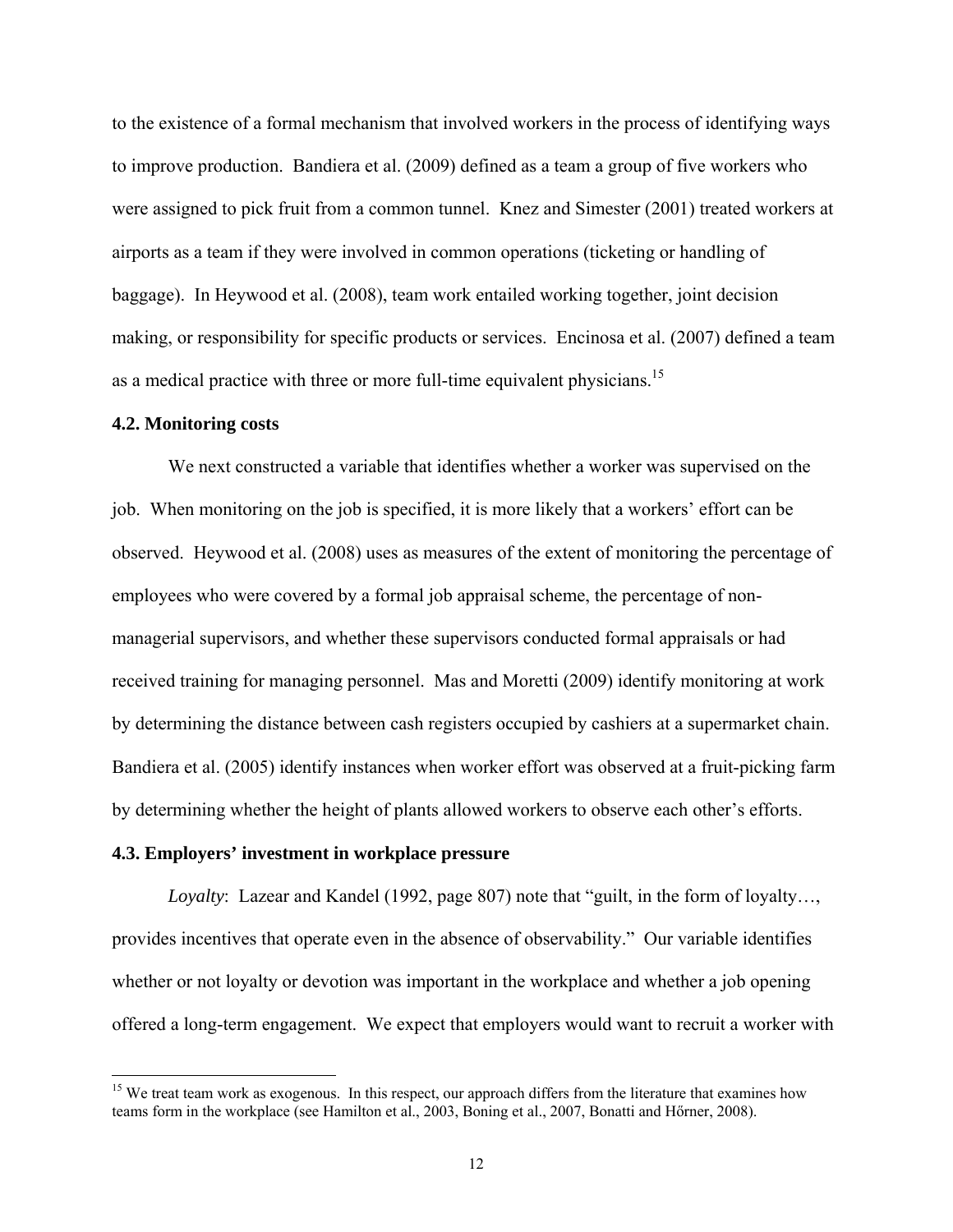a strong sense of loyalty when team work is a very important part of the job that employers are trying to fill. Along similar lines, Costa and Kahn (2003) examine determinants of loyalty, as measured by desertion, among soldiers during the American Civil war.

*Pride*: This variable identifies whether or not an employer cultivates a workplace where pride or integrity is important. In the literature on organizational sociology, pride is associated with a worker's willingness to exert effort on behalf of the organization. Mowday et al. (1979, page 226), for instance, note: "It involves an active relationship with the organization such that individuals are willing to give something of themselves in order to contribute to the organizations' well being." The role of pride has been also examined in the literature on economic psychology. In this context, Lea and Webley (1997) note that pride in the workplace is defined as a preference for doing high quality work even in the absence of reward.

*Trust*: A work environment that cultivates or emphasizes trust is more likely to instill guilt in instances of shirking and can thereby ensure that workers work harder (Ellingsen and Johannesson, 2007, page 140). We constructed a variable that identifies whether employers mentioned in their job descriptions that honesty and trustworthiness were important attributes of a prospective new hire. We expect that this attribute would be more likely important when employers are searching to fill a job opening that entails team work than when it does not.

*Ties between work and life*: Kandel and Lazear (1992, page 808) note that employers can instill guilt by affecting workers' utility outside the workplace. In such instances, shirking is costly because it can jeopardize workers' access to activities that they undertake outside the workplace. We measured such employers' attempts by identifying, from job descriptions, employers' reference to joint spousal appointments, access to a child-care center, membership of a fitness center or a health-club, and the reimbursement of or assistance with tuition. Related to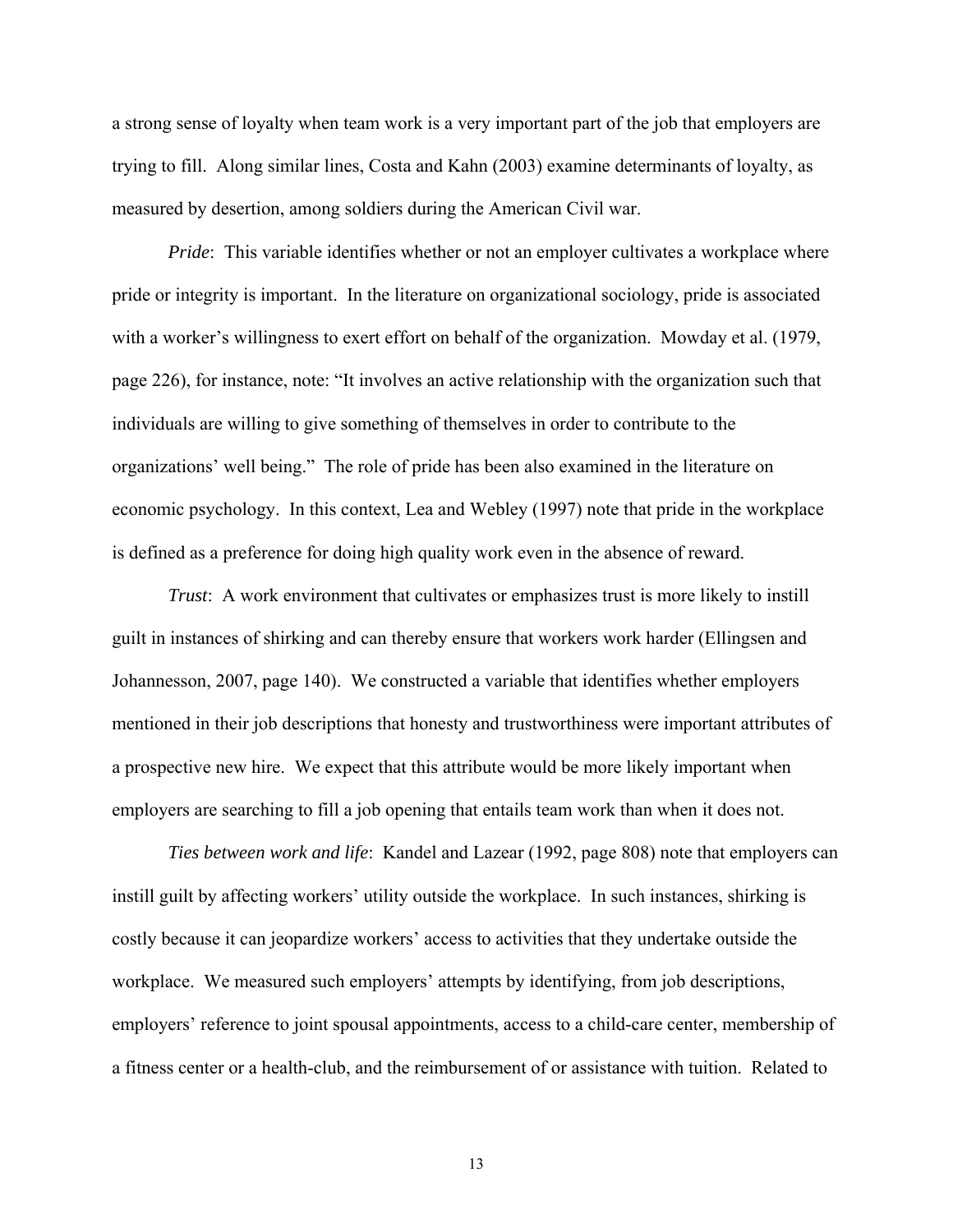this variable, is a variable that identifies opportunities for personal and professional development in the workplace. In a work environment that fosters such improvements, a worker has more to lose by shirking than in an environment where such opportunities are scarce.

*Social interactions in the workplace*: This variable identifies whether or not employers foster a work environment that is friendly, caring, pleasant, or sociable. Encinosa et al. (2007) suggest that interpersonal interactions in the workplace can foster comparisons and can thereby create pressure. The authors draw on a survey questionnaire that asked physicians whether or not their job required a lot of contact with other people. Knez and Simester (2001) note that frequent social interactions provide an opportunity for the dissemination of information about shirking and might, for this reason, facilitate mutual monitoring. Bandiera et al. (2005) suggest that friends are more likely to conform to a common norm for productivity. While Bandiera et al. observe friendships, Mas and Moretti (2009) observe the frequency of interactions.

*Norms in the workplace*: This variable identifies employers' reference to standards, norms, company policies, goals, or missions. We conjecture that the employers would be more likely to advertise production or quality standards when team work is more important because such advertisements make it easier to assess whether coworkers meet these standards and exert pressure accordingly. This measure is similar to that used by Encinosa et al. (2007) when examining the 1978 survey of medical practices in the U.S. that asked physicians whether their medical practice had a formal policy or explicit guidelines regarding their expected productivity.

#### **4.4. Profit sharing**

From the job descriptions, we could not identify the proportion of a worker's salary that is determined by team output, but merely whether an employer offered pay that was based on the performance of a team. Specifically, we constructed a variable that identifies whether some form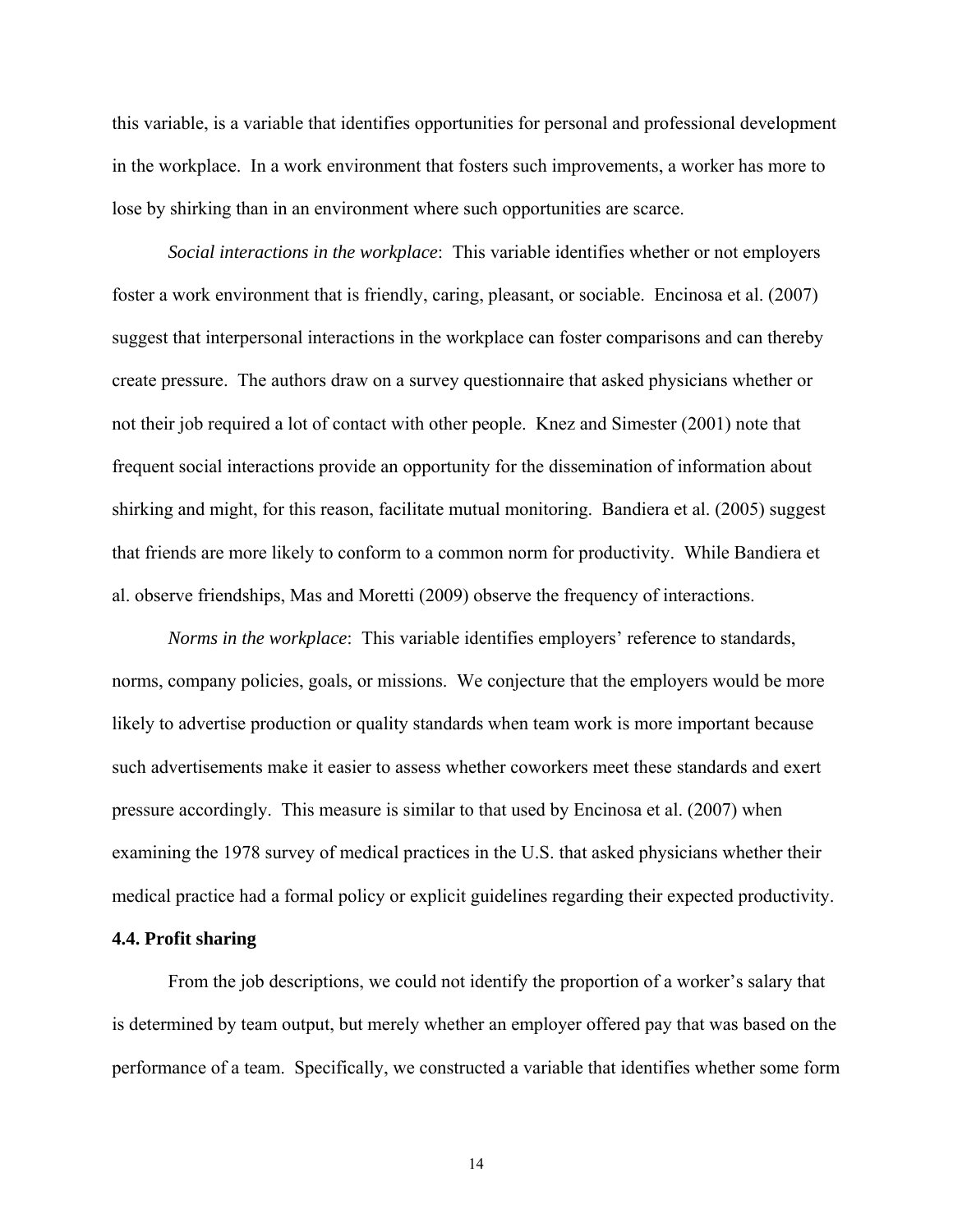of profit sharing or a stock purchase plan was mentioned in a job description. Hence, our measure of team output pertains to the output of the entire firm and not only a team. For this reason, we expect shirking to be a big concern at jobs that offer profit sharing.

Similar to our measure is the one used by Boning et al. (2007), who observe whether the compensation offered in a mill is tied to the mill's profits. Knez and Simester (2001) measured team pay as a bonus that is paid if a company-wide goal is achieved. Encinosa et al. (2007) observe the percentage of the total profit that is distributed to owners of a medical practice based on their productivity. Measures used in Hamilton et al. (2003) and Bandiera et al. (2009) better identify output by a team rather than the firm. Hamilton et al. consider pay to be team-based when it is tied to the output of a team of sewers. Bandiera et al. identify pay as team-based whenever a team of fruit pickers is rewarded on the basis of the team's aggregate productivity.

#### **4.5. Control variables**

 $\overline{a}$ 

Other explanatory variables include different measures of human capital; i.e., education and work experience. We also identified a job opening's position in the firm's hierarchy, industry, and occupation. These attributes are interesting because existing evidence tends to be restricted to a single industry or occupation. We used these variables in order to assess whether differences exist across different industries, occupations, or levels in the firm's hierarchy.

We also constructed a variable that measures the number of characters in a description. This is an important variable because the length of a job description may be correlated with the job tasks, workplace attributes, or the type of pay offered that are identified from the job description.<sup>16</sup> We also constructed variables that identify whether an opening was posted by a recruitment agency and that differentiate between job postings for a single opening and those for

 $16$  If job attributes were more likely to be mentioned in longer job descriptions, failing to control for the job description's length would bias our estimates upward.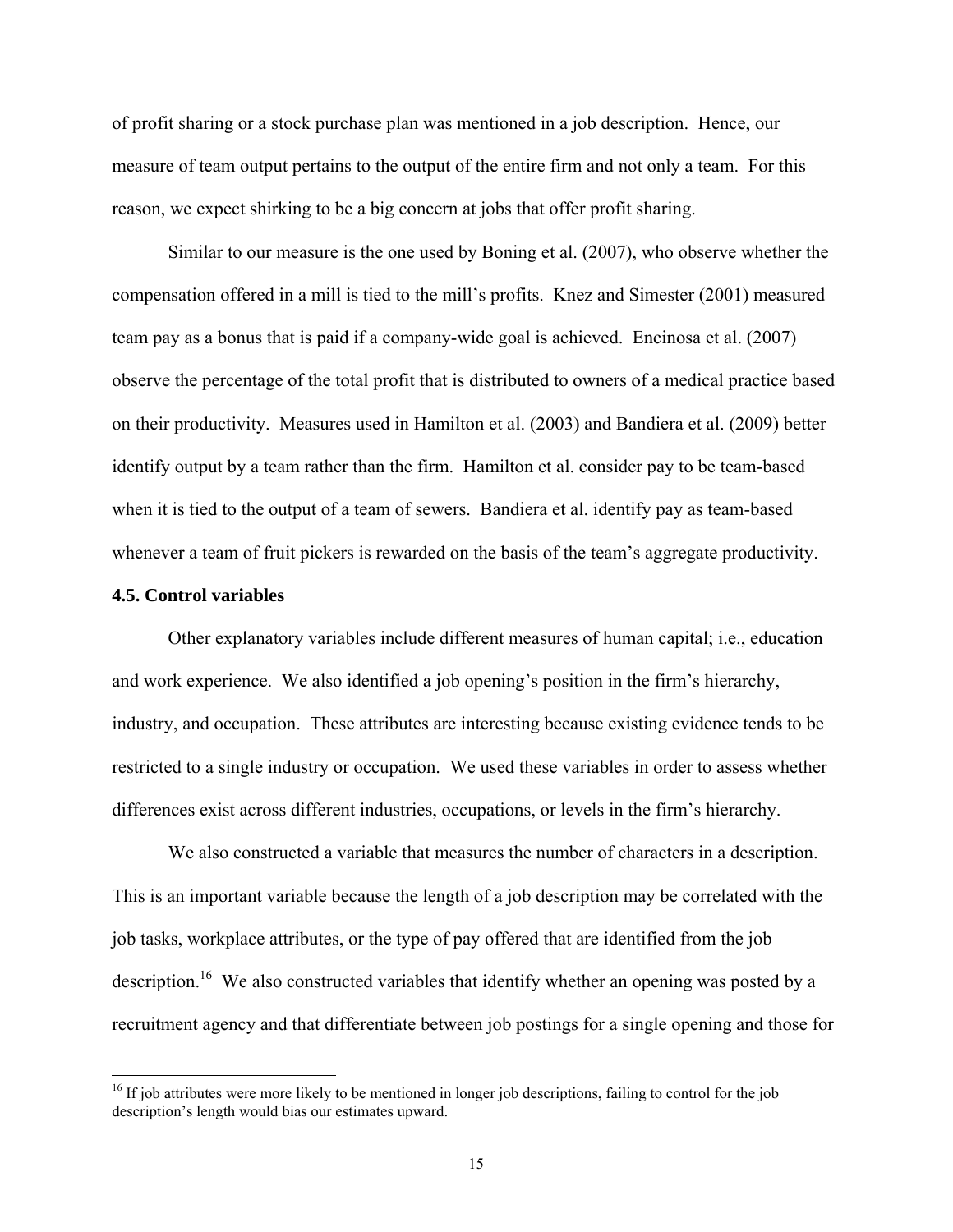multiple job openings. Additional variables were constructed to identify the year in which a job was posted online and the location of a job to account for regional conditions in the labor market.

## **5. Evidence**

<u>.</u>

#### **5.1. Employers' use of profit sharing in teams**

We started by estimating a simple binary probit model with a dependent variable that was set to 1 if profit sharing or a stock purchase plan was offered and 0 otherwise:

$$
Pr(profit sharing = 1) = \Phi(a team work + \alpha'X)
$$
\n(1)

 $\Phi(\cdot)$  denotes the standard normal cumulative distribution function, *X* a vector of explanatory variables, and  $\alpha$  a vector of coefficients. Vector *X* includes variables that identify hiring requirements (e.g., required education, work experience, and skills). Other variables were also included (e.g., tasks, region, industry, and the number of characters in a job description).<sup>17</sup> This is our baseline specification. In all tables, heteroskedasticity-robust standard errors are reported.

#### <Insert Table 2>

 The results are reported in column 1 of Table 2. In particular, we found that employers who offered jobs where team work was important were one percentage points (about 15.4%) more likely to offer some form of profit sharing or a stock purchase plan than when team work was not important (Specification 1). However, the employers were less likely to offer profit sharing when team work could be monitored (Specification 2). Presumably, in such instances, a worker's compensation was tied to team output as assessed via monitoring rather than firm output. Despite the threat of free-riding, employers who offered jobs that entailed team work and no monitoring were most likely to compensate workers with some form of profit sharing.

 $17$  For the list of variables, see notes to Table 2. Complete results for the baseline specification are in Appendix B.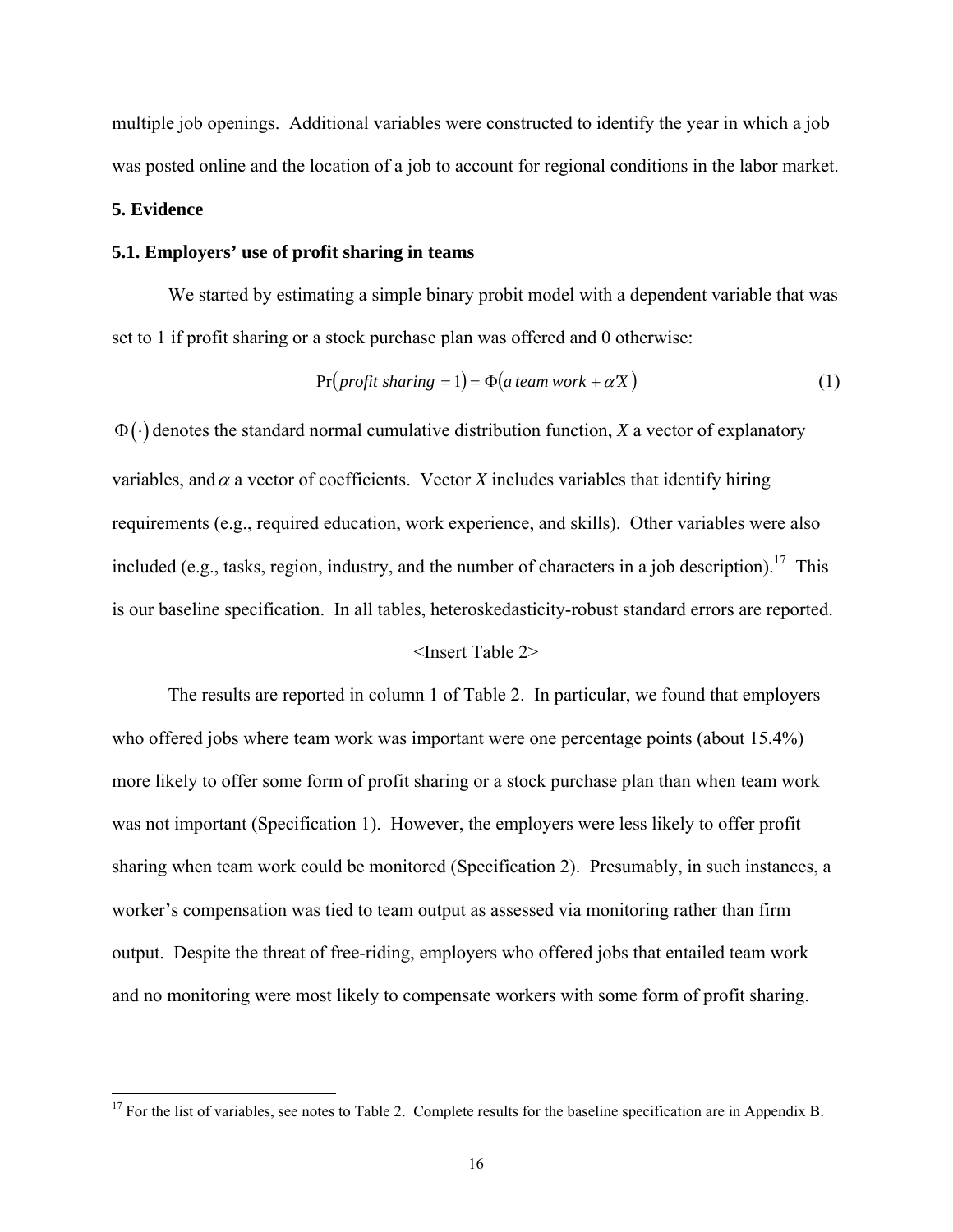Profit sharing can provide sufficient incentives when a worker's effort cannot be observed as long as employers manage to ensure that shirking is costly, an issue that we examine in the next section. Before we proceed, we note that when we did not include control variables, pseudo  $R^2$  was only 0.2%. Once we included control variables (Specification 1 shown in Table 2), the pseudo  $R^2$  increased to 12.5% and the marginal effect for the team variable, while of the same sign, increased by four times.<sup>18</sup> Hence, much of an employer's decision to offer profit sharing remains unexplained by our model. In addition, the magnitude of the key estimate could change if the remaining determinants of profit sharing were accounted for.

#### **5.2. Employers' use of pressure in teams**

 $\overline{a}$ 

Our results suggest that profit sharing was more likely offered in a team setting. Such an arrangement could be effective as long as employers manage to ensure that shirking is sufficiently costly. In order to examine this hypothesis, we estimated a series of binary probit models. The dependent variable was set to 1 if we could infer from job descriptions that employers fostered a work environment that was conducive to instilling guilt:

$$
Pr(workplace pressure = 1) = \Phi(b team work + \beta'X)
$$
\n(2)

Φ ⋅( ) denotes the standard normal cumulative distribution function, *X* a vector of explanatory variables (for details, see notes to Table 2), and  $\beta$  a vector of coefficients.

 Several findings in Table 2 (columns 2 through 8 for the baseline specification) are consistent with the notion that employers were more likely to either cultivate a work environment that encouraged pressure or to search for workers who could more easily be subjected to pressure when team work was important than when it was not. For instance, employers who were searching to fill a job vacancy that specified that team work was required

 $18$ <sup>18</sup> The results from the specification with no controls are available from the author upon request.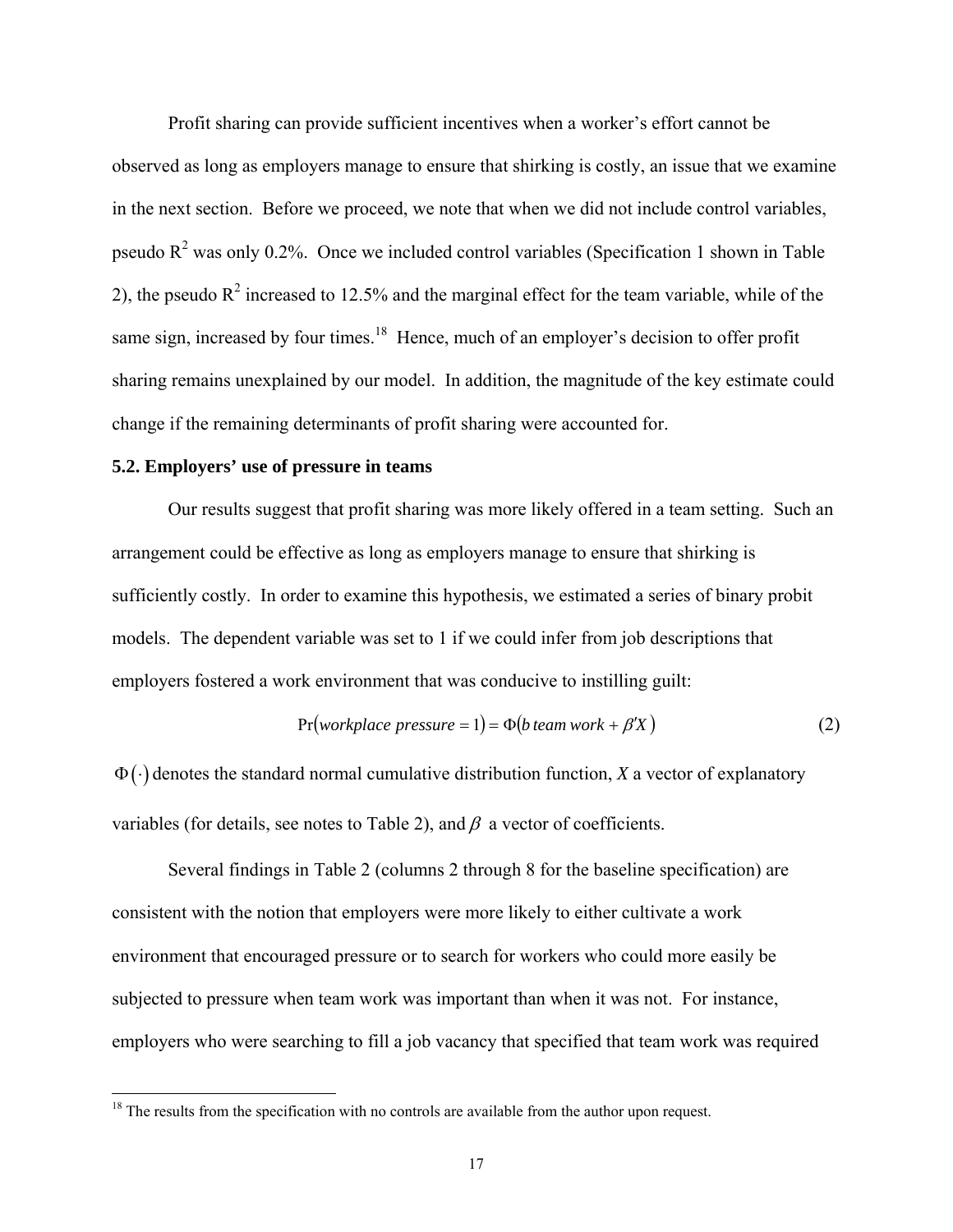were more likely to describe the work environment as one where loyalty, trust, pride, or social ties were important than when team work was not important. The employers were more likely to affect aspects of a worker's life outside the job or foster personal and professional development when team work was an important part of the job than when it was not.

 Given that shirking is a bigger concern when a worker's contribution to the team output cannot be observed by coworkers, we expected that an employer would be more likely to foster a work environment that instills guilt when workers' effort is not monitored (columns 2 through 8 in Specification 2 in Table 2). For some specifications (pride, trust, links to activities outside the job, and the advertising of standards), we obtained results that are consistent with this prediction. In other instances, we found that employers were more likely to cultivate pressure in the workplace when team work was expected regardless of whether or not workers were supervised.

Finally, we should note that regardless of whether or not team work is prevalent in the workplace, shirking is a concern when profit sharing is an important component of a worker's compensation. Hence, we expect that employers would want to cultivate an environment that fosters pressure whenever profit sharing is a part of the workers' compensation. Thus, we complemented our analysis by estimating employers' *joint* decision to offer profit sharing *and* foster work environment where a form of pressure can be exerted easily. Table 2 (Specification 3) reports correlation coefficients between error terms from this series of bivariate probit models.

We found that profit sharing was more likely to be used in combination with some, but not all, sources of pressure. For instance, employers who were more likely to offer profit sharing also tended to promote loyalty, foster personal and professional development, and attempted to influence workers' activities outside the workplace. These are all sources of pressure that result in guilt if workers choose to shirk. Interestingly, employers who were more likely to advertise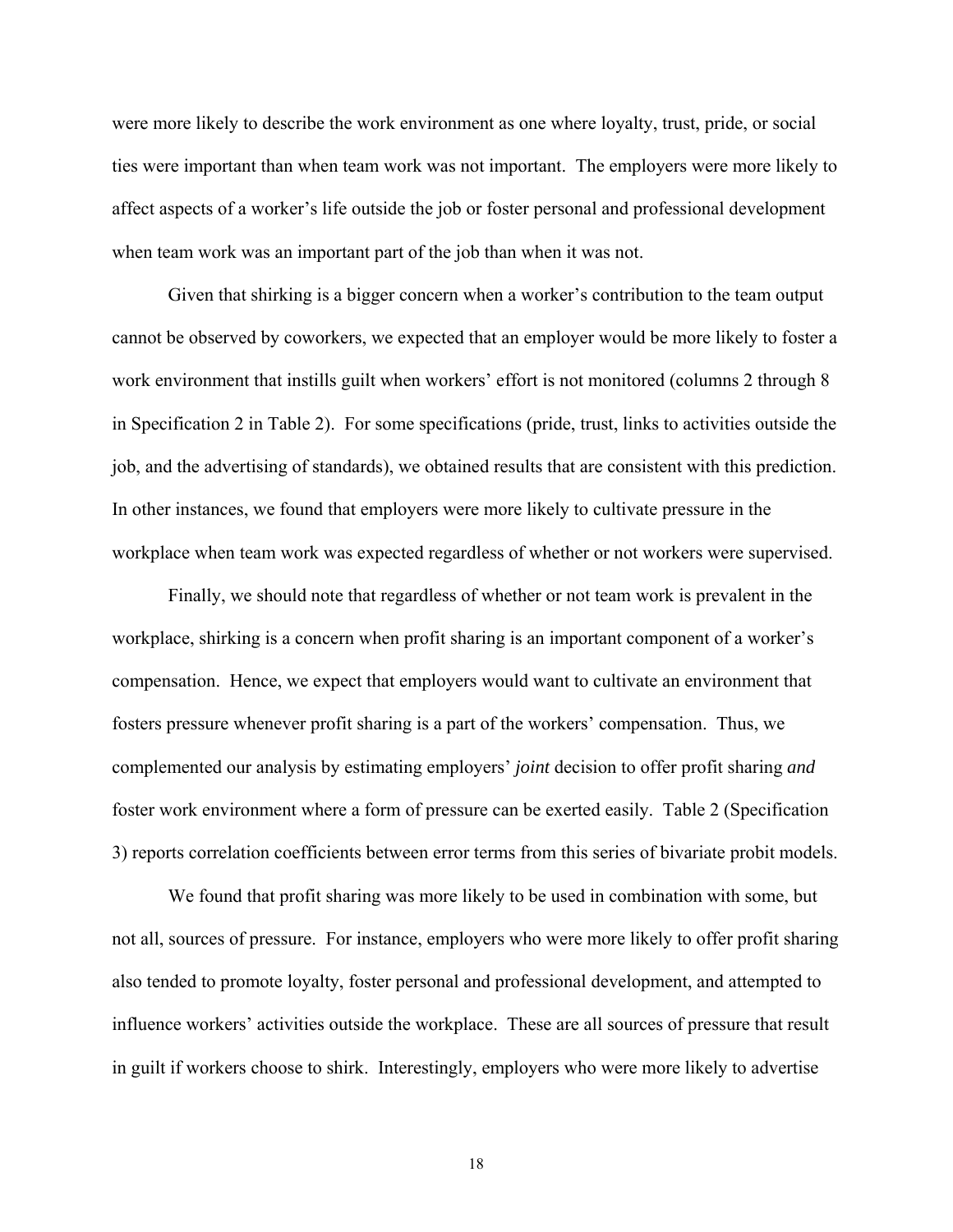standards and the importance of social interactions - each of which facilitates mutual monitoring on the job and therefore subjects workers to shame - were less likely to offer profit sharing.

These findings are quite interesting in light of a study by Barron and Gjerde (1997). In their extension of Kandel and Lazear (1992), the authors showed that, if the extent of peermonitoring done by workers cannot be specified by an employer (i.e., monitoring is not contractible), rewarding workers with profit sharing is not optimal because it causes workers to engage in excessive monitoring. This happens because workers who exert pressure do not take into account the costs that they impose on their coworkers. However, when pressure is exerted upon oneself (in the form of guilt), the full cost of pressure is taken into consideration.

#### **5.3. Alternative measures**

 We next discuss whether our results are robust to alternative definitions of team work. Specification 4 (Table 3) reports results where the team variable identifies a reference to a team. This variable differs from the measure that we used in the baseline specification in that it also identifies jobs where the work environment was described as team-oriented. This new measure identifies about twice as many jobs as those that involved team work than does the baseline definition. The results that we obtained were similar to those in the baseline specification.

 Second, if employers differ in terms of how much information they reveal in their job postings and this difference is not captured by our variable that measures the number of characters in a job description, our results will be biased. Suppose that there are two types of employer: one reveals information about all aspects of a job, while the other reveals very little information about an otherwise identical job. If such unobserved heterogeneity were to exist and be significant, we would observe a positive relation between team work and an employer's choice of offered compensation or the workplace even in the absence of concerns about shirking.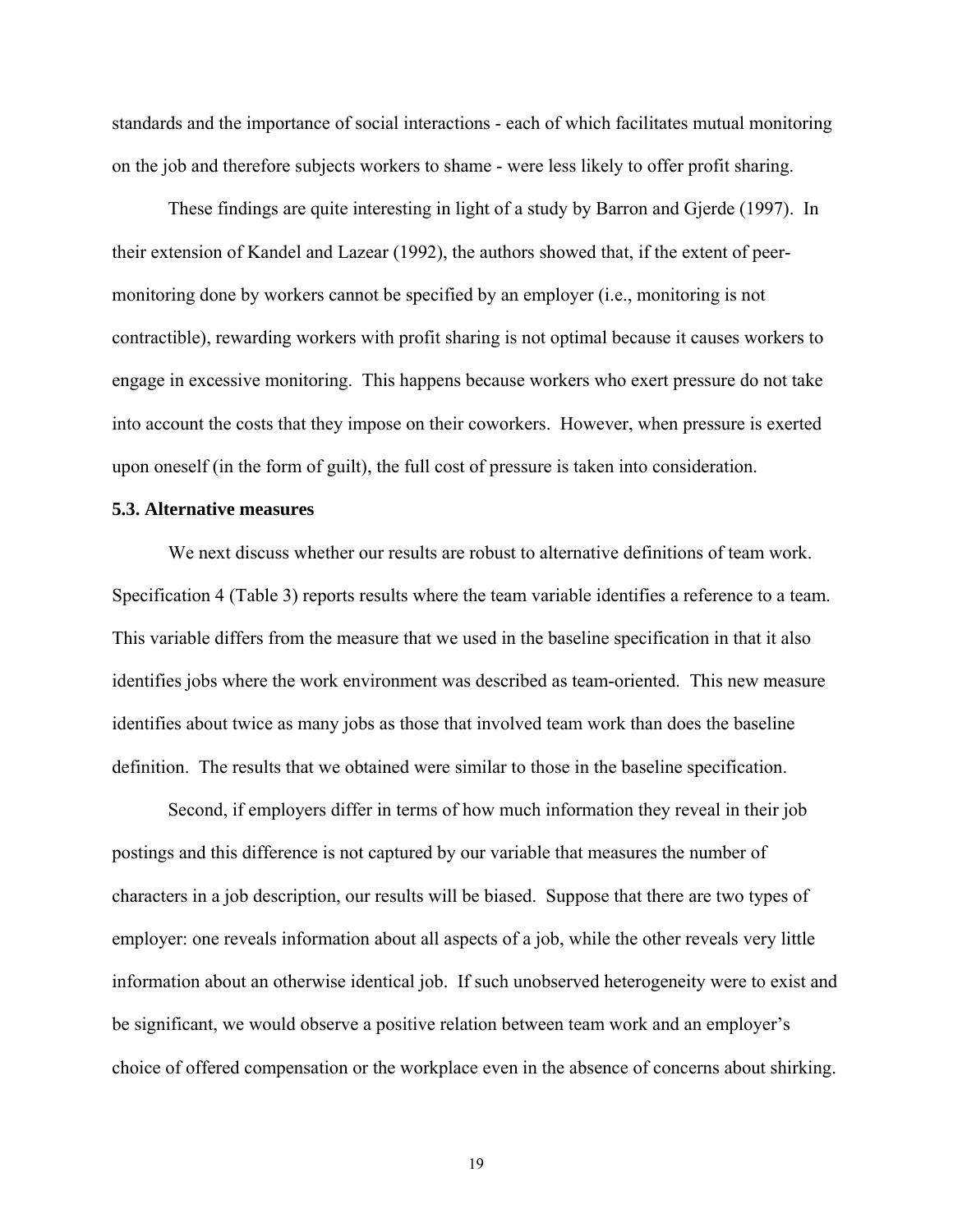To examine the importance of this source of heterogeneity, we constructed a variable that identifies tasks that one would *not* anticipate having to perform when doing a job where team work is important. The variable identifies jobs where independence on the job is expected. We conjecture that team work requires cooperation and coordination among team members, rather than independence. We expected that if our results in the baseline specification were to be due to heterogeneity in employers' writing, we would observe a positive correlation between the importance of independence and profit sharing and workplace attributes that foster pressure.

#### <Insert Table 3>

We find that employers were less likely to offer profit sharing or a stock purchase plan when independence was more important (Specification 5 in Table 3). This result differs from our finding that employers were more likely to offer profit sharing when team work was more important. The link between the importance of independence and an employer's efforts to ensure that shirking is costly either does not exist or is negative (e.g., loyalty, pride, professional and personal development). In other instances, the relation is either not found or positive, but of a much smaller magnitude than in the baseline model. It seems that our estimates do capture employers' concerns about shirking, though the magnitude of the estimates may be over-stated.<sup>19</sup>

#### **5.4. Employer heterogeneity**

 $\overline{a}$ 

A potentially important limitation of the results that we discussed thus far is the fact that there are many firm attributes that we did not control for. This is an important concern for many reasons. First, the associations that we identified might be spurious because of the unobserved heterogeneity with respect to the employers' writing style. To assess the validity of this concern, we restricted the sample on the basis of the length of a job's description; i.e., we used in our

<sup>&</sup>lt;sup>19</sup> Because shirking is a concern when a worker works on his own and without direct supervision, it may also be important that in such instances the worker is subjected to pressure.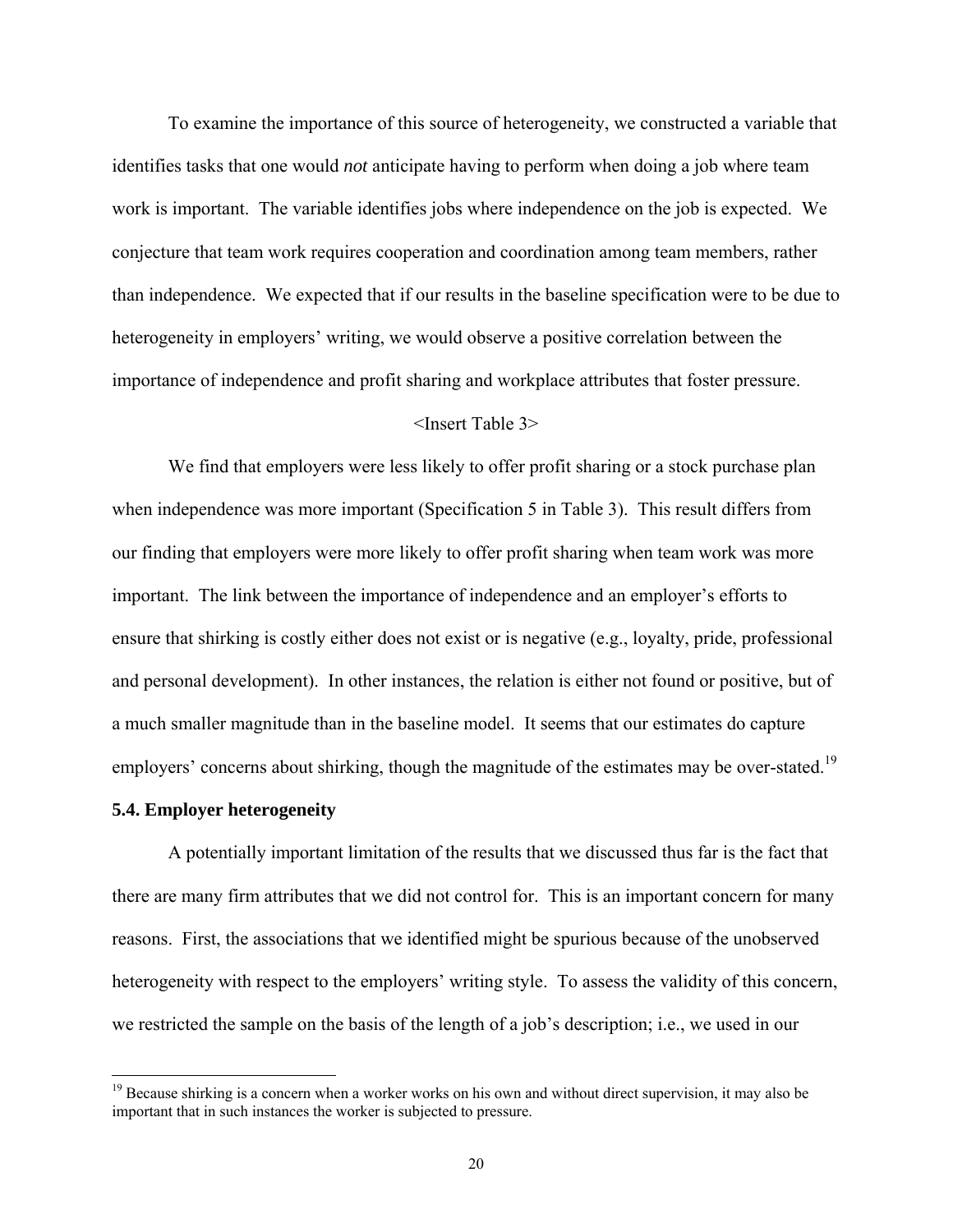estimations only the quarter of the jobs that had the longest and the quarter of the jobs that had the shortest job descriptions. It is likely that these jobs were posted by employers who had a similar propensity to reveal information about a job opening. The results were consistent with the baseline results (Specifications 6 and 7 in Table 4). In the sample of jobs with relatively short descriptions, we found stronger evidence that employers were more likely to cultivate pressure in the workplace only when team work was not monitored.

#### <Insert Table 4>

Second, shirking may be particularly prevalent in companies that have a large number of employees. Companies also differ in their compensation policies for reasons other than their size (e.g., involvement of unions). To control for such heterogeneity, we identified the names of the companies associated with job openings. For 190,118 of the 379,310 vacancies, the name of the company was identified.<sup>20</sup> We used this information to estimate a linear probability model with firm-level fixed effects. A few estimates become insignificant (Specification 8 in Table 4). However, we found that for jobs that required team work and *no* monitoring, rather than for jobs that either did not require team work or required team work that was monitored, an employer was more likely to foster a work environment that ensures that shirking is costly.

Finally, we examined differences across employers who indicated in a job description that they were in a hurry to fill a vacancy and those who did not. Employers who incur high costs of continuing with the search may have a stronger incentive to manipulate how they describe their jobs, the workplace, or the benefits. Specification 9 in Table 4 reports the results. We found that employers who were trying to fill a position that required more team work were

<u>.</u>

 $20$  The name was identified as text that followed "Company:" For job openings where only a logo indicated the firm's name or the firm's name was mentioned in the description the name was not identified. Misspelled names, different abbreviations of the company's name, different divisions of the same company, and the company's establishments at different locations are treated as different companies by our method.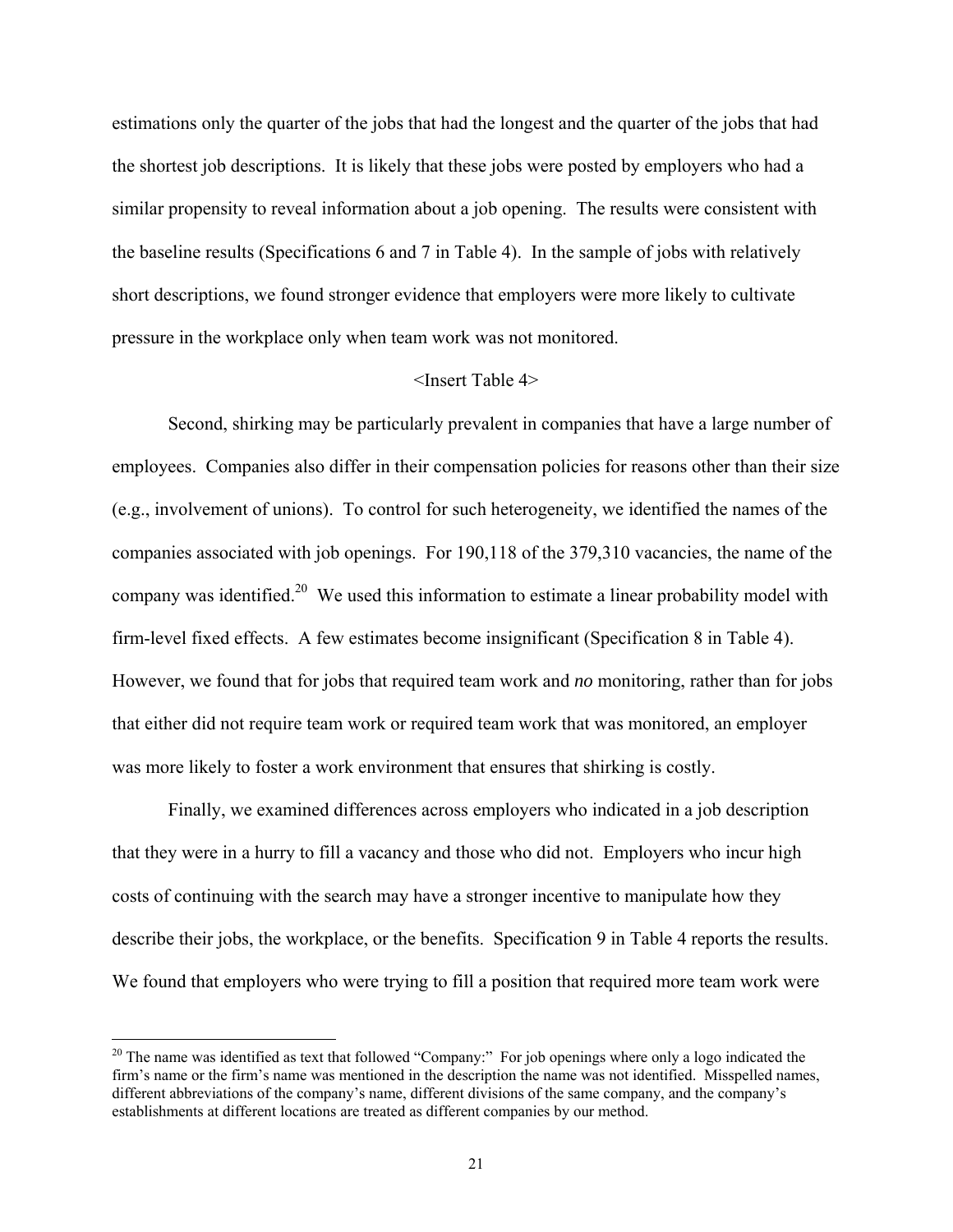more likely to cultivate a work environment in which shirking is costly regardless of the costs of search. The results are a bit stronger for the case in which the search costs were lower.

#### **5.5. Analysis by career level, occupation, and industry**

One compelling aspect of our data is that they record information for a variety of different jobs. We exploited this aspect and disaggregated the sample by occupation, industry, and a job's position in the firm's hierarchy. Tables 5 and 6 report the results. The results tend to be consistent with our findings in Table 2. At jobs at a more advanced stage of a worker's career, employers were more likely to reward a worker with some form of profit sharing when team work was expected on the job than when it was not.

#### <Insert Tables 5 and 6>

Regardless of their position in the firms' hierarchy, we found that employers were more likely to cultivate a work environment with costly shirking when a worker was expected to engage in team work than when team work was not an important part of a job. Importantly, we found that this relationship is much more prevalent when monitoring was not expected on the job. The link is weaker in the administration, biotechnology, and pharmaceutical sectors.

#### **5.6. Other determinants of profit sharing and pressure in the workplace**

We next review briefly other determinants of pressure in the workplace and profit sharing (see Appendix B). As expected, profit sharing was more likely to be offered when a job was at a level of a manger or an executive than at an entry level. Profit sharing was also more likely in the insurance, finance, biotechnology or pharmaceutical sector as well as in sales than in other industries and occupations. The magnitude of the effects for industry dummies is quite large in comparison to other variables. Jobs that required multitasking or quality control were less likely to offer profit sharing than jobs where such tasks were not an important part of the job.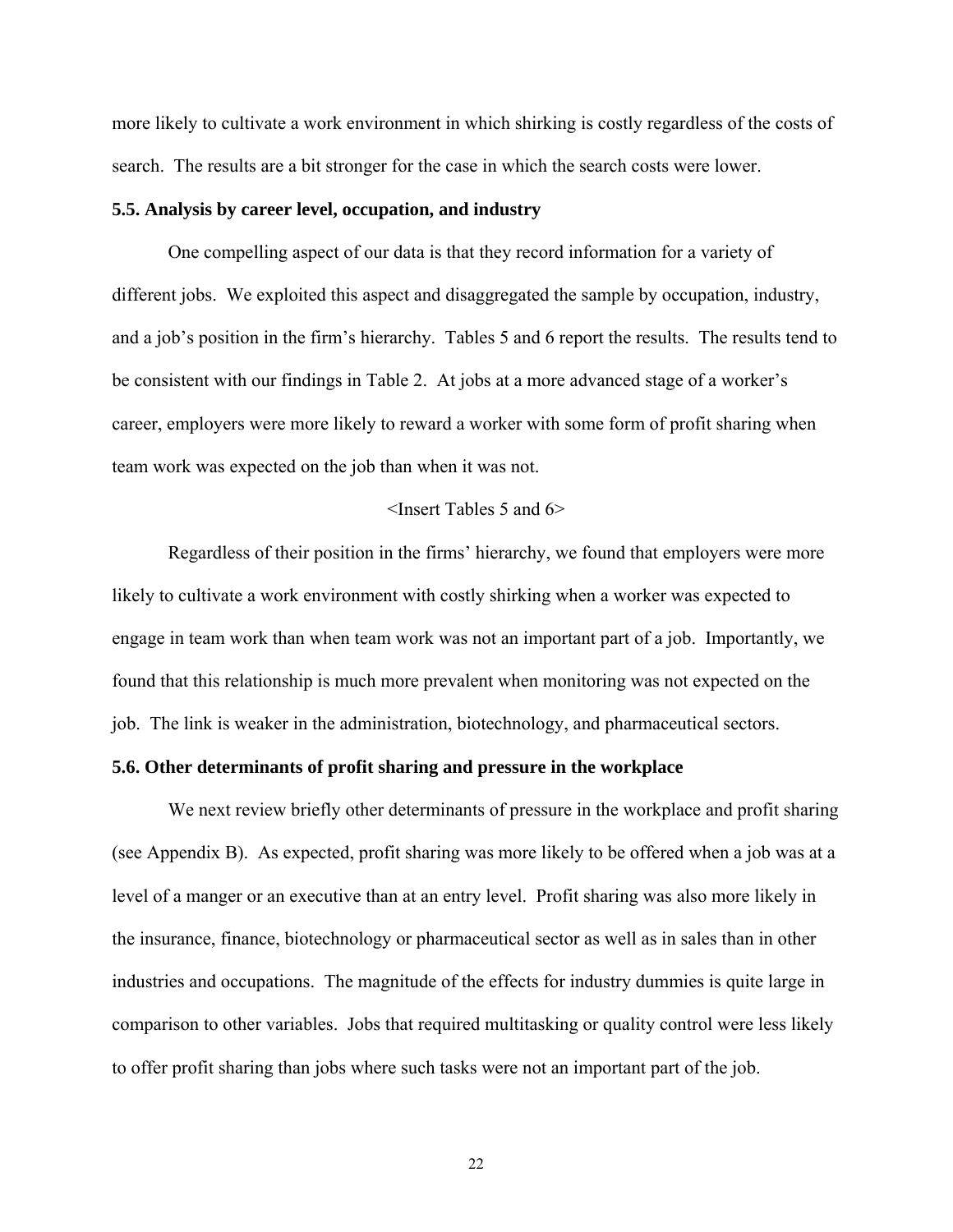The results in Appendix B also suggest that employers were less likely to cultivate a work environment with costly shirking when they were trying to fill a job vacancy at a higher level in the firm's hierarchy, jobs that required a higher level of education, work experience, or many skills. Employers were more likely to be searching for workers who have high costs of shirking when a job was in sales and for jobs in the financial or banking sector. Employers who offered jobs that required quality provision were more likely to foster the application of pressure in the workplace than those who offered jobs that did not require these types of tasks. This finding is consistent with the idea that pressure can be used as a powerful incentive whenever an employer has difficulties in obtaining a good measure of a worker's effort.

#### **6. Concluding remarks**

 The literature has paid a great deal of attention to identifying tools that employers can use to ensure that workers do the job that they were hired to do. Kandel and Lazear (1992) point out that shirking on the job can be prevented if employers manage to create conditions in the workplace that make shirking sufficiently costly. By fostering pressure, employers can ensure that workers work harder to avoid experiencing shame and guilt that accompany low efforts.

 Drawing on job descriptions at the online job board Monster.com, we documented several findings that are consistent with Kandel and Lazear (1992). We found that employers were more likely either to describe their workplace as one that was conducive to the application of pressure or to search for workers who could more easily be subjected to pressure when they were looking to fill a position that entailed a lot of team work. This result tends to be robust to alternative definitions of team work, persists when we model firm-fixed effects, and is found across different levels of a firm's hierarchy, jobs in sales, and jobs in different industries.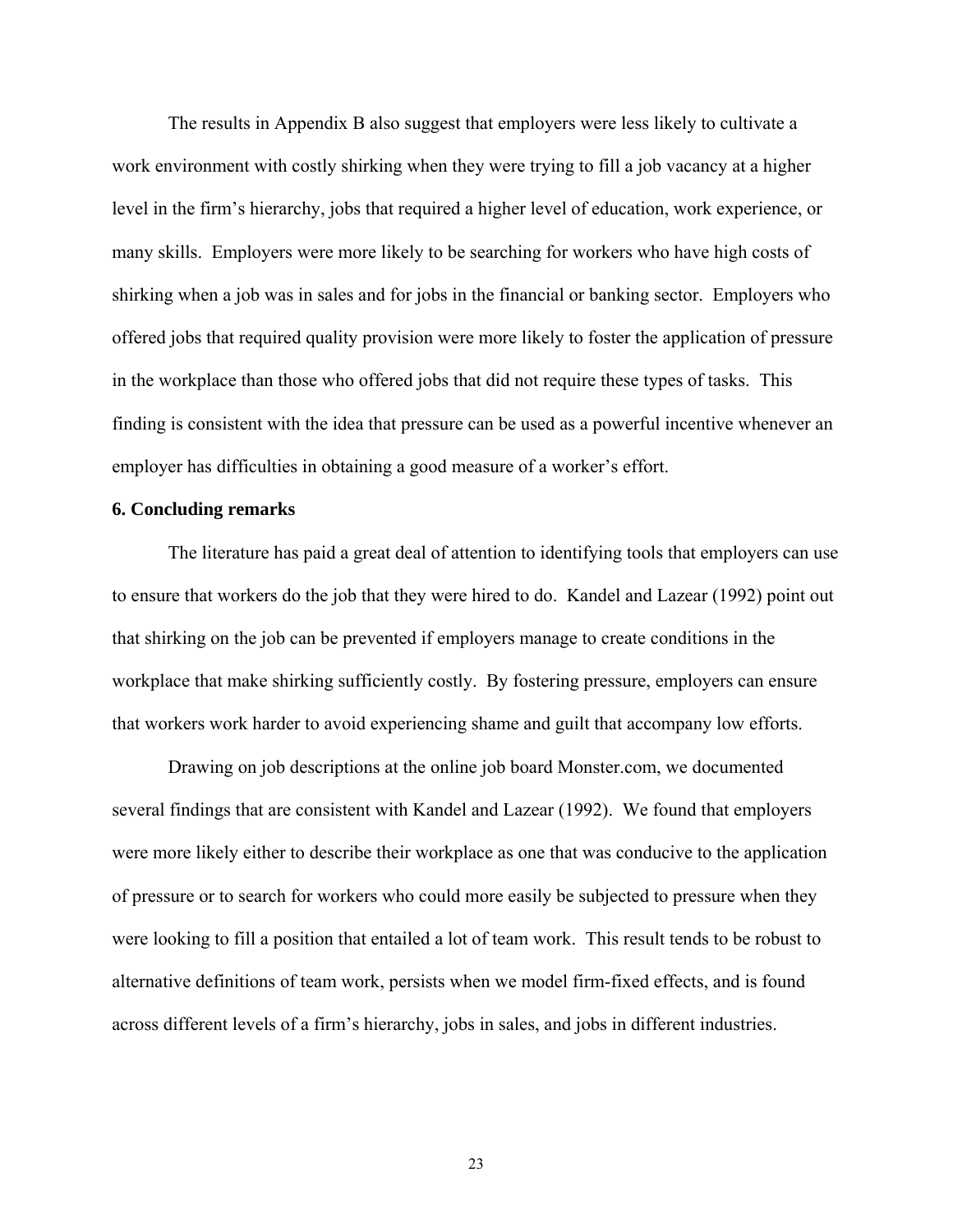These findings offer a new - employers' - perspective on the role of pressure in the workplace. Because of the data source that our analysis draws on, we can abstract from some of the identification problems that the related literature has had to confront. While in this paper, we explored some of the new identification problems that the use of vacancy-level data introduces, many interesting questions remain to be addressed. For instance, our analysis revealed that much of an employer's decision about the optimal incentives in teams is left unexplained by our model. Future research could examine the missing factors in greater detail. The analysis in this paper also suggests that online job boards may be a useful source of data that could be exploited for further analysis of the workplace. Future research could attempt to combine information provided in job descriptions at online job boards with the data from human resource departments.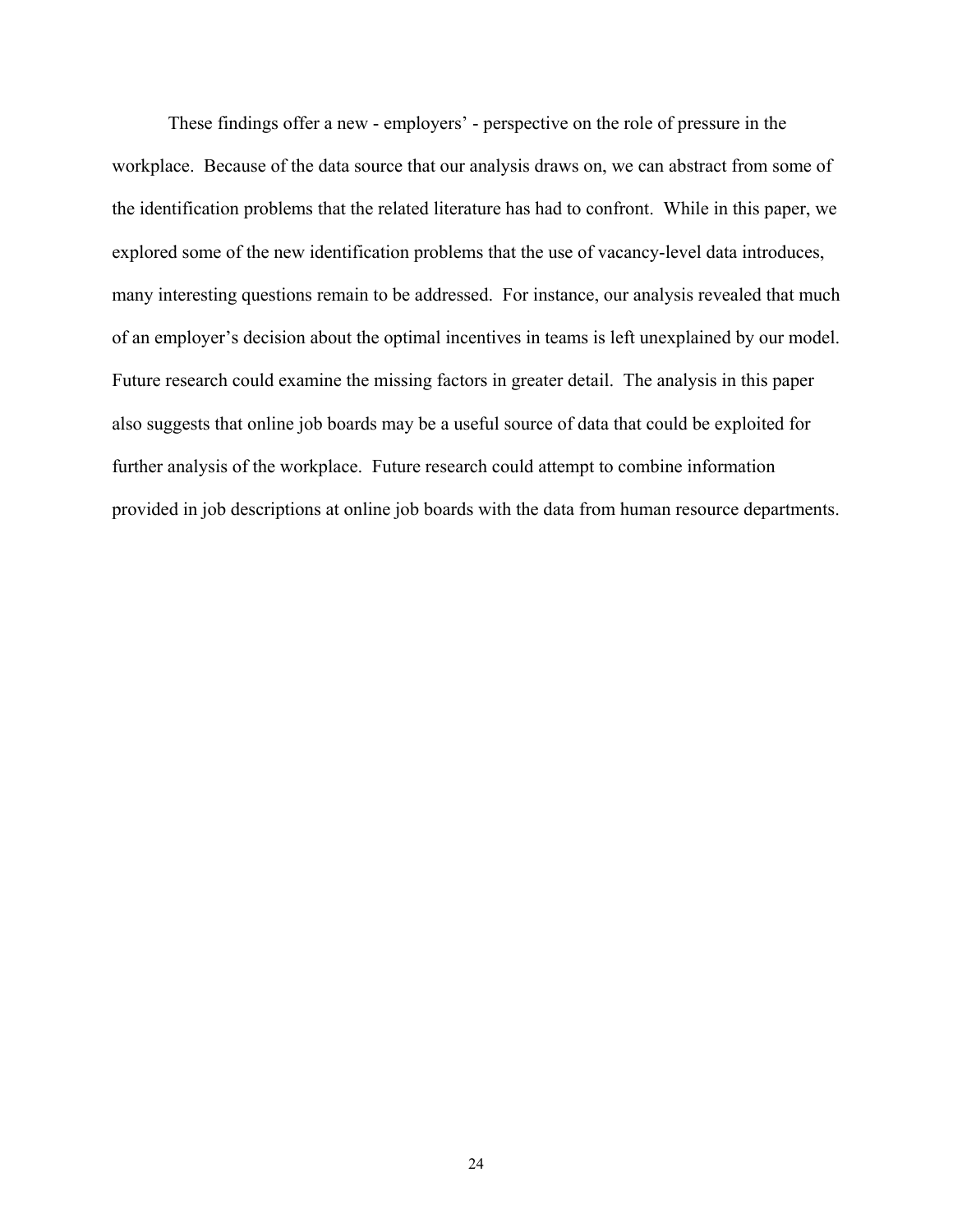#### **References**

Anderson, Simon P. and André de Palma. 2008. "Information Congestion." Working Paper.

- Anderson, Simon P. and André de Palma. 2009. "Competition for Attention in the Information (Overload) Age." Working Paper.
- Anderson, Simon P. and Regis Renault. 2006. "Advertising Content."American Economic Review, Vol. 26, No. 1, pp. 93-113.
- Bandiera, Oriana, Iwan Barankay, and Imran Rasul. 2005. "Social Preferences and the Response to Incentives: Evidence from Personnel Data." Quarterly Journal of Economics, Vol. 120, No. 3, pp. 917-962.
- Bandiera, Oriana, Iwan Barankay, and Imran Rasul. 2008. "Social Capital in the Workplace: Evidence on its Formation and Consequences." Labour Economics, Vol. 15, No. 4, pp. 725- 749.
- Bandiera, Oriana, Iwan Barankay, and Imran Rasul. 2009. "Team Incentives: Evidence from a Field Experiment." Working Paper.
- Barron, John M. and Kathy Paulson Gjerde. 1997. "Peer Pressure in an Agency Relationship" Journal of Labor Economics, Vol. 15, No. 2, pp. 234-254.
- Bonatti, Alessandro and Johannes Hőrner. 2008. "Collaborating." Working paper.
- Boning, Brent, Casey Ichinowski, and Kathryn Shaw. 2007. "Opportunity Counts: Teams and the Effectiveness of Production Incentives." Journal of Labor Economics, Vol. 25, No. 4, pp. 613-650.
- Brenčič, Vera and John B. Norris. 2009. "On-the-Job Tasks and Performance Pay: A Vacancy-Level Analysis." Industrial and Labor Relations Review, in press.
- Costa, Dora, and Matthew E. Kahn. 2003. "Cowards and Heroes: Group Loyalty in the American Civil War." Quarterly Journal of Economics, Vol. 118, No. 2, pp. 519-548.
- Coutu, Diane, 2009. "Why Teams Don't Work," Harvard Business Review, Vol. 87, No. 5, pp. 99-105.
- DellaVigna, Stefano. 2009. "Psychology and Economics: Evidence from the Field." Journal of Economic Literature, Vol. 47, No. 2, pp. 315-372.
- Dohmen, Thomas J. 2008. "Do Professionals Choke Under Pressure?" Journal of Economic Behavior and Organization, Vol. 65, No. 3-4, pp. 636-653.
- Ellingsen, Tore and Magnus Johannesson. 2007. "Paying Respect." Journal of Economic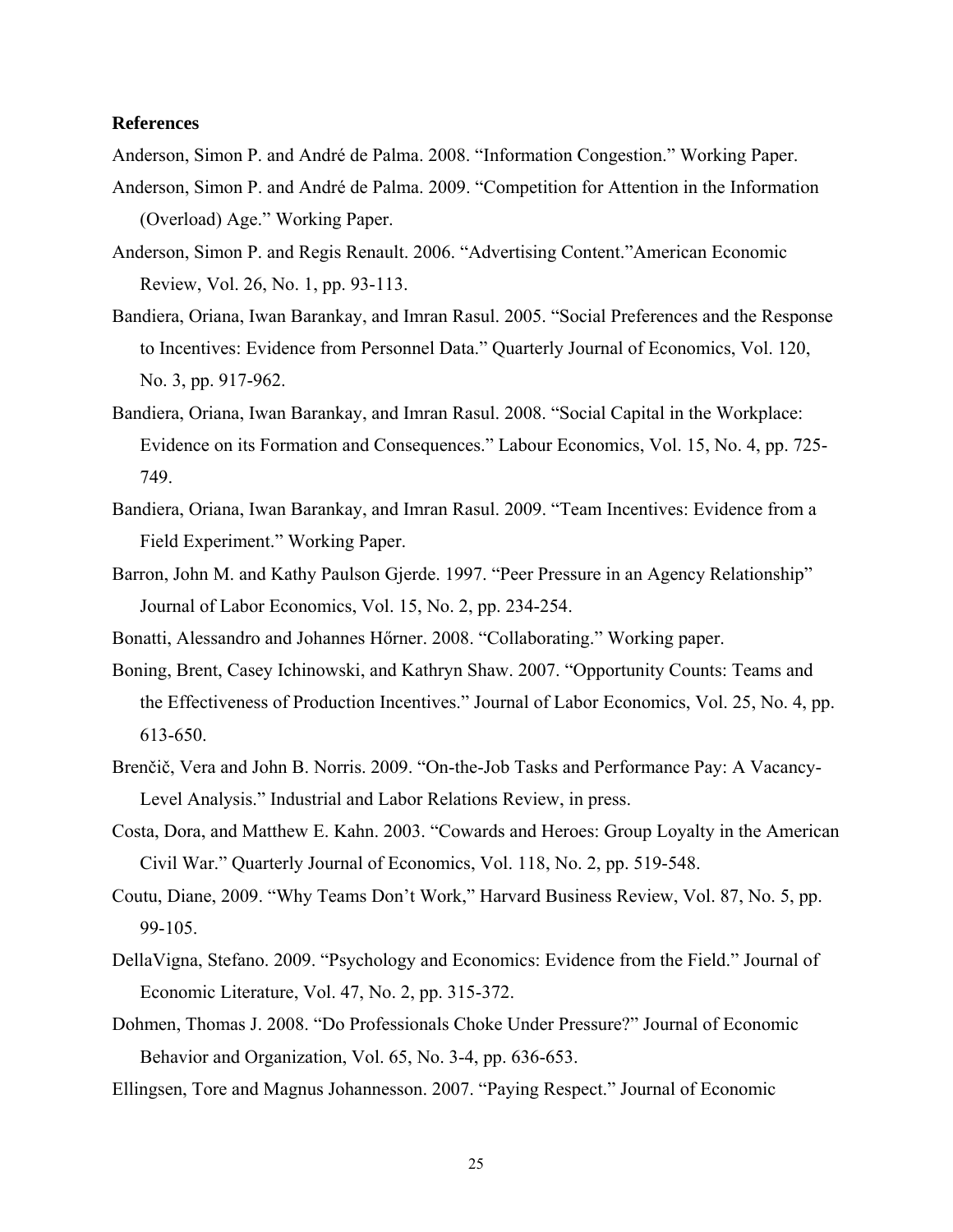Perspectives, Vol. 21, No. 4, pp. 135-149.

Encinosa, William E., Martin Gaynor, and James B. Rebitzer. 2007. "The Sociology of Groups and the Economics of Incentives: Theory and Evidence on Compensation Systems." Journal of Economic Behavior and Organization, Vol. 62, No. 2, pp. 187-214.

Georgia, Bonny. 2000. "How to Create a Killer Job Ad." Network World, Vol. 17, No. 9, pp. 53.

- Glaeser, Edward L., David Liabson, and Bruce Sacerdote. 2002. "An Economic Approach to Social Capital." Economic Journal, Vol. 112, No. 483, pp. F437-F458.
- Gould, Eric D. and Eyal Winter. 2009. "Interactions between Workers and the Technology of Production: Evidence from Professional Baseball," Review of Economics and Statistics, Vol. 91, No. 1, pp. 188-200.
- Guryan, Jonathan, Kory Kroft, and Matthew J. Notowidigo. 2009. "Peer Effects in the Workplace: Evidence from Random Groupings in Professional Golf Tournaments." American Economics Journal: Applied Economics, Vol. 1, No. 4, pp. 34-68.
- Hamilton, B.H., J.A. Nickerson, and H. Owan. 2003. "Team Incentives and Worker Heterogeneity: An Empirical Analysis of the Impact of Teams on Productivity and Participation." Journal of Political Economy, Vol. 111, No. 3, pp. 465-497.
- Heywood, John S., Uwe Jirjahn, and Xiangdong Wei. 2008. "Team work, Monitoring and Absence." Journal of Economic Behavior and Organization, Vol. 68, No. , pp. 676-690.
- Holmström, Bengt. 1982. "Moral Hazard in Teams." The Bell Journal of Economics, Vol. 13, No. 2, pp. 324-40.
- Kandel, Eugene, and Edward P. Lazear. 1992. "Peer Pressure and Partnerships." Journal of Political Economy, Vol. 100, No. 4, pp. 801-817.
- Knez, Marc, and Duncan Simester. 2001. "Firm-Wide Incentives and Mutual Monitoring at Continental Airlines." Journal of Labor Economics, Vol. 19, No. 4, pp. 743-772.
- Koessler, Frederic and Regis Renault. 2010. "When does Strategic Information Disclosure lead to Perfect Consumer Information?" Working Paper.
- Lazear Edward P. and Kathryn L. Shaw. 2007. "Personnel Economics: The Economist's View of Human Resources." Journal of Economic Perspectives, Vol. 21, No. 4, pp. 91-114.
- Lea, Stephen E.G. and Paul Webley. 1997. "Pride in Economic Psychology." Journal of Economic Psychology, Vol. 18, No. 2-3, pp. 323-340.
- Mas, Alexandre and Enrico Moretti. 2009. "Peers at Work." American Economic Review, Vol.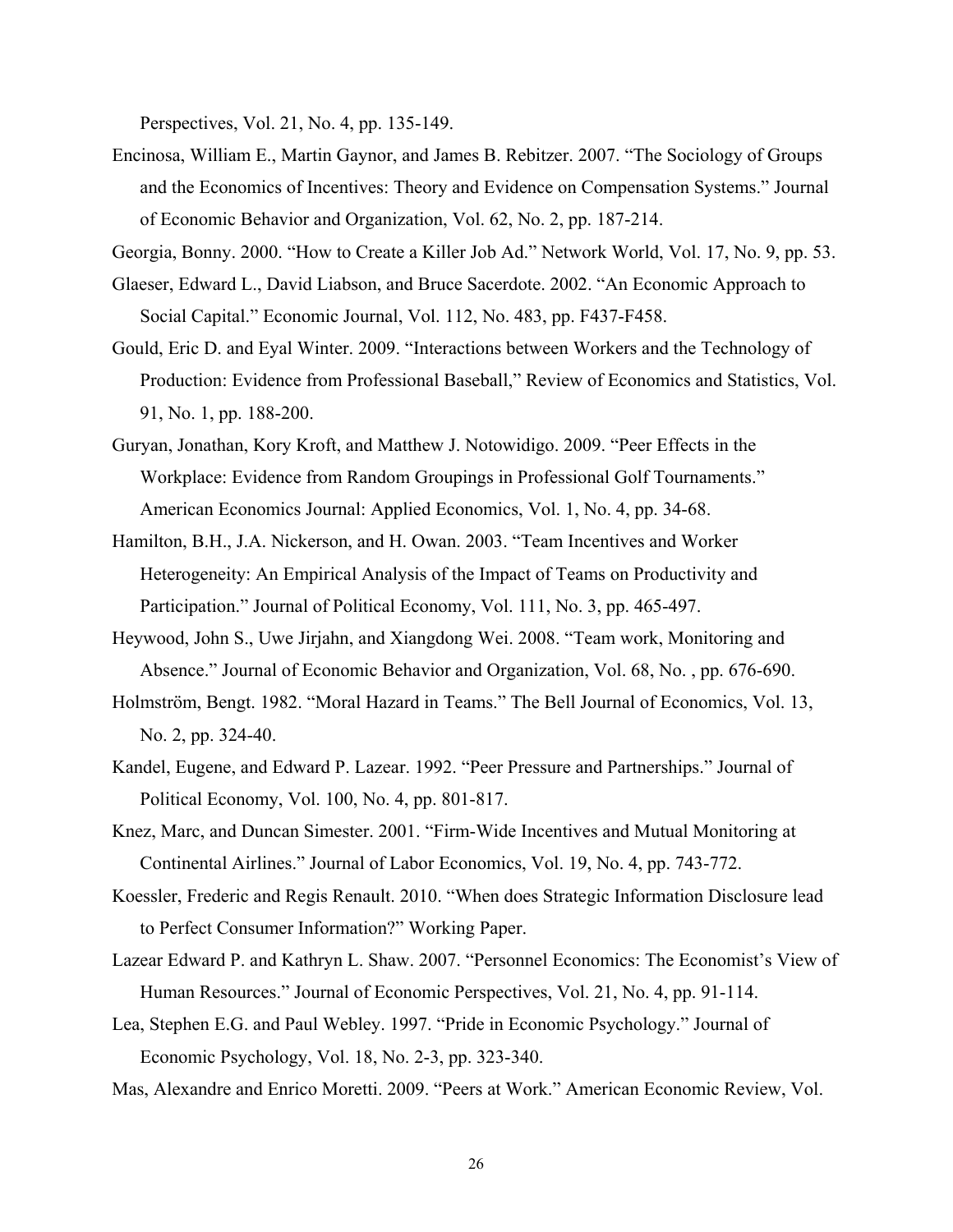99, No. 1, pp. 112-145.

- Menzio, Guido. 2007. "A Theory of Partially Directed Search." Journal of Political Economy Vol. 115, No. 5, pp. 748-769.
- Minkler, Lanse. 2004. "Shirking and Motivations in Firms: Survey Evidence on Worker Attitudes." International Journal of Industrial Organization, Vol. 22, No. 6, pp. 863-884.
- Mowday, Richard T. and Richard M. Steers. 1979. "The Measurement of Organizational Commitment." Journal of Vocational Behavior, Vol. 14, No. , pp. 224-247/
- Nagin, Daniel S., James B. Rebitzer, Seth Sanders, and Lowell J. Taylor. 2002. "Monitoring, Motivation, and Management: The Determinants of Opportunistic Behavior in a Field Experiment." American Economic Review, Vol. 92, No. 4, pp. 850-873.
- Prendergast, Canice. 2006. "The Provision of Incentives in Firms." Journal of Economic Literature, Vol. 37, No. 1, pp. 7-63.
- Rees, Daniel I., Jeffrey S. Zax, and Joshua Herries. 2003. "Interdependence in Worker Productivity." Journal of Applied Econometrics, Vol. 18, No. 5, pp. 585-604.
- Ryan, Gerard, Marcel Gubern, and Inma Rodriguez. 2000. "Recruitment Advertising: The Marketing-Human Resource Interface." International Advances in Economic Research, Vol. 6, No. 2, pp. 354-364.
- Soetevent, Adriaan R. 2006. "Empirics of the Identification of Social Interactions: An Evaluation of the Approaches and Their Results." Journal of Economic Surveys, Vol. 20, No. 2, pp. 193- 228.

Zettelmeyer, Florian. 2000. "The Strategic Use of Consumer Search Costs." Working Paper.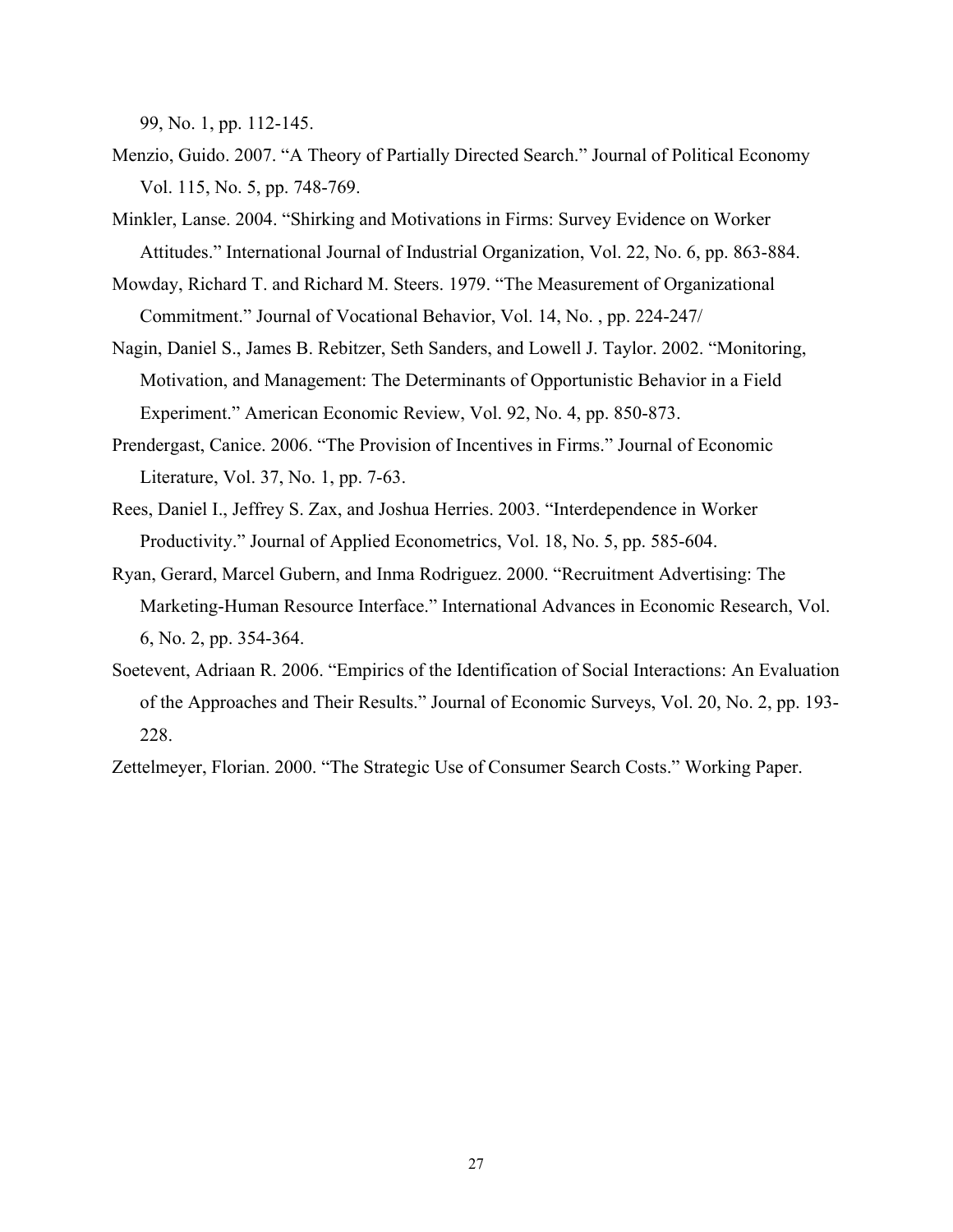#### BECOME A FINANCIAL ADVISOR WITH AXA ADVISORS, LLC

Company: AXA Advisors, LLC Location: Detroit, Southfield, Dearborn, MI 48207

Status: Full Time, Employee Job Category: Financial Services

Career Level: Experienced (Non-Manager)

Apply Online Monster recommends using Apply Now. Learn more.

Job Description

WHY AXA ADVISORS?

 AXA Advisors LLC, a provider of investment and insurance strategies, can help people define and achieve their life, retirement and estate goals. Our vision, resources, fundamental belief in training, and the importance of trusted advisor relationships will assure our clients that we will not settle for anything less than becoming the leading choice for people who seek an experienced financial advisor. This remains true for our financial advisors, who can be rewarded personally, professionally and monetarily.

OUR VISION

 Our strategy begins and ends with our customers' needs, goals and aspirations. We're long-term strategists who emphasize advice, technology and performance to deliver customized solutions to consumers. Our thinking is global, yet our customer-centric focus demands that we seek to

meet individual needs on a one-on-one basis. We stress **team work** and have a passion for winning.

#### OUR RESOURCES

 AXA Advisors, LLC is a subsidiary of AXA Financial, Inc. whose other subsidiaries include such recognized brands as The Equitable Life Assurance Society of the United States, AXA Distributors, LLC, Alliance Capital Management, LP and Sanford C. Bernstein. Through our affiliations in the global AXA Group, we function as a portal for our clients to access a host of world-class financial services companies. At year-end 2002, AXA Group had \$71 billion in revenues, \$772 billion in assets under management and \$1.6billion in adjusted earnings. The success of the AXA family of brands gives us capabilities and an "opportunistic synergism" which help our clients achieve long-term financial success.

OUR PEOPLE

 The people who join us come from a wide variety of backgrounds, yet they share several important traits. They're goal oriented, results-driven professionals who possess an entrepreneurial spirit and a passion for winning. They have demonstrated patterns of success and desire an opportunity for high income potential. Many of our candidates are well known in their communities - in financial, civic and educational circles or through professional and social organizations. Although not a necessity, many possess a "natural market" of friends, family members and professional contacts who may very well be in need of professional financial advice. A significant number of our financial professionals have attained one or more coveted professional designations, such as Certified Financial Planner® or Chartered Financial Consultant. Some even have a background or training in the fields of law or accounting. Join AXA Advisors and you'll be working side by side with some of the leading minds in the business.

OUR TRAINING PROGRAM

 At AXA we consider extensive, lifelong training to be one of our key competitive advantages. We're committed to acquiring and leveraging every bit of intelligence available to grow the company. Our state of the art Advisors Learning Center in Alpharetta, Georgia emphasizes a relationship-driven approach to financial services. New financial professionals focus on the core competencies needed to learn the various aspects of becoming a financial planner, while more experienced professionals enhance their knowledge and skills and pursue professional designations including Certified Financial Planner (CFP) and Chartered Financial Consult and commission model, financial planning fees (upon meeting proper licensing/credentialing requirements) and a potential bonus for eligible individuals. You will also benefit from an excellent benefits package for eligible individuals (certain age and service requirements may apply): health and dental coverage options, vision

care coverage, **Stock purchase program**, pension and 401(k) (including company-paid profit sharing feature) plan, short-term and, later, long-term disability income coverage options, group term and optional group universal life insurance coverage. OUR REQUIREMENTS

 To qualify, you should have a strong business background and a personal history of success. You should be results-driven, possess unequivocal **honesty and integrity skills and be motivated to helping others achieve financial security. Strong relationship-building skills** 

and a Series 7, 65/66 or 24 license are preferred. A background in law, accounting, banking, brokerage or executive management will be particularly useful. An advanced degree and designation (MBA, JD, CFP, CPA, ChFC) are a plus.

Come join the ranks of approximately 7,000 financial professionals nationwide who are helping people meet their needs and build a better future through a consultative approach to financial services. If you're interested in marketing financial products and services to business owners and high net worth individuals through a financial planning approach, please mail/fax/e-mail your resume to the contact information provided below.

Seek a greater challenge and make it your future, your way.

 We are an Equal Opportunity Employer M/F/D/V. GE-26199 (4/03) Contact Information Company: AXA Advisors, LLC Apply Online Contact: Benjamin P. Hudson Send this Job to a Friend Email: benjamin.hudson@axa-advisors.com

Phone: 248-641-2706

Click here to see all "AXA Advisors, LLC" opportunities

Learn more about AXA Advisors, LLC

## FIGURE 1 An observation from Monster.com data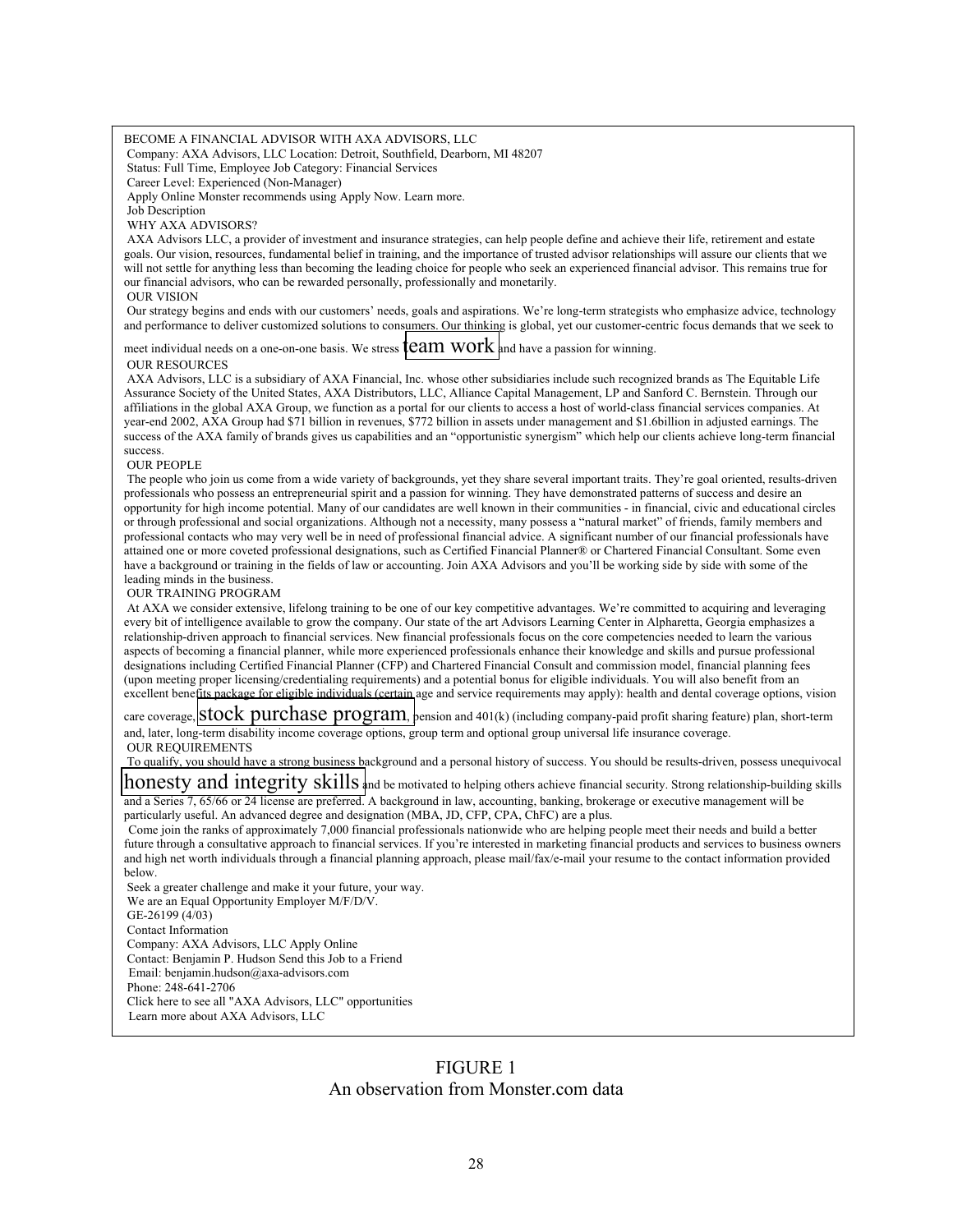TABLE 1<br>Construction of key variables and summary statistics

| Dataset:                                     | Job postings at Monster.com                                                                                                                                                                                                                                                                                                                                                                                                                                                                                                                                                                                                                                                                              |                                                                                                                                                                                                                                                                                                                                                                                                                                                                                                                                     |
|----------------------------------------------|----------------------------------------------------------------------------------------------------------------------------------------------------------------------------------------------------------------------------------------------------------------------------------------------------------------------------------------------------------------------------------------------------------------------------------------------------------------------------------------------------------------------------------------------------------------------------------------------------------------------------------------------------------------------------------------------------------|-------------------------------------------------------------------------------------------------------------------------------------------------------------------------------------------------------------------------------------------------------------------------------------------------------------------------------------------------------------------------------------------------------------------------------------------------------------------------------------------------------------------------------------|
| Time period:                                 | Stock on July 10, 2004; Flow from 30 April to 7 July, 2005; Flow from 26 June to 8 July, 2006                                                                                                                                                                                                                                                                                                                                                                                                                                                                                                                                                                                                            |                                                                                                                                                                                                                                                                                                                                                                                                                                                                                                                                     |
| Variable name:                               | Search words                                                                                                                                                                                                                                                                                                                                                                                                                                                                                                                                                                                                                                                                                             | Excerpts from selected job ads                                                                                                                                                                                                                                                                                                                                                                                                                                                                                                      |
| Measures of team production                  |                                                                                                                                                                                                                                                                                                                                                                                                                                                                                                                                                                                                                                                                                                          |                                                                                                                                                                                                                                                                                                                                                                                                                                                                                                                                     |
| team (narrow definition)                     | team work, team-work, teamwork, part of team, part of a team, member<br>of a team, member of team, team member, teammember, team-member,<br>team player, team-player, teamplayer, team contribution, contribute as<br>a team, team build, team-build, teambuild, team orient, team-orient,<br>teamorient, team environ, team-environ, teamenviron, team focus,<br>team-focus, teamfocus, team like, team-like, teamlike, team base,<br>teambase, team-base, team center, team-center, team centre, team-<br>centre, team spirit, team-spirit, team set, team-set, team driven, team-<br>driven, team mind, team-mind, team dynamic, team-dynamic, group<br>work, work in group, work in a group          | - Bob Evans is looking for individuals who are team players, exercise<br>good communication and people skills and are enthusiastic and<br>quality oriented.<br>- In order to be considered, you MUST meet the following criteria: A<br>customer service-focused individual who wants to be part of a team.<br>- Job Description: TEAM-ORIENTED WORK ENVIRONMENT WITH<br>A LOT OF TRAINING AND DEVELOPMENT.<br>- At Germaine Lawrence, staff are valued team members dedicated to<br>helping troubled girls rebuild their lives      |
| team (broad definition)                      | team                                                                                                                                                                                                                                                                                                                                                                                                                                                                                                                                                                                                                                                                                                     | - Join and grow with a <i>team</i> that has grown over $250\%$ in the last two                                                                                                                                                                                                                                                                                                                                                                                                                                                      |
|                                              |                                                                                                                                                                                                                                                                                                                                                                                                                                                                                                                                                                                                                                                                                                          | years.<br>- We look for motivated, hardworking, and intelligent people from a<br>variety of backgrounds to join our team of professionals.                                                                                                                                                                                                                                                                                                                                                                                          |
| independence on the job                      | own hours, own boss, self-employed, have freedom, initiative,<br>autonomy, autonomous, produces independent, produce independent,<br>producing independent, think independent, thinks independent,<br>thinking independent, work both independent, work independent,<br>works independent, working independent, acts independent, act<br>independent, acting independent, work well independent, function<br>independent, functions independent, functioning independent, operates<br>independent, operate independent, operating independent, self-rel, self-<br>suffi, individualist, independent think, independent work, independent<br>produc, independent act, independent funct, independent oper | - That's why we let our Underwriters choose their own hours!<br>- Job Description: Build your own business, be your <i>own boss</i><br>- If you love people, take pride in working independently and managing<br>key projects, are a <i>self-starter</i> with the ability to thrive in an<br>environment that requires multi-tasking yet never missing a deadline,<br>we have an opportunity for you!<br>- Effective communication skills and the ability to work independently<br>while meeting or exceeding production standards. |
| Measures of observability of worker's effort |                                                                                                                                                                                                                                                                                                                                                                                                                                                                                                                                                                                                                                                                                                          |                                                                                                                                                                                                                                                                                                                                                                                                                                                                                                                                     |
| on-the-job<br>monitoring/supervision         | under supervision, under direct supervision, under full supervision,<br>under close supervision, under monitor, under direct monitor, under full<br>monitor, under close monitor, under the direct supervision, under the<br>full supervision, under general supervision, under the general<br>supervision, to supervisor, supervised, your immediate supervisor,<br>month-end report, quarterly report, annual report, monitored, under<br>directi, under the direct, under general direct, under the general direct,<br>take directions, report to, answer to, report any                                                                                                                              | - Ability to work in a <i>supervised</i> team atmosphere and independently<br>- The responsibilities include assisting in the preparation of monthly<br>financial statements Moreover, to provide support for the<br>preparation, accuracy, timeliness, and distribution of budgets,<br>forecasts, monthly/quarterly reports to company management,<br>shareholders, regulators, and Board of Directors.                                                                                                                            |
| lack/absence of on-the-job<br>supervision    | minimal superv, limited superv, no superv, minimal monitor, limited<br>monitor, no monitor, minimal direction, limited direction, no direction,<br>without direct supervision, without superv, without monitor, without                                                                                                                                                                                                                                                                                                                                                                                                                                                                                  | - Must be capable of working without direct supervision, have good<br>safety habits and perform heavy manual labor without restriction.<br>- M's work closely with others, do mostly physical work and require                                                                                                                                                                                                                                                                                                                      |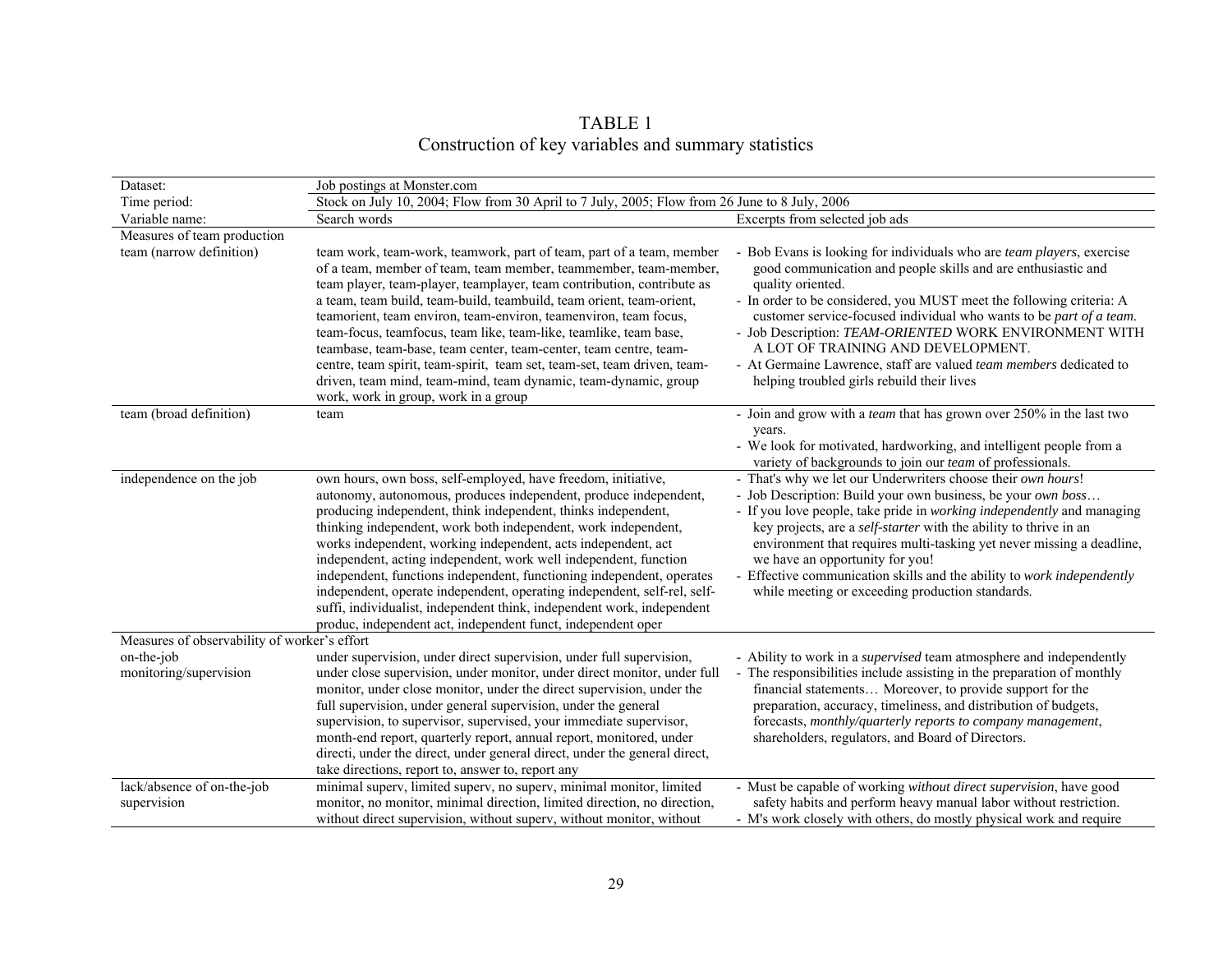|                                                               | direction, with no direct supervision, with no supervision, with no                                                                                                                                                                                                                                                                                                                                                                                                       | little supervision.                                                                                                                                                                                                                                                                                                                                                                                                                                                                                                                                                                                                                                            |
|---------------------------------------------------------------|---------------------------------------------------------------------------------------------------------------------------------------------------------------------------------------------------------------------------------------------------------------------------------------------------------------------------------------------------------------------------------------------------------------------------------------------------------------------------|----------------------------------------------------------------------------------------------------------------------------------------------------------------------------------------------------------------------------------------------------------------------------------------------------------------------------------------------------------------------------------------------------------------------------------------------------------------------------------------------------------------------------------------------------------------------------------------------------------------------------------------------------------------|
|                                                               | direction, with no superv, with no monitor, little superv, little or no<br>superv, little monitor, little or no monitor, little direction, minimum<br>superv, minimum of superv, minimum monitor, minimum of monitor,<br>minimum direction, little direct superv, little direct monitor                                                                                                                                                                                   | - An ability to set priorities, manage personal workload and resolve<br>questions and problems with limited supervision                                                                                                                                                                                                                                                                                                                                                                                                                                                                                                                                        |
| Measures of sources of pressure on the job                    |                                                                                                                                                                                                                                                                                                                                                                                                                                                                           |                                                                                                                                                                                                                                                                                                                                                                                                                                                                                                                                                                                                                                                                |
| loyalty                                                       | loyalty, loyal, devotion, devoted, dedication, dedicated, commitment,<br>committed, long-term opport, longterm, opport, long term opport, long-<br>term engage, long term engage, longterm engage, ardent, pledge                                                                                                                                                                                                                                                         | - Our commitment to excellent service helps us deliver Non-<br>Conforming Results.<br>- EquiFirst's exceptional growth is also fueled by continued<br>product line and geographic expansion, aggressive pricing<br>strategy, professional training, and consistent, dedicated<br>underwriters that are accessible to the broker.<br>- MetLife Resources is <i>committed to</i> growing our business and<br>rewarding our employees for their efforts.<br>- We started with an idea but it is the individual people who are<br>part of 24 Hour Fitness that have made our idea a reality for<br>so many. Passionate people. Active people. Dedicated<br>people. |
| pride                                                         | pride, proudly, proud, integrity                                                                                                                                                                                                                                                                                                                                                                                                                                          | - Job description: An Air-Sur, Inc. Sales Producer is an<br>individual of impeccable integrity who wholeheartedly<br>subscribes to the company's mission and high ethical<br>standards.<br>- In the Naval Reserve, you will <i>proudly</i> serve and protect your<br>country as you secure a better future for yourself.                                                                                                                                                                                                                                                                                                                                       |
| trust                                                         | trustworthy, trust, trusted, truthful, honest, honesty, honorable,<br>integrity, ethical, ethic, moral, dependable, reliable, trust-worthy, trust<br>worthy, trusty, depended upon, infallible, faithful, fair, equitable                                                                                                                                                                                                                                                 | - Honest, maturity, self-discipline, initiative and an exceptional<br>ability to deal with people and traumatic events are expected<br>of all applicants.<br>- Integrity and Strong Work Ethic                                                                                                                                                                                                                                                                                                                                                                                                                                                                 |
| importance of social<br>ties/interactions in the<br>workplace | sociable, convivial, social, congenial, casual, cordial, affable, pleasant,<br>warm, friendly, caring, easy going, easy-going, easygoing, enthusiastic,<br>relationship, network, take care, takes care, you really count, you<br>matter, upbeat work, positive work, fun, developing relation, develop<br>relation, empathy, compassion, sympathy, appreciate, supportive, build<br>strong relation, build relation, call home, meeting, gathering                       | - We offer a <i>friendly</i> and <i>supportive</i> working environment in<br>which our employees are challenged, appreciated, listened<br>to, and enjoy coming to work every day.<br>- Sounds like a <i>fun</i> and easy way to earn money? It is!<br>- Our culture is energetic, collaborative and open. We value<br>people who are <i>fun</i> to work with and who have a positive<br>impact on everyone around them.<br>- We're friendly, supportive, and motivating.                                                                                                                                                                                       |
| integration of life in the<br>workplace                       | spouse, family, friend, company retreat, educational assistance,<br>education assistance, tuition, tuition reimbursement, tuition payment,<br>provide the education, tuition assistance, free continuing education,<br>scholarship opportunit, a way of life, on-site fitness, onsite fitness, on-<br>site health, club membership, free membership, luncheons, paid lunch,<br>casual working attire, casual work attire, work-life balance, work/life<br>balance, picnic | - Experience the excitement of living in and exploring new<br>regions of the United States. Meet new people and make new<br>friends<br>- Here are some advantages of traveling with Nurses Rx: New<br>friendships<br>- 100% tuition covered toward advanced degree.<br>- Free continuing education<br>- As a Gardner-White customer service representative you will                                                                                                                                                                                                                                                                                            |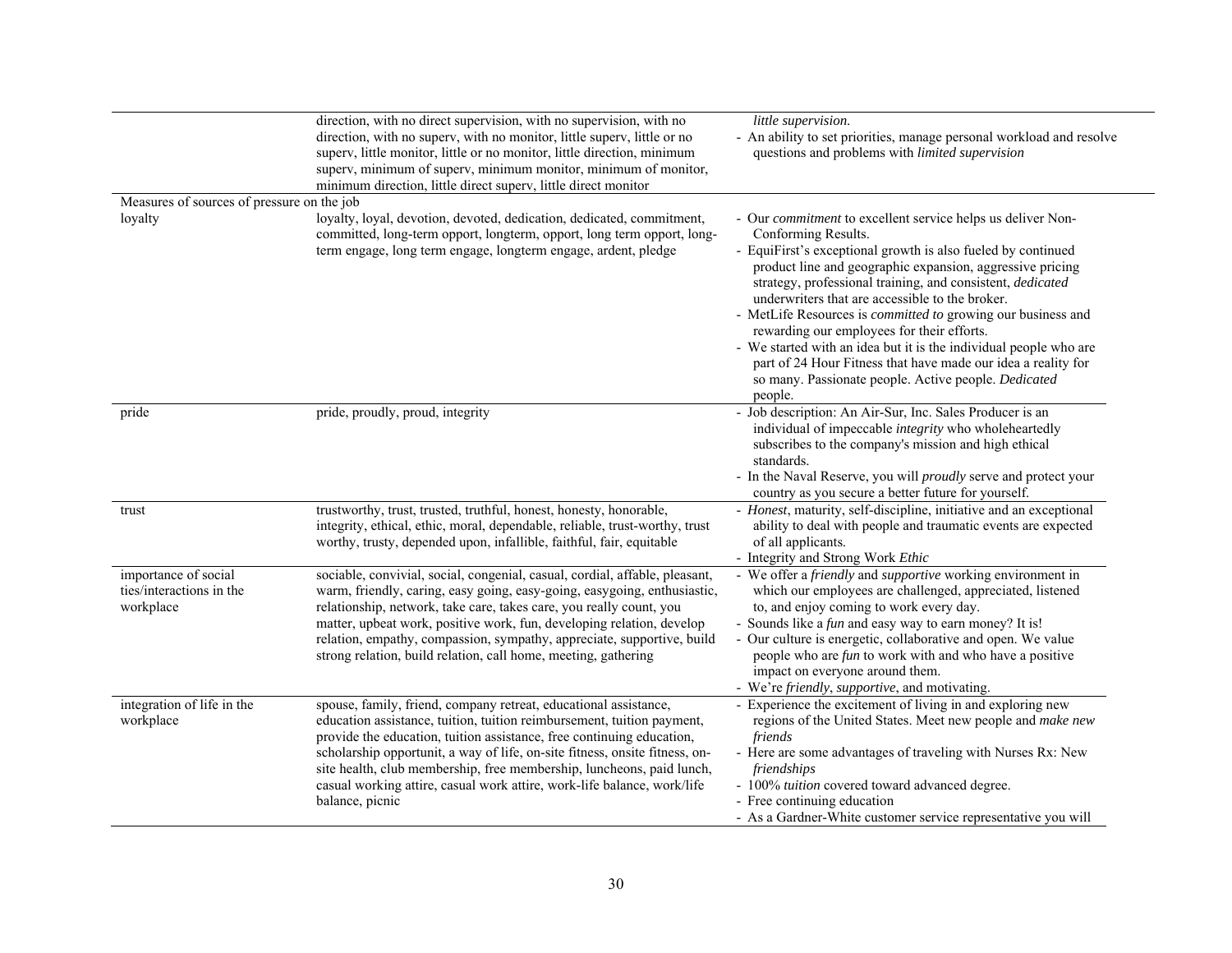|                                         |                                                                                                                                                                                                                                                                                                                                                                                                                                                                                                                                                                                                                                                                                                                                                                                                                                                                                                                                                                                                                                                                                                                                                                                                                                                                                                                                                                              | receive: Tuition assistance                                                                                                                                                                                                                                                                                                                                                                                                                                                                                                                                                                                                                                                                                                                                                  |
|-----------------------------------------|------------------------------------------------------------------------------------------------------------------------------------------------------------------------------------------------------------------------------------------------------------------------------------------------------------------------------------------------------------------------------------------------------------------------------------------------------------------------------------------------------------------------------------------------------------------------------------------------------------------------------------------------------------------------------------------------------------------------------------------------------------------------------------------------------------------------------------------------------------------------------------------------------------------------------------------------------------------------------------------------------------------------------------------------------------------------------------------------------------------------------------------------------------------------------------------------------------------------------------------------------------------------------------------------------------------------------------------------------------------------------|------------------------------------------------------------------------------------------------------------------------------------------------------------------------------------------------------------------------------------------------------------------------------------------------------------------------------------------------------------------------------------------------------------------------------------------------------------------------------------------------------------------------------------------------------------------------------------------------------------------------------------------------------------------------------------------------------------------------------------------------------------------------------|
| self-development/self-<br>actualization | ability to grow, employee counseling, unlimited career opportunit,<br>career path, fast paced career, advance your career, career opportunity,<br>challenging and rewarding career, rewarding career, advancement, in-<br>house promotion, career prospect, advance within, promote within,<br>advance from within, promote from within, build a great career, build a<br>career, build career, advancement option, advancement opport,<br>advancement possibi, career possibility, long term career, long-term<br>career, longterm career, job advance, growth opport, growth potential,<br>advancement opport, development opport, within firm advancement,<br>growth opportunit, potential for growth, opportunity for growth,<br>professional aspiration, professional horizon, professional<br>development, aspire, personal and professional growth, personal<br>growth, professional growth, grow person, grow profession, personal<br>development, professional development, your dreams, investing in our<br>people, dream job, your development, opportunity to grow, growth<br>opport, thirst for knowledge, career goal, career need, growth opport,<br>develop your career, professional excellence, professional qualification,<br>learning and development opportunit, learning opportunit, development<br>opportunit, challenge you, challenging, challenged | - We offer paid training and are looking for professional<br>candidates who are team players to <i>advance within our</i><br>company.<br>- The individual has excellent growth potential and opportunity<br>to grow with the company, including future management<br>positions.<br>- Willingness to learn and <i>grow with the company</i> .<br>- Don't miss the <i>opportunity to grow</i> with a national, rapidly<br>expanding company!<br>- If you are a successful investment or insurance sales<br>professional who is looking for significant earnings and<br>professional growth, you'll want to talk to us.<br>- We offer an outstanding compensation and benefits package<br>including medical, dental, $401(K)$ , and <i>career advancement</i><br>opportunities. |
| standards                               | norm, rule, criterion, criteria, custom, standard, benchmark, yardstick,<br>structured environment, maintains record, maintain record, keeps<br>record, keep record, clean regulatory record, clean regulatory record,<br>production goal, work goal, company goal, firm goal, organizational<br>objective, organizational goal, company goal, company objective, our<br>vision, strategic vision, mission, company polic, procedure, discipline,<br>deadline, adaptability, conform, internal polic, common goal,<br>regulation, adhere to, adhere strictly                                                                                                                                                                                                                                                                                                                                                                                                                                                                                                                                                                                                                                                                                                                                                                                                                 | - Responsible for adherence to all governmental regulations<br>and compliance with <i>company policies</i> and <i>procedures</i> ,<br>performs other related duties as assigned or required.<br>- Ability to read and interpret documents such as instruction<br>manuals or company <i>procedure</i> manuals<br>- Effective communication skills and the ability to work<br>independently while meeting or exceeding <i>production</i><br>standards.<br>- Performs routine but varied clerical and support duties<br>according to <i>standard</i> procedures.                                                                                                                                                                                                                |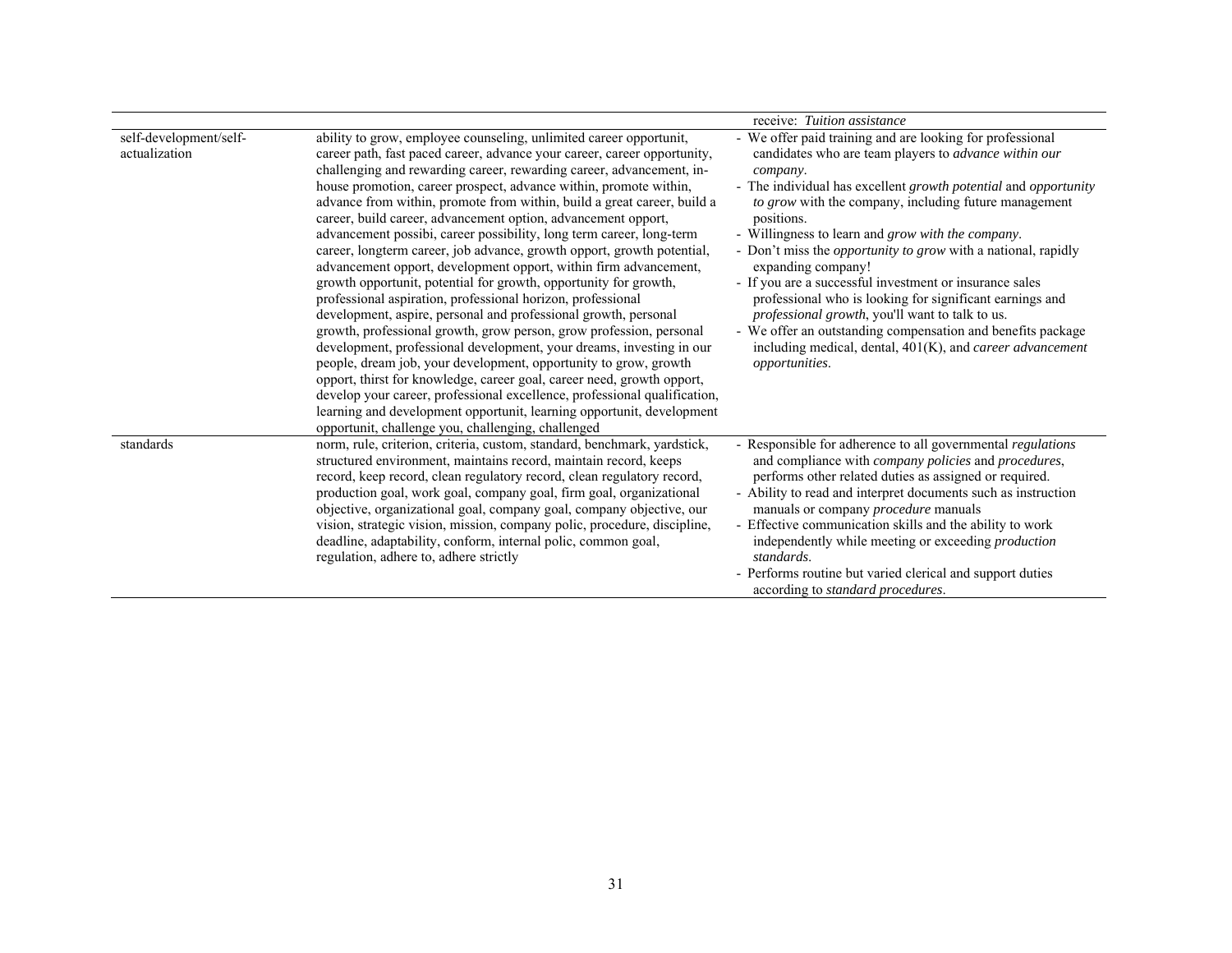|                                                   |        | Econometric specification (Specifications 1 and 2): Binary probit model<br>Econometric specification (Specification 3): Bivariate probit model |                                         |                                         |                                         |                                   |                                         |                                         |                                             |
|---------------------------------------------------|--------|------------------------------------------------------------------------------------------------------------------------------------------------|-----------------------------------------|-----------------------------------------|-----------------------------------------|-----------------------------------|-----------------------------------------|-----------------------------------------|---------------------------------------------|
|                                                   |        | Profit<br>sharing or<br>stocks offered                                                                                                         | Loyalty                                 | Pride                                   | Trust                                   | Standards,<br>norms               | Social ties<br>in the<br>workplace      | Limit on<br>alternatives                | Personal and<br>professional<br>development |
|                                                   |        | Marginal                                                                                                                                       | Marginal                                | Marginal                                | Marginal                                | Marginal                          | Marginal                                | Marginal                                | Marginal                                    |
|                                                   | Sample | effect<br>(S.E.)                                                                                                                               | effect<br>(S.E.)                        | effect<br>(S.E.)                        | effect<br>(S.E.)                        | effect<br>(S.E.)                  | effect<br>(S.E.)                        | effect<br>(S.E.)                        | effect<br>(S.E.)                            |
|                                                   | means  | (1)                                                                                                                                            | (2)                                     | (3)                                     | (4)                                     | (5)                               | (6)                                     | (7)                                     | (8)                                         |
| Specification 1: BASELINE                         |        |                                                                                                                                                |                                         |                                         |                                         |                                   |                                         |                                         |                                             |
| 1 if team work required on the job                | 0.207  | 0.010<br>$(0.001)$ ***                                                                                                                         | 0.050<br>$(0.002)$ ***                  | 0.038<br>$(0.001)$ ***                  | 0.077<br>$(0.002)$ ***                  | 0.071<br>$(0.002)$ ***            | 0.021<br>$(0.002)$ ***                  | 0.013<br>$(0.001)$ ***                  | 0.024<br>$(0.002)$ ***                      |
| Mean of dependent variable                        |        | 0.065                                                                                                                                          | 0.203                                   | 0.107                                   | 0.177                                   | 0.658                             | 0.629                                   | 0.895                                   | 0.234                                       |
| Pseudo $R^2$                                      |        | 0.125                                                                                                                                          | 0.114                                   | 0.103                                   | 0.089                                   | 0.199                             | 0.153                                   | 0.199                                   | 0.062                                       |
| Specification 2: Observability of worker's effort |        |                                                                                                                                                |                                         |                                         |                                         |                                   |                                         |                                         |                                             |
| 1 if team work and monitoring                     | 0.010  | $-0.009$                                                                                                                                       | 0.066                                   | 0.022                                   | 0.031                                   | 0.018                             | 0.045                                   | $-0.018$                                | 0.022                                       |
| 1 if team work and no monitoring                  | 0.197  | $(0.004)$ **<br>0.010<br>$(0.001)$ ***                                                                                                         | $(0.009)$ ***<br>0.049<br>$(0.002)$ *** | $(0.006)$ ***<br>0.039<br>$(0.001)$ *** | $(0.007)$ ***<br>0.079<br>$(0.002)$ *** | (0.011)<br>0.072<br>$(0.002)$ *** | $(0.010)$ ***<br>0.020<br>$(0.002)$ *** | $(0.005)$ ***<br>0.014<br>$(0.001)$ *** | $(0.008)$ ***<br>0.024<br>$(0.002)$ ***     |
| 1 if worker is monitored on the job               | 0.039  | $-0.009$<br>$(0.002)$ ***                                                                                                                      | $-0.025$<br>$(0.004)$ ***               | 0.012<br>$(0.003)$ ***                  | 0.024<br>$(0.004)$ ***                  | 0.077<br>$(0.004)$ ***            | 0.016<br>$(0.005)$ ***                  | 0.021<br>$(0.001)$ ***                  | $-0.043$<br>$(0.004)$ ***                   |
| Mean of dependent variable                        |        | 0.065                                                                                                                                          | 0.203                                   | 0.107                                   | 0.177                                   | 0.658                             | 0.629                                   | 0.895                                   | 0.234                                       |
| Pseudo $R^2$                                      |        | 0.126                                                                                                                                          | 0.114                                   | 0.103                                   | 0.089                                   | 0.199                             | 0.153                                   | 0.200                                   | 0.062                                       |
| Specification 3: Bivariate probit                 |        |                                                                                                                                                |                                         |                                         |                                         |                                   |                                         |                                         |                                             |
| Correlation of errors                             |        | $\cdots$                                                                                                                                       | 0.042<br>$(0.005)$ ***                  | $-0.009$<br>(0.006)                     | $-0.007$<br>(0.005)                     | $-0.034$<br>$(0.005)$ ***         | $-0.085$<br>$(0.005)$ ***               | 0.178<br>$(0.007)$ ***                  | 0.252<br>$(0.004)$ ***                      |

# TABLE 2 Employers' use of pressure and profit sharing in teams

*Notes*: (i) \*Statistically significant at the .10 level; \*\*at the .05 level; \*\*\*at the .01 level. (ii) Control variables not reported in the table: dummy variables for on-the-job tasks (e.g., multitasking, quality provision), dummy variables for industry, dummy variable for job position in sales, length of job description (number of characters), dummy variables for hierarchy, dummy variables of required education, required work experience (in years), dummy variables for missing data on required education or work experience, dummy variables for drive or onthe-job independence, dummy variables for job's location and whether reallocation expenses are covered, dummy variables for year data were collected, dummy variables for whether a job posted by recruitment agency or whether multiple openings advertised in a single posting. (iii) Specification 3 reports correlation of errors from pair-wise bivariate probit models of profit sharing and source of pressure.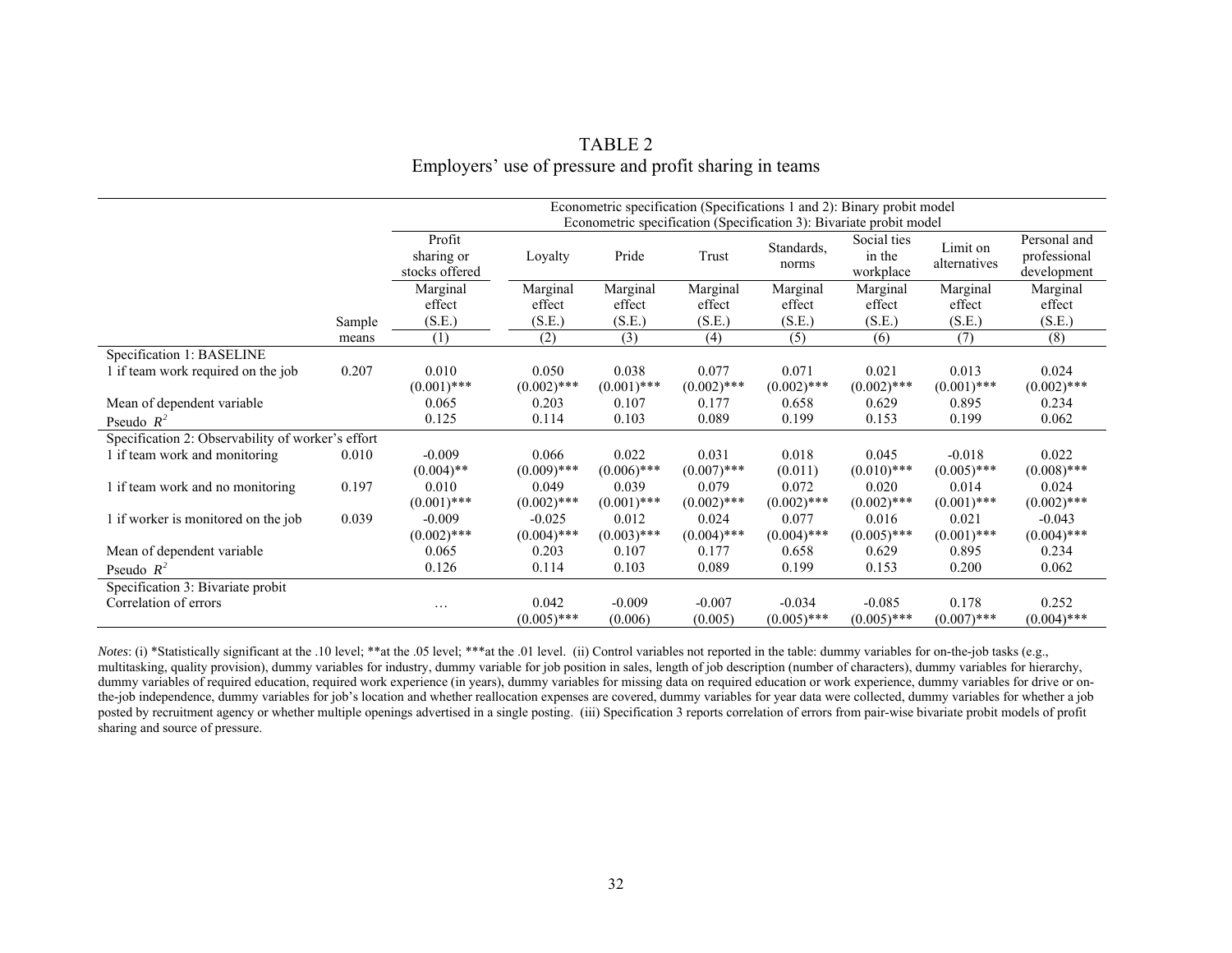|                                                      |        | Econometric specification: Binary probit model |                        |                        |                        |                           |                                    |                           |                                             |
|------------------------------------------------------|--------|------------------------------------------------|------------------------|------------------------|------------------------|---------------------------|------------------------------------|---------------------------|---------------------------------------------|
|                                                      |        | Profit<br>sharing or<br>stocks offered         | Loyalty                | Pride                  | Trust                  | Standards,<br>norms       | Social ties<br>in the<br>workplace | Limit on<br>alternatives  | Personal and<br>professional<br>development |
|                                                      |        | Marginal                                       | Marginal               | Marginal               | Marginal               | Marginal                  | Marginal                           | Marginal                  | Marginal                                    |
|                                                      |        | effect                                         | effect                 | effect                 | effect                 | effect                    | effect                             | effect                    | effect                                      |
|                                                      | Sample | (S.E.)                                         | (S.E.)                 | (S.E.)                 | (S.E.)                 | (S.E.)                    | (S.E.)                             | (S.E.)                    | (S.E.)                                      |
|                                                      | means  | (1)                                            | (2)                    | (3)                    | (4)                    | (5)                       | (6)                                | (7)                       | (8)                                         |
| Specification 4: Alternative definition of team work |        |                                                |                        |                        |                        |                           |                                    |                           |                                             |
| 1 if team work and monitoring                        | 0.021  | $-0.003$<br>(0.003)                            | 0.040<br>$(0.007)$ *** | 0.035<br>$(0.006)$ *** | 0.040<br>$(0.007)$ *** | $-0.035$<br>$(0.010)$ *** | 0.023<br>$(0.009)$ **              | $-0.021$<br>$(0.005)$ *** | 0.051<br>$(0.008)$ ***                      |
| 1 if team work and no monitoring                     | 0.430  | 0.014<br>$(0.001)$ ***                         | 0.079<br>$(0.001)$ *** | 0.032<br>$(0.001)$ *** | 0.046<br>$(0.001)$ *** | 0.068<br>$(0.002)$ ***    | 0.041<br>$(0.002)$ ***             | 0.019<br>$(0.001)$ ***    | 0.046<br>$(0.002)$ ***                      |
| 1 if worker is monitored on the job                  | 0.039  | $-0.005$<br>$(0.002)$ **                       | 0.003<br>(0.005)       | 0.007<br>$(0.004)$ *   | 0.016<br>$(0.005)$ *** | 0.107<br>$(0.005)$ ***    | 0.030<br>$(0.006)$ ***             | 0.028<br>$(0.001)$ ***    | $-0.043$<br>$(0.005)$ ***                   |
| Mean of dependent variable                           |        | 0.065                                          | 0.203                  | 0.107                  | 0.177                  | 0.658                     | 0.629                              | 0.895                     | 0.234                                       |
| Pseudo $R^2$                                         |        | 0.127                                          | 0.120                  | 0.103                  | 0.086                  | 0.200                     | 0.154                              | 0.202                     | 0.065                                       |
| Specification 5: Absence of team work on the job     |        |                                                |                        |                        |                        |                           |                                    |                           |                                             |
| 1 if independence and monitoring                     | 0.003  | $-0.008$                                       | $-0.003$               | $-0.029$               | $-0.009$               | 0.044                     | 0.017                              | $-0.025$                  | $-0.008$                                    |
|                                                      |        | (0.005)                                        | (0.011)                | $(0.006)$ ***          | (0.010)                | $(0.018)$ **              | (0.016)                            | $(0.009)$ ***             | (0.012)                                     |
| 1 if independence and no monitoring                  | 0.056  | $-0.004$                                       | $-0.001$               | $-0.009$               | 0.024                  | 0.012                     | 0.007                              | 0.012                     | $-0.001$                                    |
|                                                      |        | $(0.001)$ ***                                  | (0.003)                | $(0.002)$ ***          | $(0.003)$ ***          | $(0.004)$ ***             | $(0.004)*$                         | $(0.001)$ ***             | (0.003)                                     |
| 1 if worker is monitored on the job                  | 0.039  | $-0.013$                                       | $-0.021$               | 0.009                  | 0.014                  | 0.065                     | 0.020                              | 0.017                     | $-0.043$                                    |
|                                                      |        | $(0.002)$ ***                                  | $(0.003)$ ***          | $(0.003)$ ***          | $(0.003)$ ***          | $(0.004)$ ***             | $(0.005)$ ***                      | $(0.001)$ ***             | $(0.003)$ ***                               |
| Mean of dependent variable                           |        | 0.065                                          | 0.203                  | 0.107                  | 0.177                  | 0.658                     | 0.629                              | 0.895                     | 0.234                                       |
| Pseudo $R^2$                                         |        | 0.125                                          | 0.112                  | 0.099                  | 0.082                  | 0.197                     | 0.153                              | 0.199                     | 0.062                                       |

TABLE 3 Alternative measures of team work and monitoring

*Notes*: \*Statistically significant at the .10 level; \*\*at the .05 level; \*\*\*at the .01 level. Control variables not reported: dummy variables for on-the-job tasks (e.g., multitasking, quality provision), dummy variables for industry, dummy variable for job position in sales, length of job description (number of characters), dummy variables for hierarchy, dummy variables of required education, required work experience (in years), dummy variables for missing data on required education or work experience, dummy variables for drive or on-the-job independence, dummy variables for job's location and whether experience (in years), reallocation expenses are covered, dummy variables for year data were collected, dummy variables for whether a job posted by recruitment agency or whether multiple openings advertised in a single posting.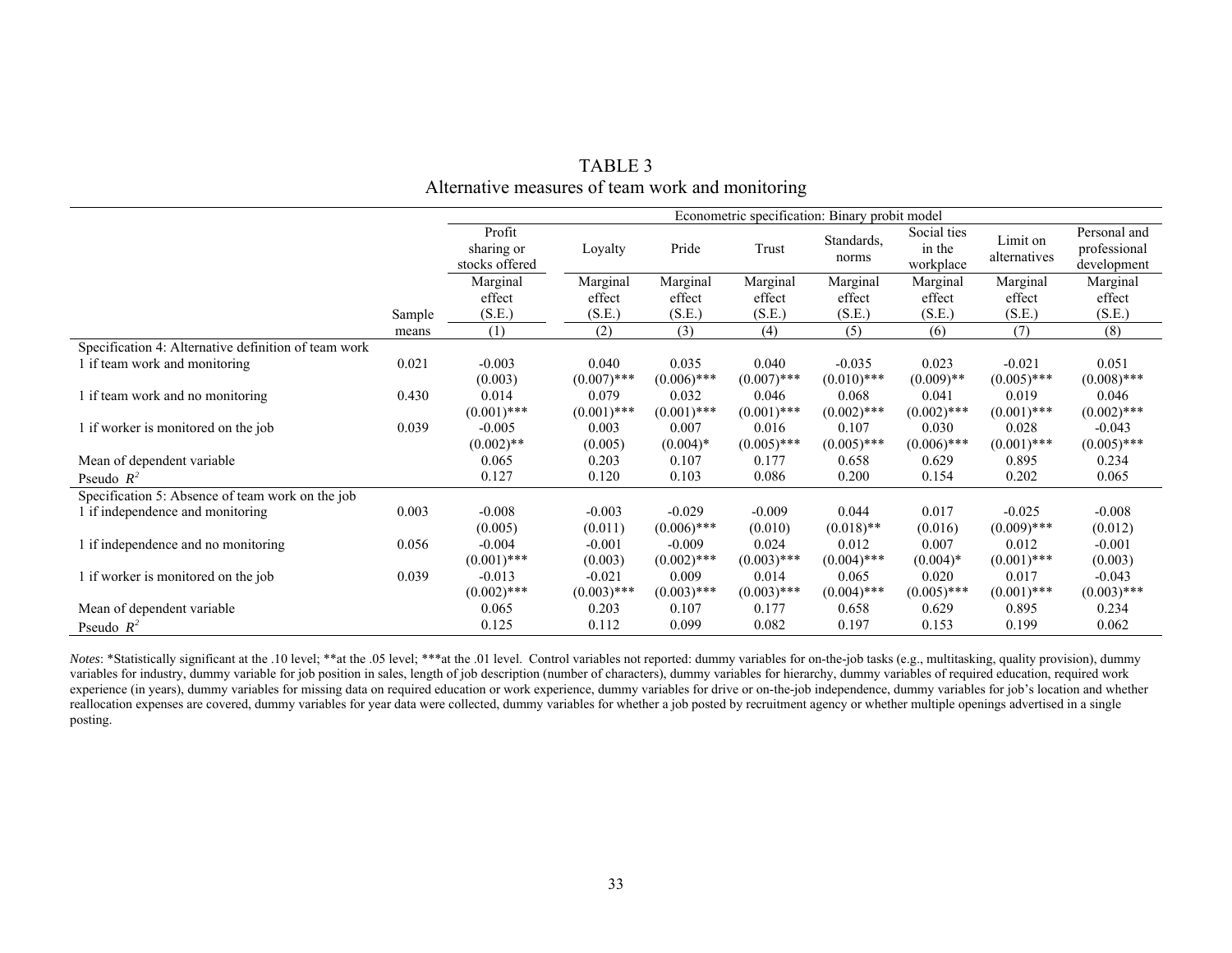|                                                |        |                                        |                        |                        | Econometric specification (9): Linear probability model |                        | Econometric specification (7, 8, and 10): Binary probit model |                          |                                             |
|------------------------------------------------|--------|----------------------------------------|------------------------|------------------------|---------------------------------------------------------|------------------------|---------------------------------------------------------------|--------------------------|---------------------------------------------|
|                                                |        | Profit<br>sharing or<br>stocks offered | Loyalty                | Pride                  | Trust                                                   | Standards,<br>norms    | Social ties<br>in the<br>workplace                            | Limit on<br>alternatives | Personal and<br>professional<br>development |
|                                                |        | Marginal                               | Marginal               | Marginal               | Marginal                                                | Marginal               | Marginal                                                      | Marginal                 | Marginal                                    |
|                                                |        | effect                                 | effect                 | effect                 | effect                                                  | effect                 | effect                                                        | effect                   | effect                                      |
|                                                | Sample | (S.E.)                                 | (S.E.)                 | (S.E.)                 | (S.E.)                                                  | (S.E.)                 | (S.E.)                                                        | (S.E.)                   | (S.E.)                                      |
|                                                | means  | $\overline{(1)}$                       | (2)                    | (3)                    | (4)                                                     | (5)                    | (6)                                                           | (7)                      | $\overline{(8)}$                            |
| Specification 6: Shortest 25% job descriptions |        |                                        |                        |                        |                                                         |                        |                                                               |                          |                                             |
| 1 if team work and monitoring                  | 0.002  | $-0.006$                               | $-0.024$               | $-0.011$               | $-0.048$                                                | 0.249                  | $-0.174$<br>$(0.032)$ ***                                     | 0.027                    | $-0.078$                                    |
|                                                | 0.089  | (0.006)                                | $(0.009)*$             | (0.003)                | $(0.010)$ **                                            | $(0.044)$ ***          |                                                               | (0.013)                  | $(0.010)$ ***                               |
| 1 if team work and no monitoring               |        | 0.031<br>$(0.002)$ ***                 | 0.028                  | 0.005                  | 0.065<br>$(0.004)$ ***                                  | 0.154<br>$(0.006)$ *** | $-0.031$                                                      | 0.012                    | $-0.001$                                    |
| 1 if worker is monitored on the job            | 0.014  | $-0.004$                               | $(0.003)$ ***<br>0.003 | $(0.002)$ ***<br>0.004 | 0.005                                                   | 0.080                  | $(0.006)$ **<br>$-0.042$                                      | $(0.002)$ ***<br>0.032   | (0.003)<br>$-0.042$                         |
|                                                |        | (0.002)                                |                        |                        |                                                         | $(0.015)$ ***          | $(0.014)$ ***                                                 | $(0.003)$ ***            | $(0.006)$ ***                               |
| Mean of dependent variable                     |        | 0.021                                  | (0.006)<br>0.053       | (0.004)<br>0.017       | (0.008)<br>0.085                                        | 0.355                  | 0.376                                                         | 0.859                    | 0.111                                       |
|                                                |        | 0.153                                  | 0.089                  | 0.038                  | 0.115                                                   | 0.124                  | 0.105                                                         | 0.332                    | 0.079                                       |
| Pseudo $R^2$                                   |        |                                        |                        |                        |                                                         |                        |                                                               |                          |                                             |
| Specification 7: Longest 25% job descriptions  |        |                                        |                        |                        |                                                         |                        |                                                               |                          |                                             |
| 1 if team work and monitoring                  | 0.025  | $-0.026$                               | 0.140                  | 0.083                  | 0.083                                                   | 0.030                  | 0.046                                                         | 0.001                    | 0.046                                       |
|                                                |        | $(0.006)$ ***                          | $(0.014)$ ***          | $(0.012)$ ***          | $(0.013)$ ***                                           | $(0.006)$ ***          | $(0.007)$ ***                                                 | (0.004)                  | $(0.013)$ ***                               |
| 1 if team work and no monitoring               | 0.314  | 0.010<br>$(0.002)$ ***                 | 0.059<br>$(0.004)$ *** | 0.062<br>$(0.003)$ *** | 0.096<br>$(0.004)$ ***                                  | 0.012<br>$(0.002)$ *** | 0.023<br>$(0.002)$ ***                                        | 0.009<br>$(0.001)$ ***   | 0.033<br>$(0.003)$ ***                      |
| 1 if worker is monitored on the job            | 0.070  | $-0.006$                               | $-0.061$               | $-0.006$               | $-0.009$                                                | 0.013                  | 0.007                                                         | 0.002                    | $-0.041$                                    |
|                                                |        | (0.004)                                | $(0.008)$ ***          | (0.006)                | (0.008)                                                 | $(0.004)$ ***          | (0.005)                                                       | (0.003)                  | $(0.007)$ ***                               |
| Mean of dependent variable                     |        | 0.104                                  | 0.369                  | 0.198                  | 0.309                                                   | 0.903                  | 0.855                                                         | 0.913                    | 0.324                                       |
| Pseudo $R^2$                                   |        | 0.123                                  | 0.057                  | 0.036                  | 0.050                                                   | 0.078                  | 0.054                                                         | 0.194                    | 0.037                                       |
|                                                |        |                                        |                        |                        |                                                         |                        |                                                               |                          |                                             |
| Specification 8: Firm fixed effects            |        |                                        |                        |                        |                                                         |                        |                                                               |                          |                                             |
| 1 if team work and monitoring                  | 0.012  | 0.011<br>$(0.005)$ **                  | 0.029<br>$(0.009)$ *** | $-0.008$<br>(0.008)    | 0.014<br>(0.011)                                        | $-0.009$<br>(0.010)    | 0.003<br>(0.011)                                              | 0.001<br>$(0.001)^*$     | 0.027<br>$(0.009)$ ***                      |
|                                                | 0.208  | $-0.001$                               | 0.043                  | 0.004                  | 0.022                                                   | 0.025                  | 0.027                                                         | 0.001                    | 0.024                                       |
| 1 if team work and no monitoring               |        | (0.001)                                | $(0.003)$ ***          | $(0.002)*$             | $(0.003)$ ***                                           | $(0.003)$ ***          | $(0.003)$ ***                                                 | $(0.000)$ ***            | $(0.003)$ ***                               |
| 1 if worker is monitored on the job            | 0.044  | $-0.013$                               | $-0.007$               | 0.008                  | 0.024                                                   | 0.052                  | 0.011                                                         | 0.000                    | $-0.028$                                    |
|                                                |        | $(0.003)$ ***                          | (0.005)                | $(0.004)*$             | $(0.006)$ ***                                           | $(0.006)$ ***          | $(0.007)*$                                                    | (0.000)                  | $(0.005)$ ***                               |
| Mean of dependent variable                     |        | 0.058                                  | 0.195                  | 0.102                  | 0.183                                                   | 0.681                  | 0.668                                                         | 0.999                    | 0.190                                       |
| Overall $R^2$                                  |        | 0.036                                  | 0.101                  | 0.055                  | 0.087                                                   | 0.178                  | 0.248                                                         | 0.000                    | 0.053                                       |
|                                                |        |                                        |                        |                        |                                                         |                        |                                                               |                          |                                             |

| TABLE 4                            |
|------------------------------------|
| The role of employer heterogeneity |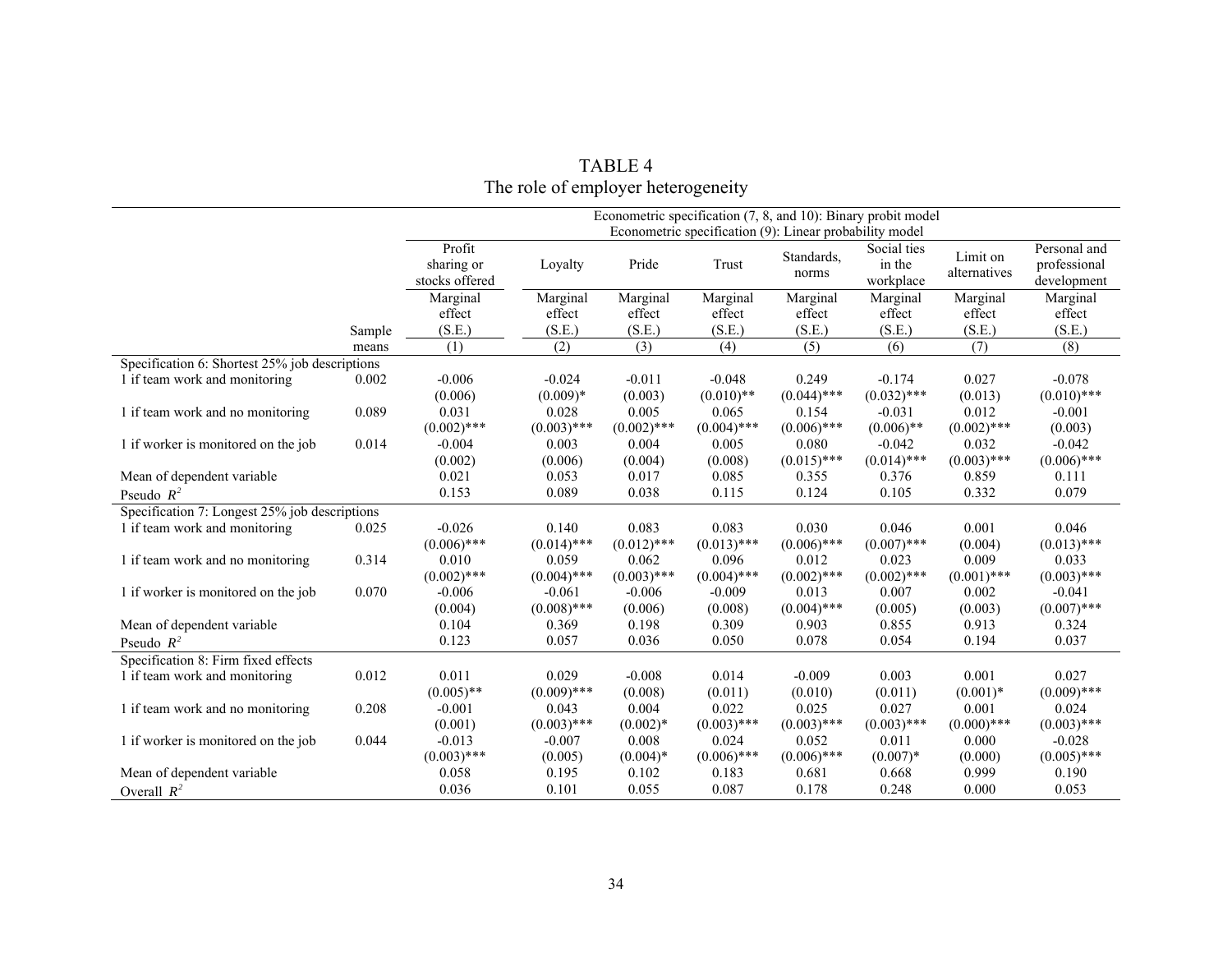| Specification 9: Costs of continuing with search |       |               |               |               |               |               |               |               |               |
|--------------------------------------------------|-------|---------------|---------------|---------------|---------------|---------------|---------------|---------------|---------------|
| 1 if team work $\&$ high search costs            | 0.027 | 0.002         | 0.058         | 0.078         | 0.079         | 0.069         | 0.018         | $-0.027$      | 0.056         |
|                                                  |       | (0.002)       | $(0.005)$ *** | $(0.005)$ *** | $(0.005)$ *** | $(0.005)$ *** | $(0.005)$ *** | $(0.004)$ *** | $(0.005)$ *** |
| l if team work & low search costs                | 0.181 | 0.012         | 0.049         | 0.032         | 0.076         | 0.068         | 0.019         | 0.016         | 0.019         |
|                                                  |       | $(0.001)$ *** | $(0.002)$ *** | $(0.001)$ *** | $(0.002)$ *** | $(0.002)$ *** | $(0.002)$ *** | $(0.001)$ *** | $(0.002)$ *** |
| 1 if high search costs                           | 0.151 | 0.022         | 0.011         | $-0.039$      | $-0.026$      | $-0.065$      | $-0.064$      | 0.043         | 0.003         |
|                                                  |       | $(0.001)$ *** | $(0.002)$ *** | $(0.001)$ *** | $(0.002)$ *** | $(0.003)$ *** | $(0.003)$ *** | $(0.001)$ *** | (0.002)       |
| Mean of dependent variable                       |       | 0.065         | 0.203         | 0.107         | 0.177         | 0.658         | 0.629         | 0.895         | 0.234         |
| Pseudo $R^2$                                     |       | 0.127         | 0.114         | 0.106         | 0.089         | 0.200         | 0.154         | 0.212         | 0.062         |

*Notes*: \*Statistically significant at the .10 level; \*\*at the .05 level; \*\*\*at the .01 level. Control variables not reported in the table: dummy variables for on-the-job tasks (e.g., multitasking, quality provision), dummy variables for industry, dummy variable for job position in sales, length of job description (number of characters), dummy variables for hierarchy, dummy variables of required education, required work experience (in years), dummy variables for missing data on required education or work experience, dummy variables for drive or on-the-job independence, dummy variables for job's location and whether reallocation expenses are covered, dummy variables for year data were collected, dummy variables for whether a job posted by recruitment agency or whether multiple openings advertised in a single posting.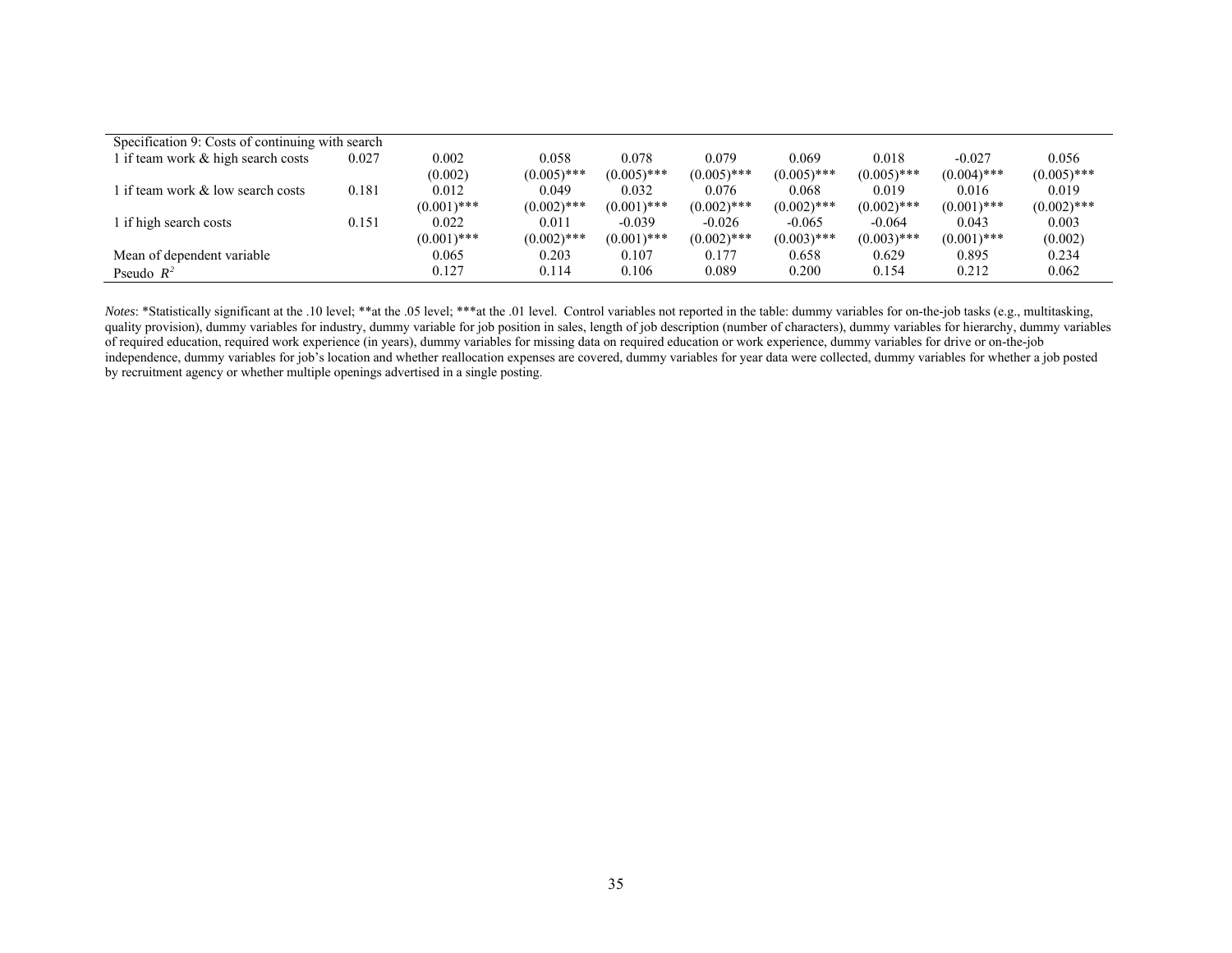|                                                   | Econometric specification: Binary probit model |                     |                        |                        |                        |                  |                        |                  |                        |
|---------------------------------------------------|------------------------------------------------|---------------------|------------------------|------------------------|------------------------|------------------|------------------------|------------------|------------------------|
|                                                   |                                                | Profit              |                        |                        |                        | Standards,       | Social ties            | Limit on         | Personal and           |
|                                                   |                                                | sharing or          | Loyalty                | Pride                  | Trust                  | norms            | in the                 | alternatives     | professional           |
|                                                   |                                                | stocks offered      |                        |                        |                        |                  | workplace              |                  | development            |
|                                                   |                                                | Marginal            | Marginal               | Marginal               | Marginal               | Marginal         | Marginal               | Marginal         | Marginal               |
|                                                   |                                                | effect              | effect                 | effect                 | effect                 | effect           | effect                 | effect           | effect                 |
|                                                   | Sample                                         | (S.E.)              | (S.E.)                 | (S.E.)                 | (S.E.)                 | (S.E.)           | (S.E.)                 | (S.E.)           | (S.E.)                 |
|                                                   | means                                          | $\overline{(1)}$    | $\overline{(2)}$       | $\overline{(3)}$       | (4)                    | $\overline{(5)}$ | (6)                    | $\overline{(7)}$ | $\overline{(8)}$       |
| Specification 10: Entry level jobs                |                                                |                     |                        |                        |                        |                  |                        |                  |                        |
| 1 if team work and monitoring                     | 0.009                                          | 0.023               | $-0.064$               | 0.057                  | $-0.057$               | $-0.141$         | $-0.025$               | $-0.004$         | $-0.025$               |
|                                                   |                                                | (0.025)             | $(0.026)$ **           | $(0.031)$ **           | $(0.030)*$             | $(0.051)$ ***    | (0.046)                | (0.009)          | (0.033)                |
| 1 if team work and no monitoring                  | 0.183                                          | 0.005               | 0.047<br>$(0.008)$ *** | 0.052<br>$(0.006)$ *** | 0.043<br>$(0.008)$ *** | 0.009            | 0.106                  | 0.001            | 0.089<br>$(0.009)$ *** |
|                                                   |                                                | (0.004)<br>$-0.020$ | 0.040                  | $-0.012$               | 0.075                  | (0.008)<br>0.091 | $(0.009)$ ***          | (0.000)<br>0.002 | 0.024                  |
| 1 if worker is monitored on the job               |                                                | $(0.005)$ ***       | $(0.016)$ **           | (0.011)                | $(0.019)$ ***          | $(0.014)$ ***    | 0.142<br>$(0.016)$ *** | $(0.001)$ **     | (0.017)                |
| Mean of dependent variable                        |                                                | 0.054               | 0.231                  | 0.120                  | 0.260                  | 0.704            | 0.614                  | 0.992            | 0.275                  |
| Pseudo $R^2$                                      |                                                | 0.110               | 0.198                  | 0.160                  | 0.118                  | 0.213            | 0.156                  | 0.198            | 0.098                  |
| Specification 11: Experienced non-managerial jobs |                                                |                     |                        |                        |                        |                  |                        |                  |                        |
| 1 if team work and monitoring                     | 0.011                                          | $-0.005$            | 0.060                  | 0.022                  | 0.033                  | $-0.031$         | 0.040                  | $-0.003$         | 0.058                  |
|                                                   |                                                | (0.007)             | $(0.016)$ ***          | $(0.010)$ **           | $(0.014)$ ***          | (0.023)          | $(0.020)*$             |                  | $(0.016)$ ***          |
| 1 if team work and no monitoring                  | 0.202                                          | 0.007               | 0.047                  | 0.029                  | 0.040                  | 0.026            | 0.011                  | (0.002)<br>0.001 | 0.045                  |
|                                                   |                                                | $(0.002)$ ***       | $(0.003)$ ***          | $(0.002)$ ***          | $(0.003)$ ***          | $(0.004)$ ***    | $(0.004)$ **           | $(0.000)$ ***    | $(0.003)$ ***          |
| 1 if worker is monitored on the job               | 0.039                                          | $-0.004$            | $-0.025$               | 0.004                  | 0.014                  | 0.059            | $-0.005$               | $-0.001$         | $-0.026$               |
|                                                   |                                                | (0.004)             | $(0.007)$ ***          | (0.005)                | $(0.007)*$             | $(0.010)$ ***    | (0.011)                | (0.001)          | $(0.007)$ ***          |
| Mean of dependent variable                        |                                                | 0.056               | 0.159                  | 0.081                  | 0.155                  | 0.653            | 0.658                  | 0.991            | 0.170                  |
| Pseudo $R^2$                                      |                                                | 0.072               | 0.094                  | 0.077                  | 0.079                  | 0.182            | 0.252                  | 0.137            | 0.051                  |
| Specification 12: Managerial jobs                 |                                                |                     |                        |                        |                        |                  |                        |                  |                        |
| 1 if team work and monitoring                     | 0.014                                          | 0.008               | 0.079                  | 0.006                  | 0.022                  | 0.003            | 0.027                  | 0.001            | 0.048                  |
|                                                   |                                                | (0.016)             | $(0.028)$ ***          | (0.016)                | (0.022)                | (0.039)          | (0.034)                | (0.001)          | $(0.029)*$             |
| 1 if team work and no monitoring                  | 0.220                                          | 0.006               | 0.026                  | 0.034                  | 0.047                  | 0.005            | 0.048                  | 0.002            | 0.032                  |
|                                                   |                                                | (0.004)             | $(0.006)$ ***          | $(0.005)$ ***          | $(0.006)$ ***          | (0.007)          | $(0.007)$ ***          | $(0.000)$ ***    | $(0.007)$ ***          |
| 1 if worker is monitored on the job               | 0.052                                          | $-0.007$            | $-0.040$               | 0.004                  | 0.026                  | 0.057            | 0.016                  | $-0.003$         | $-0.057$               |
|                                                   |                                                | (0.007)             | $(0.011)$ ***          | (0.010)                | $(0.013)$ **           | $(0.015)$ ***    | (0.016)                | $(0.002)$ **     | $(0.012)$ ***          |
| Mean of dependent variable                        |                                                | 0.069               | 0.183                  | 0.099                  | 0.172                  | 0.708            | 0.686                  | 0.992            | 0.210                  |
| Pseudo $R^2$                                      |                                                | 0.088               | 0.064                  | 0.083                  | 0.092                  | 0.193            | 0.241                  | 0.152            | 0.063                  |
| Specification 13: Executive jobs                  |                                                |                     |                        |                        |                        |                  |                        |                  |                        |
| 1 if team work and monitoring                     | 0.015                                          | $-0.000$            | 0.002                  | 0.038                  | 0.148                  | 0.126            | 0.011                  | $\ldots$         | 0.023                  |
|                                                   |                                                | (0.028)             | (0.057)                | (0.045)                | $(0.088)$ **           | (0.070)          | (0.086)                |                  | (0.061)                |
| 1 if team work and no monitoring                  | 0.179                                          | 0.037               | 0.063                  | 0.030                  | 0.055                  | 0.023            | 0.040                  | $\ldots$         | 0.018                  |
|                                                   |                                                | $(0.013)$ ***       | $(0.019)$ ***          | $(0.014)$ **           | $(0.020)$ ***          | (0.027)          | (0.024)                |                  | (0.019)                |
| 1 if worker is monitored on the job               | 0.058                                          | 0.027               | $-0.016$               | 0.031                  | $-0.019$               | $-0.134$         | $-0.079$               | $\ldots$         | 0.059                  |
|                                                   |                                                | (0.023)             | (0.027)                | (0.025)                | (0.030)                | $(0.050)$ ***    | (0.054)                |                  | $(0.037)*$             |
| Mean of dependent variable                        |                                                | 0.059               | 0.150                  | 0.087                  | 0.175                  | 0.668            | 0.685                  | $\ldots$         | 0.169                  |
| Pseudo $R^2$                                      |                                                | 0.089               | 0.140                  | 0.145                  | 0.177                  | 0.194            | 0.274                  |                  | 0.066                  |

TABLE 5 Employers' use of incentives in teams by job's level in hierarchy

*Notes*: \*Statistically significant at the .10 level; \*\*at the .05 level; \*\*\*at the .01 level. Control variables not reported in the table: see notes to Table 2.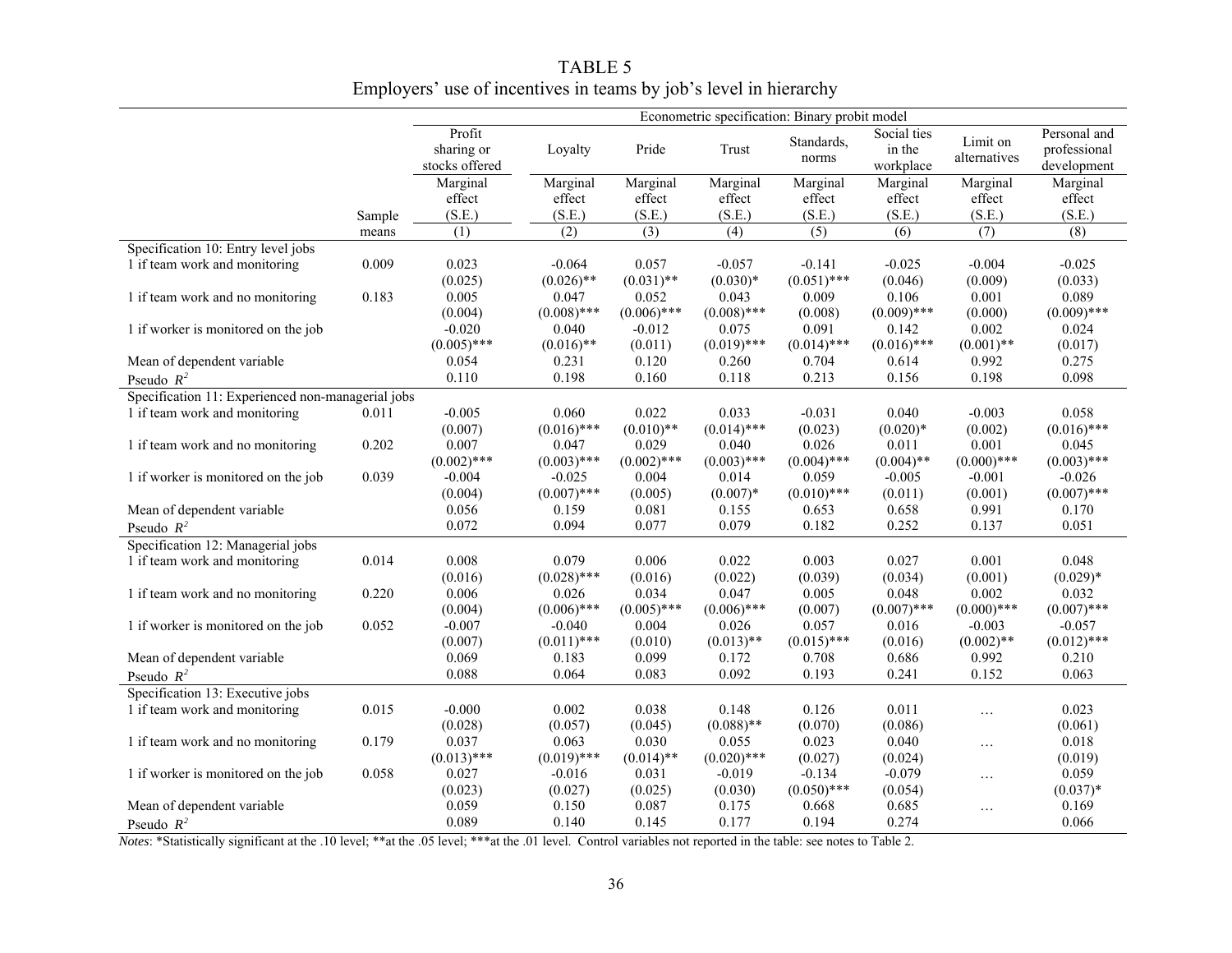|                                                          |        | Econometric specification: Binary probit model |               |               |               |                     |                                    |                          |                                             |
|----------------------------------------------------------|--------|------------------------------------------------|---------------|---------------|---------------|---------------------|------------------------------------|--------------------------|---------------------------------------------|
|                                                          |        | Profit<br>sharing or<br>stocks offered         | Loyalty       | Pride         | Trust         | Standards,<br>norms | Social ties<br>in the<br>workplace | Limit on<br>alternatives | Personal and<br>professional<br>development |
|                                                          |        | Marginal                                       | Marginal      | Marginal      | Marginal      | Marginal            | Marginal                           | Marginal                 | Marginal                                    |
|                                                          |        | effect                                         | effect        | effect        | effect        | effect              | effect                             | effect                   | effect                                      |
|                                                          | Sample | (S.E.)                                         | (S.E.)        | (S.E.)        | (S.E.)        | (S.E.)              | (S.E.)                             | (S.E.)                   | (S.E.)                                      |
|                                                          | means  | (1)                                            | (2)           | (3)           | (4)           | (5)                 | (6)                                | (7)                      | (8)                                         |
| Specification 14: Jobs in sales                          |        |                                                |               |               |               |                     |                                    |                          |                                             |
| 1 if team work and monitoring                            | 0.010  | $-0.006$                                       | 0.060         | 0.037         | 0.005         | 0.002               | $-0.016$                           | 0.017                    | 0.021                                       |
|                                                          |        | (0.009)                                        | $(0.018)$ *** | $(0.013)$ *** | (0.015)       | (0.015)             | (0.016)                            | $(0.004)$ ***            | (0.017)                                     |
| 1 if team work and no monitoring                         | 0.216  | 0.030                                          | 0.061         | 0.066         | 0.079         | 0.024               | 0.007                              | 0.009                    | 0.051                                       |
|                                                          |        | $(0.002)$ ***                                  | $(0.004)$ *** | $(0.003)$ *** | $(0.003)$ *** | $(0.002)$ ***       | $(0.003)$ ***                      | $(0.001)$ ***            | $(0.003)$ ***                               |
| 1 if worker is monitored on the job                      | 0.034  | $-0.010$                                       | $-0.016$      | 0.039         | 0.046         | 0.038               | $-0.004$                           | 0.006                    | $-0.029$                                    |
|                                                          |        | $(0.005)*$                                     | $(0.009)*$    | $(0.008)$ *** | $(0.009)$ *** | $(0.006)$ ***       | (0.009)                            | $(0.003)*$               | $(0.009)$ ***                               |
| Mean of dependent variable                               |        | 0.087                                          | 0.286         | 0.146         | 0.235         | 0.825               | 0.729                              | 0.913                    | 0.291                                       |
| Pseudo $R^2$                                             |        | 0.087                                          | 0.103         | 0.096         | 0.084         | 0.145               | 0.122                              | 0.206                    | 0.051                                       |
| Specification 15: Banking, finance, economics, insurance |        |                                                |               |               |               |                     |                                    |                          |                                             |
| 1 if team work and monitoring                            | 0.011  | $-0.030$                                       | 0.079         | 0.035         | 0.039         | 0.035               | 0.042                              | 0.006                    | 0.030                                       |
|                                                          |        | $(0.010)$ ***                                  | $(0.017)$ *** | $(0.013)$ *** | $(0.015)$ *** | $(0.015)$ **        | $(0.015)$ ***                      | (0.004)                  | $(0.016)*$                                  |
| 1 if team work and no monitoring                         | 0.209  | $-0.001$                                       | 0.058         | 0.063         | 0.062         | 0.024               | 0.010                              | $-0.004$                 | 0.052                                       |
|                                                          |        | (0.003)                                        | $(0.004)$ *** | $(0.003)$ *** | $(0.003)$ *** | $(0.003)$ ***       | $(0.004)$ ***                      | $(0.001)$ ***            | $(0.004)$ ***                               |
| 1 if worker is monitored on the job                      | 0.039  | $-0.034$                                       | $-0.042$      | 0.009         | $-0.021$      | 0.041               | 0.000                              | $-0.002$                 | $-0.030$                                    |
|                                                          |        | $(0.005)$ ***                                  | $(0.008)$ *** | (0.007)       | $(0.007)$ *** | $(0.007)$ ***       | (0.009)                            | (0.003)                  | $(0.008)$ ***                               |
| Mean of dependent variable                               |        | 0.135                                          | 0.256         | 0.157         | 0.216         | 0.753               | 0.695                              | 0.940                    | 0.291                                       |
| Pseudo $R^2$                                             |        | 0.049                                          | 0.104         | 0.090         | 0.072         | 0.170               | 0.147                              | 0.198                    | 0.065                                       |
| Specification 16: Manufacturing                          |        |                                                |               |               |               |                     |                                    |                          |                                             |
| 1 if team work and monitoring                            | 0.008  | 0.017                                          | 0.107         | 0.034         | 0.115         | $-0.047$            | $-0.005$                           | $-0.054$                 | 0.041                                       |
|                                                          |        | (0.020)                                        | $(0.040)$ *** | $(0.022)$ **  | $(0.040)$ *** | (0.069)             | (0.057)                            | $(0.031)$ ***            | (0.037)                                     |
| 1 if team work and no monitoring                         | 0.158  | 0.016                                          | 0.054         | 0.011         | 0.045         | 0.021               | 0.044                              | $-0.001$                 | 0.049                                       |
|                                                          |        | $(0.004)$ ***                                  | $(0.007)$ *** | $(0.004)$ *** | $(0.008)$ *** | (0.013)             | $(0.012)$ ***                      | (0.002)                  | $(0.008)$ ***                               |
| 1 if worker is monitored on the job                      | 0.038  | $-0.009$                                       | $-0.016$      | $-0.007$      | $-0.001$      | 0.065               | 0.037                              | 0.006                    | $-0.017$                                    |
|                                                          |        | (0.005)                                        | (0.011)       | (0.006)       | (0.014)       | $(0.027)$ **        | (0.026)                            | (0.003)                  | (0.015)                                     |
| Mean of dependent variable                               |        | 0.026                                          | 0.112         | 0.049         | 0.129         | 0.544               | 0.463                              | 0.916                    | 0.150                                       |
| Pseudo $R^2$                                             |        | 0.048                                          | 0.138         | 0.131         | 0.067         | 0.255               | 0.178                              | 0.381                    | 0.080                                       |
|                                                          |        |                                                |               |               |               |                     |                                    |                          |                                             |

# TABLE 6<br>Employers' use of incentives in teams by occupation and industry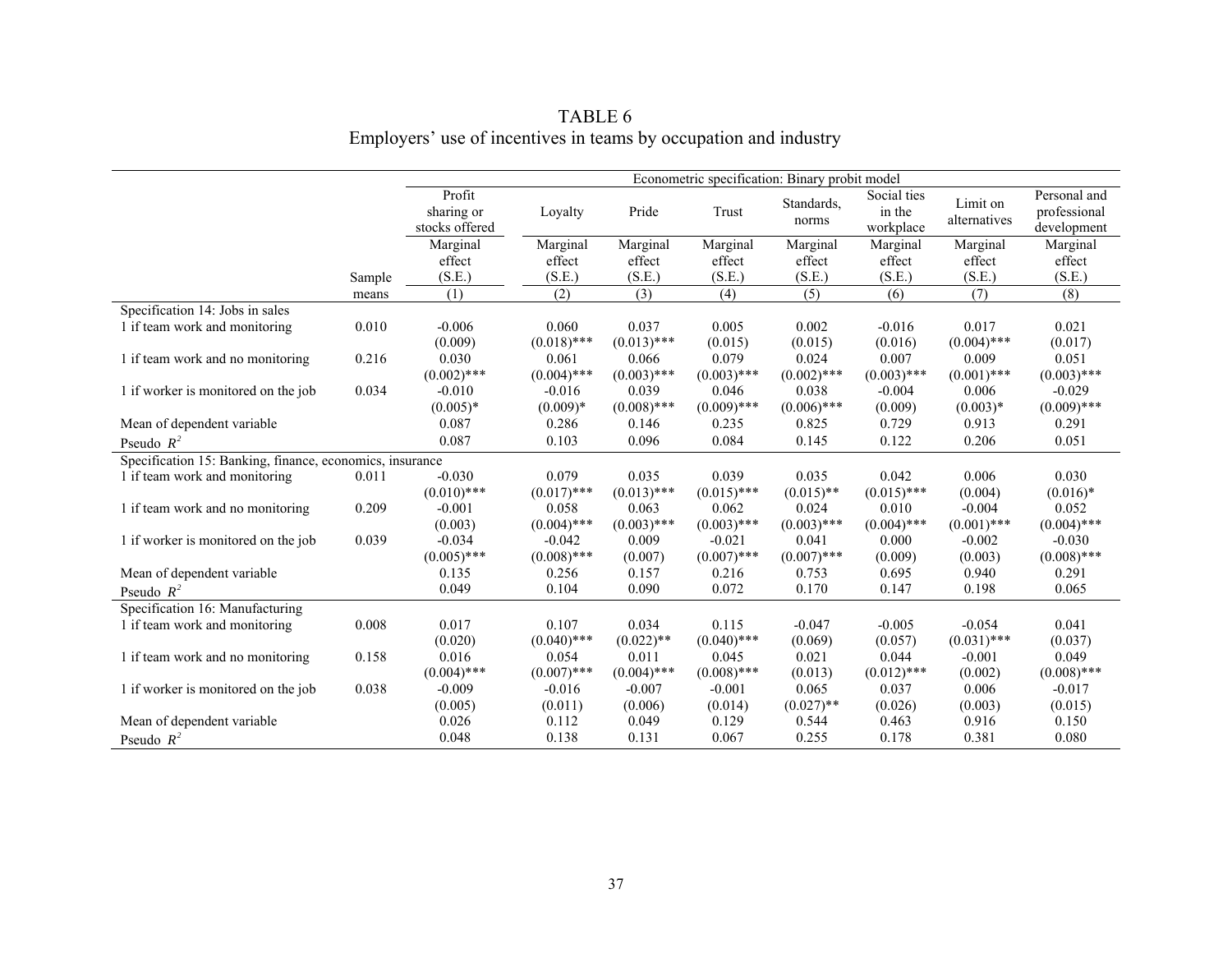| Specification 17: Healthcare                          |       |               |               |               |               |               |               |               |               |
|-------------------------------------------------------|-------|---------------|---------------|---------------|---------------|---------------|---------------|---------------|---------------|
| 1 if team work and monitoring                         | 0.007 | 0.013         | 0.025         | 0.009         | 0.048         | 0.103         | $-0.104$      | $-0.003$      | 0.069         |
|                                                       |       | (0.015)       | (0.046)       | (0.021)       | $(0.031)^*$   | $(0.059)*$    | (0.079)       | (0.022)       | $(0.046)$ *   |
| 1 if team work and no monitoring                      | 0.120 | 0.001         | 0.045         | 0.029         | 0.037         | 0.068         | 0.089         | 0.003         | 0.019         |
|                                                       |       | (0.002)       | $(0.011)$ *** | $(0.006)$ *** | $(0.007)$ *** | $(0.015)$ *** | $(0.014)$ *** | (0.004)       | $(0.009)$ **  |
| 1 if worker is monitored on the job                   | 0.064 | $-0.001$      | $-0.071$      | $-0.006$      | $-0.030$      | $-0.041$      | 0.096         | 0.022         | $-0.066$      |
|                                                       |       | (0.003)       | $(0.011)$ *** | (0.007)       | $(0.006)$ *** | $(0.020)$ **  | $(0.018)$ *** | $(0.004)$ *** | $(0.008)$ *** |
| Mean of dependent variable                            |       | 0.015         | 0.198         | 0.069         | 0.076         | 0.497         | 0.561         | 0.927         | 0.129         |
| Pseudo $R^2$                                          |       | 0.093         | 0.098         | 0.110         | 0.117         | 0.209         | 0.178         | 0.196         | 0.057         |
| Specification 18: Internet and E-Commerce             |       |               |               |               |               |               |               |               |               |
| 1 if team work and monitoring                         | 0.014 | $-0.003$      | 0.064         | $-0.009$      | 0.004         | 0.028         | 0.036         | $-0.026$      | 0.006         |
|                                                       |       | (0.008)       | $(0.025)$ *** | (0.013)       | (0.019)       | (0.039)       | (0.030)       | $(0.016)$ **  | (0.023)       |
| 1 if team work and no monitoring                      | 0.257 | 0.005         | 0.023         | 0.011         | 0.034         | 0.023         | 0.016         | $-0.000$      | 0.013         |
|                                                       |       | $(0.002)$ **  | $(0.005)$ *** | $(0.004)$ *** | $(0.005)$ *** | $(0.007)$ *** | $(0.006)$ **  | (0.002)       | $(0.005)$ *** |
| 1 if worker is monitored on the job                   | 0.036 | $-0.001$      | 0.000         | 0.030         | 0.036         | 0.082         | 0.000         | 0.005         | $-0.021$      |
|                                                       |       | (0.005)       | (0.013)       | $(0.012)$ *** | $(0.014)$ *** | $(0.018)$ *** | (0.018)       | (0.006)       | (0.013)       |
| Mean of dependent variable                            |       | 0.025         | 0.134         | 0.089         | 0.133         | 0.658         | 0.723         | 0.935         | 0.154         |
| Pseudo $R^2$                                          |       | 0.045         | 0.091         | 0.104         | 0.101         | 0.194         | 0.177         | 0.226         | 0.075         |
| Specification 19: Biotechnology and Pharmaceuticals   |       |               |               |               |               |               |               |               |               |
| 1 if team work and monitoring                         | 0.018 | $-0.006$      | $-0.038$      | $-0.015$      | $-0.054$      | $-0.066$      | 0.130         | 0.011         | $-0.036$      |
|                                                       |       | (0.016)       | (0.028)       | (0.012)       | $(0.027)$ *   | (0.057)       | $(0.034)$ *** | $(0.002)$ *** | (0.028)       |
| 1 if team work and no monitoring                      | 0.216 | $-0.015$      | 0.048         | 0.019         | 0.006         | $-0.001$      | 0.030         | 0.008         | $-0.038$      |
|                                                       |       | $(0.005)$ *** | $(0.009)$ *** | $(0.005)$ *** | (0.010)       | (0.012)       | $(0.011)$ *** | $(0.002)$ *** | $(0.008)$ *** |
| 1 if worker is monitored on the job                   | 0.058 | $-0.005$      | $-0.041$      | 0.007         | 0.137         | 0.144         | 0.025         | $-0.012$      | $-0.042$      |
|                                                       |       | (0.009)       | $(0.015)$ **  | (0.010)       | $(0.023)$ *** | $(0.022)$ *** | (0.023)       | $(0.006)$ *** | $(0.015)$ **  |
| Mean of dependent variable                            |       | 0.066         | 0.173         | 0.054         | 0.211         | 0.653         | 0.682         | 0.902         | 0.172         |
| Pseudo $R^2$                                          |       | 0.069         | 0.114         | 0.081         | 0.103         | 0.161         | 0.190         | 0.435         | 0.089         |
| Specification 20: Administrative and Support Services |       |               |               |               |               |               |               |               |               |
| 1 if team work and monitoring                         | 0.007 | $-0.011$      | 0.014         | $-0.002$      | 0.126         | $-0.082$      | $-0.035$      | 0.009         | 0.052         |
|                                                       |       | (0.004)       | (0.034)       | (0.013)       | $(0.043)$ *** | (0.065)       | (0.057)       | $(0.002)*$    | (0.044)       |
| 1 if team work and no monitoring                      | 0.156 | 0.005         | 0.026         | 0.026         | 0.073         | 0.017         | $-0.009$      | 0.001         | 0.003         |
|                                                       |       | $(0.002)$ **  | $(0.007)$ *** | $(0.004)$ *** | $(0.008)$ *** | (0.011)       | (0.011)       | (0.001)       | (0.008)       |
| 1 if worker is monitored on the job                   | 0.029 | 0.004         | $-0.042$      | 0.014         | $-0.001$      | 0.059         | 0.034         | $-0.006$      | $-0.010$      |
|                                                       |       | (0.006)       | $(0.010)$ *** | $(0.010)$ **  | (0.016)       | $(0.027)$ **  | (0.026)       | (0.005)       | (0.019)       |
| Mean of dependent variable                            |       | 0.019         | 0.144         | 0.051         | 0.148         | 0.543         | 0.551         | 0.977         | 0.205         |
| Pseudo $R^2$                                          |       | 0.063         | 0.270         | 0.117         | 0.049         | 0.175         | 0.163         | 0.154         | 0.068         |

*Notes*: \*Statistically significant at the .10 level; \*\*at the .05 level; \*\*\*at the .01 level. Control variables not reported in the table: dummy variables for on-the-job tasks (e.g., multitasking, quality provision), dummy variables for industry (only in specification D), dummy variable for job position in sales (except in specification D), length of job description (number of characters), dummy variables for hierarchy, dummy variables of required education, required work experience (in years), dummy variables for missing data on required education or work experience, dummy variables for drive or on-the-job independence, dummy variables for job's location and whether reallocation expenses are covered, dummy variables for year data were collected, dummy variables for whether a job posted by recruitment agency or whether multiple openings advertised in a single posting.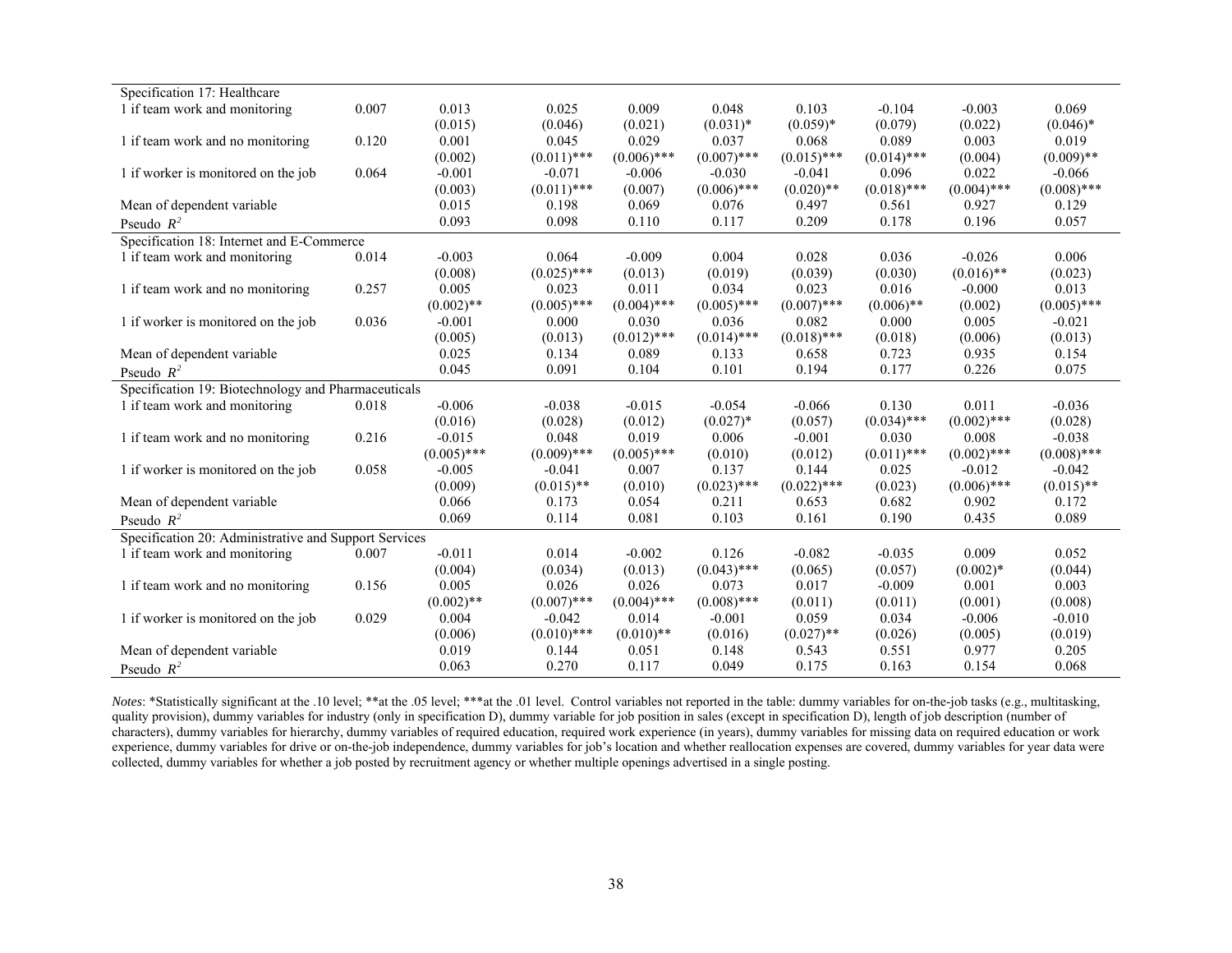#### APPENDIX A Construction of variables

| Variable name:                                               | Description (search words)                                                                                                                                                                                                                                                                                                                                                                                                                                                                                                                                                                                                                                                                                                                                                                                                  |
|--------------------------------------------------------------|-----------------------------------------------------------------------------------------------------------------------------------------------------------------------------------------------------------------------------------------------------------------------------------------------------------------------------------------------------------------------------------------------------------------------------------------------------------------------------------------------------------------------------------------------------------------------------------------------------------------------------------------------------------------------------------------------------------------------------------------------------------------------------------------------------------------------------|
| Offered compensation scheme                                  |                                                                                                                                                                                                                                                                                                                                                                                                                                                                                                                                                                                                                                                                                                                                                                                                                             |
| Profit sharing, stock purchase plan                          | stock option, stock-option, stock purchase, stock-purchase, employee stock plan, employee-stock plan, stock ownership plan, stock-<br>ownership plan, stock ownership program, stock-ownership program, stock bonus plan, stock-bonus plan, profit sharing, profit share, profit-<br>sharing, profit-share, share in profit, share in a profit, share in the profit, bonus plan based on profit, bonus-plan based on profit, bonus based<br>on profit, commission based on profit, commission plan based on profit, commission-plan based on profit, profit bonus, profit-bonus, profit<br>based commission, profit-based commission, profit based bonus, profit-based bonus                                                                                                                                                |
| Task characteristics                                         |                                                                                                                                                                                                                                                                                                                                                                                                                                                                                                                                                                                                                                                                                                                                                                                                                             |
| Multiple tasks<br>Quality provision, attention to<br>details | multi-task, multi task, multiple task, multitask, diverse task, numerous task, variety of task, various task, many task<br>detailed oriented, detail oriented, attention to detail, detail-oriented, quality oriented, quality-oriented, committed to the quality, committed to<br>quality, commitment to quality, quality service, quality control, maintains quality, quality standards, insure quality, ensure quality, provide<br>quality, providing quality, attention to quality, assure quality, assures quality, quality results, supports quality, support quality, quality<br>support, acquire quality, retain quality, retains quality, preserve quality, preserve high quality, deliver quality, delivering quality, delivery of<br>quality, review quality, reviews quality, perform quality, performs quality |
| Job's characteristics                                        |                                                                                                                                                                                                                                                                                                                                                                                                                                                                                                                                                                                                                                                                                                                                                                                                                             |
| Sales position                                               | sales                                                                                                                                                                                                                                                                                                                                                                                                                                                                                                                                                                                                                                                                                                                                                                                                                       |
| Job's industry                                               | banking; insurance; finance/economics; financial services; manufacturing, production; healthcare; biotechnology, pharmaceuticals;<br>administrative, support services; information technology; internet/e-commerce                                                                                                                                                                                                                                                                                                                                                                                                                                                                                                                                                                                                          |
| Entry level position                                         | Career level: entry level                                                                                                                                                                                                                                                                                                                                                                                                                                                                                                                                                                                                                                                                                                                                                                                                   |
| Experienced non-manager position                             | Career level: experienced (non-manager)                                                                                                                                                                                                                                                                                                                                                                                                                                                                                                                                                                                                                                                                                                                                                                                     |
| Manager supervisor of staff                                  | Career level: manager (manager/supervisor of staff)                                                                                                                                                                                                                                                                                                                                                                                                                                                                                                                                                                                                                                                                                                                                                                         |
| Executive position                                           | Career level: executive                                                                                                                                                                                                                                                                                                                                                                                                                                                                                                                                                                                                                                                                                                                                                                                                     |
| Requirements                                                 |                                                                                                                                                                                                                                                                                                                                                                                                                                                                                                                                                                                                                                                                                                                                                                                                                             |
| High-school degree                                           | high school, HS diploma, HS degree, GED*                                                                                                                                                                                                                                                                                                                                                                                                                                                                                                                                                                                                                                                                                                                                                                                    |
| Associate degree                                             | associate degree, associate's degree, associates degree, AS degree                                                                                                                                                                                                                                                                                                                                                                                                                                                                                                                                                                                                                                                                                                                                                          |
| Bachelor's degree                                            | bachelors, bachelor's degree, bachelor degree, BS', BA', BA degree, BS degree, four year degree, four-year degree, 4 year degree, 4-year<br>degree, four year college, four-year college, 4 year college, 4-year college, university degree, college degree, baccalaureate degree,<br>undergraduate degree, college graduate                                                                                                                                                                                                                                                                                                                                                                                                                                                                                                |
| Post-BA degree                                               | MBA*, master's degree, masters degree, master degree, MA degree, MS degree, doctorate, PH.D., PHD, professional degree                                                                                                                                                                                                                                                                                                                                                                                                                                                                                                                                                                                                                                                                                                      |
| Required work experience in years                            | constructed from the indicator variables that took the following values (mid-point was taken): less than 1 year, 1 to 2 years, 2 to 5 years, 5 to<br>7 years, 7 to 10 years, 10 to 15 years, and more than 15 years                                                                                                                                                                                                                                                                                                                                                                                                                                                                                                                                                                                                         |
| Count of "skill"                                             | a code was written to identify a number of times "skill" appears in the job posting's description                                                                                                                                                                                                                                                                                                                                                                                                                                                                                                                                                                                                                                                                                                                           |
| Drive required                                               | possess drive, driven, self-motivation, motivated, self-starter, selfstarter                                                                                                                                                                                                                                                                                                                                                                                                                                                                                                                                                                                                                                                                                                                                                |
| Independence                                                 | autonomy, produces independently, produce independent, think independently, work both independent, acts independently, acting<br>independent, work well independently, functions independent, function independently, operates independent, operating independently, works<br>independent, working independently, work independent                                                                                                                                                                                                                                                                                                                                                                                                                                                                                          |
| Advertising and Writing Style                                |                                                                                                                                                                                                                                                                                                                                                                                                                                                                                                                                                                                                                                                                                                                                                                                                                             |
| Multiple jobs posted in a posting                            | openings; positions                                                                                                                                                                                                                                                                                                                                                                                                                                                                                                                                                                                                                                                                                                                                                                                                         |
| Job posted by a recruitment agency                           | staffing agency, staffing firm, recruiter, if either one of the well known recruiting agencies was identified to have posted the job: Adecco,                                                                                                                                                                                                                                                                                                                                                                                                                                                                                                                                                                                                                                                                               |
|                                                              | Manpower, Kelly Services, Ranstad, Veritude, Ardelle, cdi corp, kforce, lucasgroup, Management Recruiters International, mri, Robert                                                                                                                                                                                                                                                                                                                                                                                                                                                                                                                                                                                                                                                                                        |
|                                                              | Walters, sanford rose, snelling, spherion, winter wyman, Accountemps, Robert Half, OfficeTeam, Allen and Associates, TAC Worldwide                                                                                                                                                                                                                                                                                                                                                                                                                                                                                                                                                                                                                                                                                          |
| Length of a job posting                                      | a code was written to count the number of characters in each job posting                                                                                                                                                                                                                                                                                                                                                                                                                                                                                                                                                                                                                                                                                                                                                    |
| 1 if preference for local candidate                          | 1 if a job description indicated that local candidate is preferred or no relocation costs are covered                                                                                                                                                                                                                                                                                                                                                                                                                                                                                                                                                                                                                                                                                                                       |

*Notes*: Each job posting was retrieved from the Monster.com website and saved as a text file. For each of these text files the program identified whether a phrase (treated as a string) could be found in the text and if so a corresponding dummy variable was set to 1. For words marked with "\*" our program searched for the words as a "stand-alone" string rather than a part of a longer string. An indicator variable records the presence of the word in the job posting if it is preceded or succeeded by a symbol other than a letter.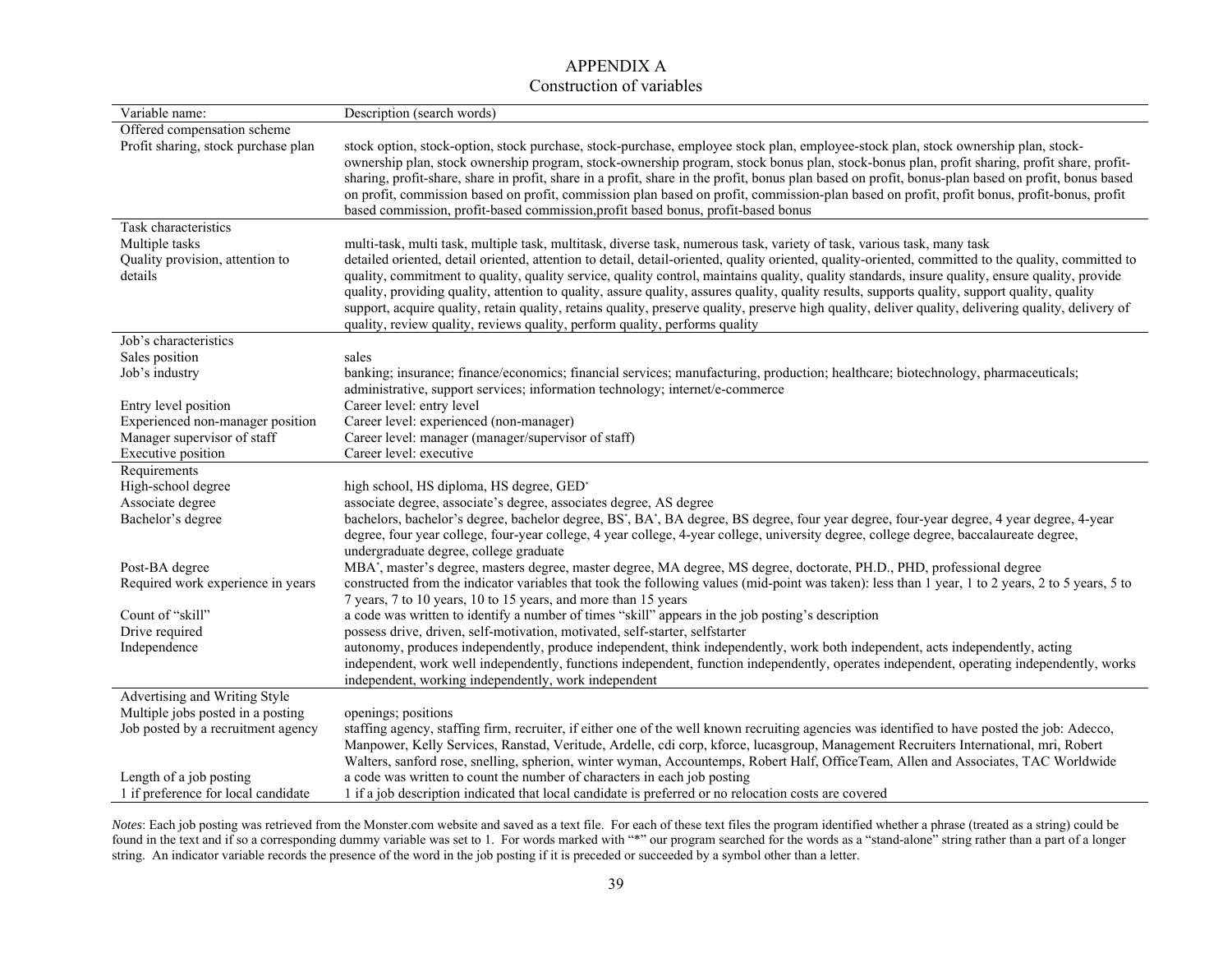|                                    |        | Econometric specification: Binary probit model        |               |               |                        |                     |                                    |                          |                                             |  |
|------------------------------------|--------|-------------------------------------------------------|---------------|---------------|------------------------|---------------------|------------------------------------|--------------------------|---------------------------------------------|--|
|                                    |        | Profit<br>sharing or<br>stock<br>purchases<br>offered | Loyalty       | Pride         | $\operatorname{Trust}$ | Standards,<br>norms | Social ties<br>in the<br>workplace | Limit on<br>alternatives | Personal and<br>professional<br>development |  |
|                                    |        | Marginal                                              | Marginal      | Marginal      | Marginal               | Marginal            | Marginal                           | Marginal                 | Marginal                                    |  |
|                                    |        | effect                                                | effect        | effect        | effect                 | effect              | effect                             | effect                   | effect                                      |  |
|                                    | Sample | (S.E.)                                                | (S.E.)        | (S.E.)        | (S.E.)                 | (S.E.)              | (S.E.)                             | (S.E.)                   | (S.E.)                                      |  |
|                                    | means  | (1)                                                   | (2)           | (3)           | (4)                    | (6)                 | (7)                                | (8)                      | (9)                                         |  |
| 1 if team work required on the job | 0.207  | 0.010                                                 | 0.050         | 0.038         | 0.077                  | 0.071               | 0.021                              | 0.013                    | 0.024                                       |  |
|                                    |        | $(0.001)$ ***                                         | $(0.002)$ *** | $(0.001)$ *** | $(0.002)$ ***          | $(0.002)$ ***       | $(0.002)$ ***                      | $(0.001)$ ***            | $(0.002)$ ***                               |  |
| 1 if multitasking required         | 0.081  | $-0.003$                                              | $-0.019$      | $-0.006$      | 0.007                  | 0.034               | 0.026                              | 0.018                    | $-0.023$                                    |  |
|                                    |        | $(0.001)$ **                                          | $(0.002)$ *** | $(0.002)$ *** | $(0.002)$ ***          | $(0.003)$ ***       | $(0.003)$ ***                      | $(0.001)$ ***            | $(0.002)$ ***                               |  |
| 1 if precision required            | 0.138  | $-0.004$                                              | 0.039         | 0.036         | 0.033                  | 0.072               | 0.011                              | 0.018                    | $-0.002$                                    |  |
|                                    |        | $(0.001)$ ***                                         | $(0.002)$ *** | $(0.002)$ *** | $(0.002)$ ***          | $(0.002)$ ***       | $(0.003)$ ***                      | $(0.001)$ ***            | (0.002)                                     |  |
| 1 if job in sales                  | 0.300  | 0.007                                                 | 0.054         | 0.012         | 0.027                  | 0.157               | 0.067                              | 0.008                    | 0.017                                       |  |
|                                    |        | $(0.001)$ ***                                         | $(0.002)$ *** | $(0.001)$ *** | $(0.001)$ ***          | $(0.002)$ ***       | $(0.002)$ ***                      | $(0.001)$ ***            | $(0.002)$ ***                               |  |
| 1 if job in banking                | 0.055  | 0.002                                                 | 0.040         | 0.086         | 0.075                  | 0.083               | $-0.041$                           | $-0.033$                 | 0.145                                       |  |
|                                    |        | (0.003)                                               | $(0.004)$ *** | $(0.004)$ *** | $(0.004)$ ***          | $(0.004)$ ***       | $(0.005)$ ***                      | $(0.003)$ ***            | $(0.005)$ ***                               |  |
| 1 if job in insurance              | 0.190  | 0.177                                                 | 0.116         | 0.034         | 0.056                  | 0.040               | $-0.079$                           | 0.029                    | 0.136                                       |  |
|                                    |        | $(0.004)$ ***                                         | $(0.004)$ *** | $(0.002)$ *** | $(0.003)$ ***          | $(0.003)$ ***       | $(0.004)$ ***                      | $(0.001)$ ***            | $(0.004)$ ***                               |  |
| 1 if job in finance/economics      | 0.018  | 0.023                                                 | 0.068         | 0.030         | 0.045                  | $-0.065$            | $-0.073$                           | 0.016                    | 0.050                                       |  |
|                                    |        | $(0.004)$ ***                                         | $(0.007)$ *** | $(0.005)$ *** | $(0.006)$ ***          | $(0.007)$ ***       | $(0.007)$ ***                      | $(0.003)$ ***            | $(0.007)$ ***                               |  |
| 1 if job in financial services     | 0.028  | 0.014                                                 | 0.105         | 0.065         | 0.093                  | 0.002               | $-0.026$                           | $-0.002$                 | 0.065                                       |  |
|                                    |        | $(0.004)$ ***                                         | $(0.006)$ *** | $(0.004)$ *** | $(0.005)$ ***          | (0.006)             | $(0.006)$ ***                      | (0.003)                  | $(0.006)$ ***                               |  |
| 1 if job in manufacturing          | 0.044  | 0.008                                                 | 0.007         | $-0.030$      | 0.022                  | $-0.049$            | $-0.219$                           | $-0.025$                 | 0.022                                       |  |
|                                    |        | $(0.003)$ ***                                         | (0.005)       | $(0.002)$ *** | $(0.004)$ ***          | $(0.005)$ ***       | $(0.005)$ ***                      | $(0.003)$ ***            | $(0.005)$ ***                               |  |
| 1 if job in healthcare             | 0.042  | $-0.008$                                              | 0.151         | 0.007         | $-0.043$               | $-0.046$            | $-0.072$                           | 0.012                    | $-0.004$                                    |  |
|                                    |        | $(0.003)$ ***                                         | $(0.006)$ *** | $(0.003)$ **  | $(0.004)$ ***          | $(0.005)$ ***       | $(0.005)$ ***                      | $(0.002)$ ***            | (0.005)                                     |  |
| 1 if job in biotechnology/pharma   | 0.031  | 0.064                                                 | 0.050         | $-0.031$      | 0.079                  | $-0.001$            | $-0.079$                           | $-0.023$                 | 0.037                                       |  |
|                                    |        | $(0.004)$ ***                                         | $(0.005)$ *** | $(0.003)$ *** | $(0.005)$ ***          | (0.005)             | $(0.006)$ ***                      | $(0.003)$ ***            | $(0.005)$ ***                               |  |
| 1 if job in administration         | 0.054  | 0.001                                                 | 0.060         | $-0.028$      | 0.046                  | $-0.049$            | $-0.080$                           | 0.040                    | 0.093                                       |  |
|                                    |        | (0.003)                                               | $(0.005)$ *** | $(0.002)$ *** | $(0.004)$ ***          | $(0.005)$ ***       | $(0.005)$ ***                      | $(0.001)$ ***            | $(0.005)$ ***                               |  |
| 1 if missing data on occupation    | 0.463  | 0.022                                                 | 0.060         | 0.005         | 0.038                  | $-0.009$            | $-0.091$                           | $-0.031$                 | 0.070                                       |  |
|                                    |        | $(0.002)$ ***                                         | $(0.003)$ *** | $(0.002)$ *** | $(0.003)$ ***          | $(0.003)$ ***       | $(0.003)$ ***                      | $(0.002)$ ***            | $(0.003)$ ***                               |  |
| number of characters /1000         | 2.553  | 0.008                                                 | 0.079         | 0.035         | 0.054                  | 0.174               | 0.158                              | $-0.002$                 | 0.046                                       |  |
|                                    |        | $(0.000)$ ***                                         | $(0.001)$ *** | $(0.000)$ *** | $(0.001)$ ***          | $(0.001)$ ***       | $(0.001)$ ***                      | $(0.000)$ ***            | $(0.001)$ ***                               |  |
| 1 if experienced non-manager job   | 0.240  | 0.009                                                 | $-0.017$      | $-0.009$      | $-0.051$               | 0.000               | 0.070                              | $-0.004$                 | $-0.056$                                    |  |
|                                    |        | $(0.002)$ ***                                         | $(0.003)$ *** | $(0.002)$ *** | $(0.002)$ ***          | (0.004)             | $(0.004)$ ***                      | (0.004)                  | $(0.003)$ ***                               |  |
| 1 if managerial job                | 0.066  | 0.020                                                 | $-0.010$      | 0.004         | $-0.041$               | 0.030               | 0.071                              | 0.002                    | $-0.011$                                    |  |
|                                    |        | $(0.003)$ ***                                         | $(0.004)$ **  | (0.003)       | $(0.003)$ ***          | $(0.005)$ ***       | $(0.005)$ ***                      | (0.004)                  | $(0.004)$ ***                               |  |

APPENDIX B<br>Complete results for BASELINE specification in Table 2